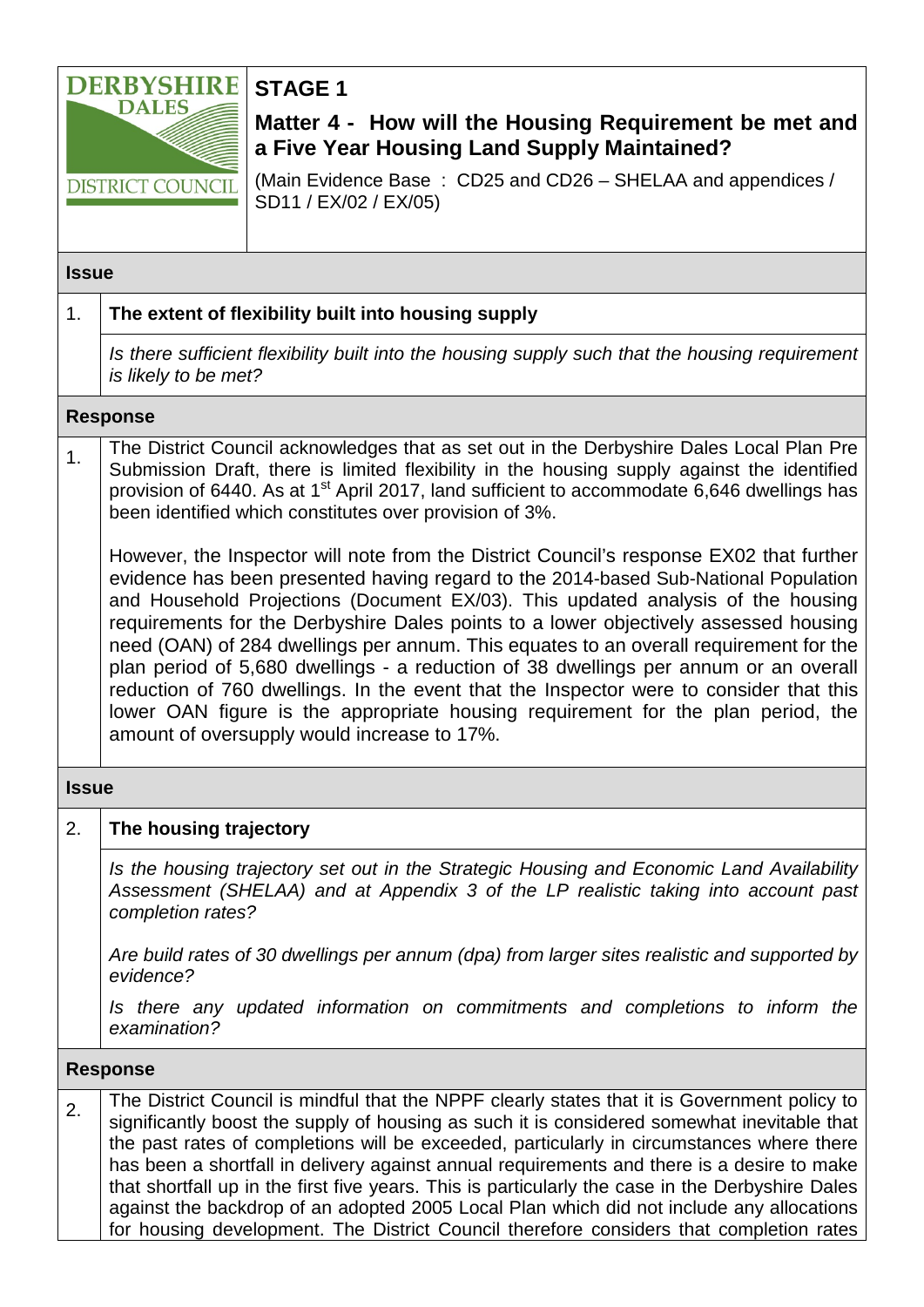over the first five years of the plan will inevitably have to increase significantly.

In response to the Inspectors preliminary questions (IN/02), the District Council committed to providing an update to the Housing land Availability position as at 1<sup>st</sup> April 2017. Appendix 1 to this statement therefore updates the information contained in the following:

- Appendix 3 of the Pre-Submission Draft Local Plan (Document SD01).
- Housing Land Supply Position and Housing Trajectory (Paragraphs 5.6 5.25 Strategic Housing and Employment Land Availability Assessment – August 2016 (Document CD25)
- Appendix 8 and Appendix 9 of the SHLAA Appendices (Document CD26).

Since the beginning of the plan period (2013), based upon OAHN of 6,440 dwellings, the District Council has accumulated a shortfall of 624 dwellings against annual target delivery. Whilst it is acknowledged that this shortfall needs to be met in addition to the on-going requirement for housing in the area, the practicalities of delivery also need to be taken into consideration.

There are two commonly used methods for addressing an accumulated shortfall. The 'Liverpool approach' apportions the shortfall across the remaining years of the plan period, whilst the 'Sedgefield approach', seeks to make up the shortfall during the next five years. Planning Practice Guidance advocates the 'Sedgefield approach' stating that Local Planning Authorities should aim to deal with any undersupply within the first 5 years of the plan period where possible. However, notwithstanding the advice in the Guidance, the Inspector may consider that the 'Liverpool' approach is more appropriate to the circumstances experienced in the Derbyshire Dales having regard to past rates of delivery in the district, including prior to the recession, and the requirement for completions far in excess of the highest levels ever achieved in the district if the 'Sedgefield approach' were to be adopted.

Local Plans are required to be realistic as well as aspirational. Irrespective of which approach is adopted, development rates in the Derbyshire Dales are predicted to increase significantly in accordance with the national policy objective to significantly boost the supply of housing. The District is therefore able to meet its future housing requirements, however using the 'Sedgefield' method, there is a risk that the rate of delivery over five years may not be attainable in market terms.

Therefore it is considered that it is more appropriate that the shortfall should be met over the plan period using the Liverpool method of calculation as this gives a more realistic scenario for development to come forward, particularly in circumstances were a number of large strategic land allocations are proposed in the plan which will require significant enabling works and a longer lead-in time.

Irrespective of the approach adopted to the 5 year supply calculation, at  $1<sup>st</sup>$  April 2017, the District Council's is able to demonstrate adequate supply as follows:

| <b>OAHN</b> | Sedgefield<br>Method<br>5 year supply | Liverpool<br>Method<br>5 year supply |  |  |  |  |
|-------------|---------------------------------------|--------------------------------------|--|--|--|--|
| 6440        | 5.82 years                            | 7.20 years                           |  |  |  |  |
| 5680        | 6.87 years                            | 8.29 years                           |  |  |  |  |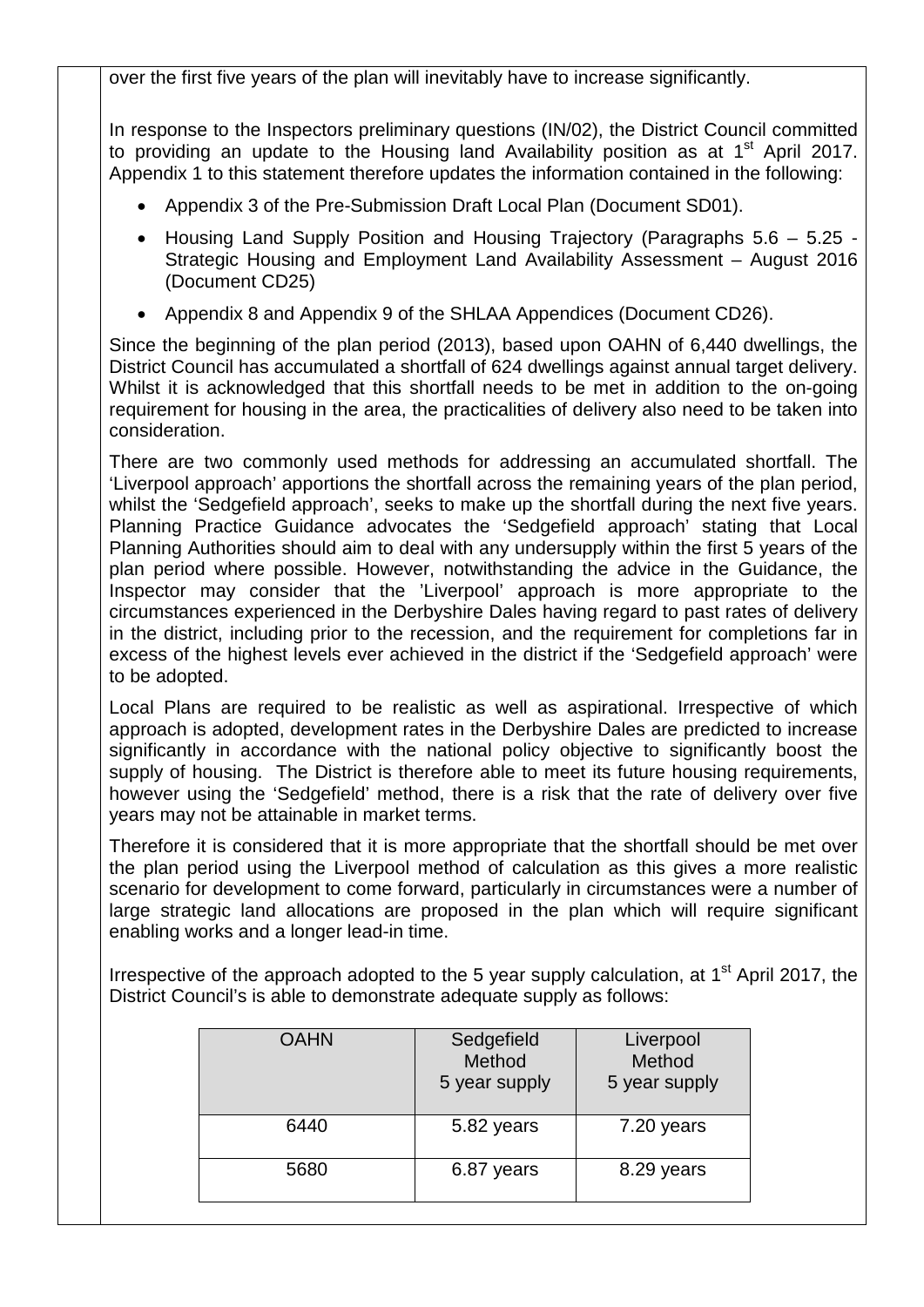The calculations informing above are outlined in Appendix 1 to this statement.

#### Build Rates

Yes – the delivery rates have been fully market tested in the development of the evidence base supporting the Local Plan. As part of the Local Plan and CIL Viability Evidence, in depth consultation was carried out with local developers and agents to research the local market and to collate an assumptions base that could be used to inform an understanding of the viability of the Local Plan. This consultation involved workshops and questionnaires and was well attended underlining the appetite from house builders both national, regional and local, to delivery homes in Derbyshire Dales.

The Council considers that the delivery assumptions are arguably cautious. Analysis of national housebuilders delivery rates, based on their 2016 Annual Reports, indicates that on the typical site, delivery would fall between 36-60 completions (excluding the affordable housing). Excluding Crest Nicholson, which construct a higher proportion of flats than the other housebuilders shown, market sales averaged 41 per sales outlet per annum.

| <b>House Builder</b>                   | Source of<br><b>Information</b>                         | Number of<br><b>Completions</b> | <b>Number of</b><br><b>Sites (Sales</b><br>Outlets) | Average No. of<br><b>Completions/Site</b> |
|----------------------------------------|---------------------------------------------------------|---------------------------------|-----------------------------------------------------|-------------------------------------------|
| <b>Barratt</b>                         | <b>Annual Report</b><br>and Accounts<br>2016            | 17,319                          | 365                                                 | 47                                        |
| <b>Persimmon</b>                       | <b>Annual Report</b><br>and Accounts<br>2016            | 15,171                          | 380                                                 | 40                                        |
| <b>Taylor Wimpey</b>                   | <b>Final Trading</b><br>Statement for<br>2016           | 13,881                          | 285                                                 | 49                                        |
| <b>Bellway</b>                         | <b>Annual Report</b><br>and Accounts<br>2016            | 8,721                           | 226                                                 | 39                                        |
| <b>Bovis</b>                           | <b>Annual Report</b><br>and Accounts<br>2016            | 3,977                           | 99                                                  | 40                                        |
| <b>Crest Nicholson</b>                 | <b>Trading Update</b><br>November 2016                  | 2,870                           | 47                                                  | 61                                        |
| <b>Redrow</b>                          | <b>Annual Report</b><br>2016                            | 4,176                           | 128                                                 | 37                                        |
| <b>Galliford Try</b><br>(Linden Homes) | <b>Annual Report</b><br>and Financial<br>Statement 2016 | 3,078                           | 80                                                  | 38                                        |

#### *Typical Delivery Rates for National Housebuilders*

In addition the evidence of new-build developments currently on site provides supporting information, with for instance the 165 home development at Heritage Park, Tutbury by Peveril Homes selling at a rate of 4-5 sales per month; and Miller Homes scheme at Dales View, Brailsford expected to deliver 30 dpa.

For those larger commitments or where there are known site constraints the District Council has made assumptions about when development is likely to commence and the potential phasing thereafter having regard to the views of landowners/developers. The approach to build rate is confirmed in Document CD19 (Table 5.6 on Page 27) Derbyshire Dales CIL Viability Update Report Final December 2016.

In regard to build rates, recent experience on large sites completions demonstrates that once sites become established, dwelling completions in year 2 of the build period are in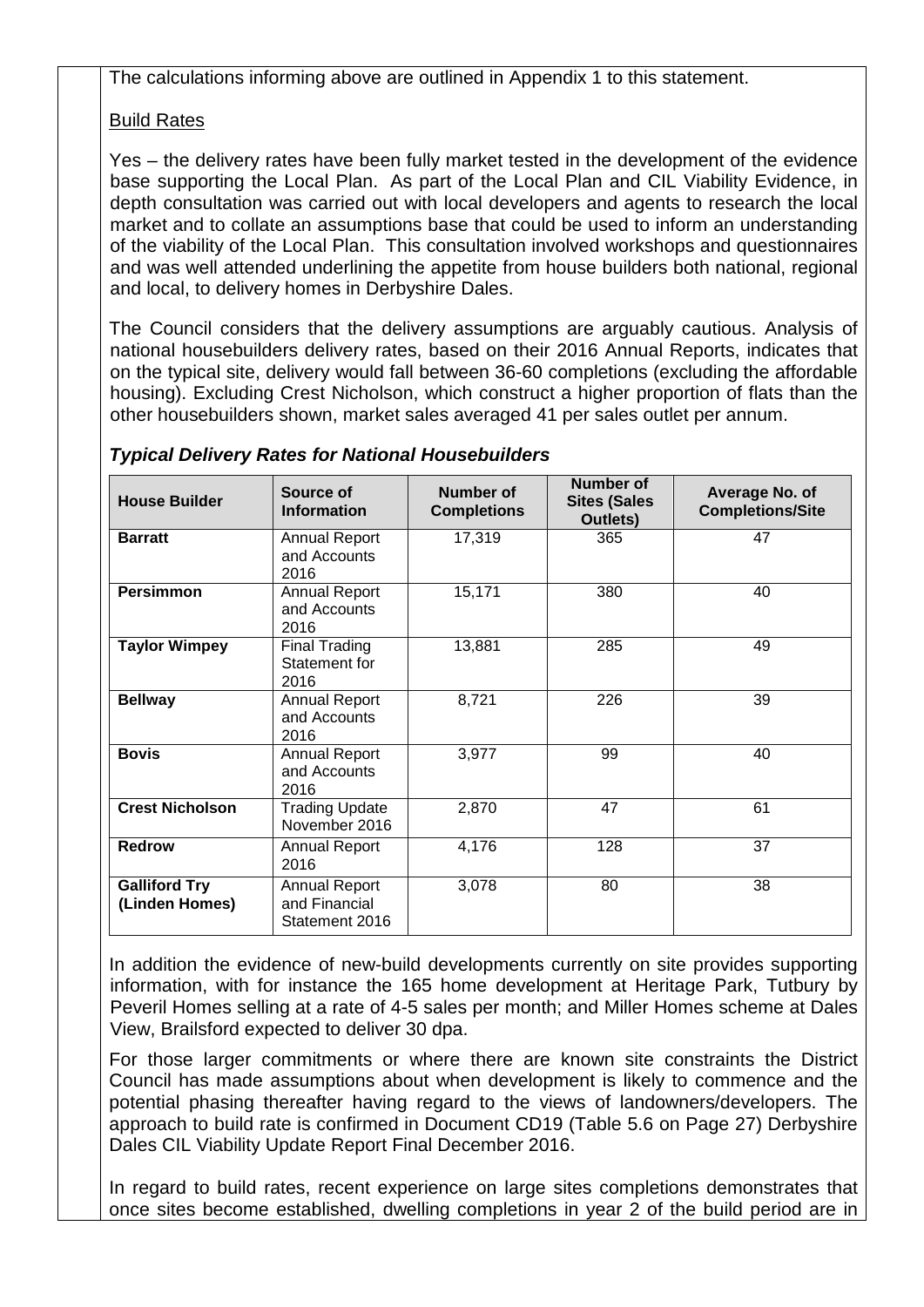the order of 30 dwellings per annum. The table below provides evidence of a number of large sites since either completed or under construction since 2013/14.

| <b>Site</b>                                                                 | <b>Reference</b> | <b>Total</b>                     | 2013/14     | 2014/15        | 2015/16        | 2016/17  |
|-----------------------------------------------------------------------------|------------------|----------------------------------|-------------|----------------|----------------|----------|
|                                                                             |                  | <b>Permitted</b><br><b>Units</b> |             |                |                |          |
| Land at Morledge / Old<br>Hackney Lane                                      | Various          | 228                              | $25*$       | $\Omega$       | $\Omega$       | $\Omega$ |
| Darley Dale Primary<br>School, Greenaway<br>Lane, Hackney                   | 11/00083/FUL     | 22                               | $\mathbf 0$ | $22*$          | $\overline{0}$ | $\Omega$ |
| <b>Former Gracelands</b><br>Garden Centre,<br><b>Bakewell Road, Matlock</b> | 12/00642/FUL     | 34                               | $\Omega$    | 34             | $\Omega$       | $\Omega$ |
| Former St. Oswalds<br>Hospital, Belle Vue<br>Road, Ashbourne                | 12/00606/FUL     | 32                               | $\Omega$    | 3              | $29*$          | $\Omega$ |
| L:and to East of Lodge<br>Farm Chase, Ashbourne                             | 13/00854/REM     | 38                               | $\Omega$    | $\Omega$       | 33             | $5^*$    |
| Hillside Farm, Wyaston<br>Road, Ashbourne                                   | 14/00722/FUL     | 114                              | $\Omega$    | $\Omega$       | $\Omega$       | 60       |
| Land at Porter Land,<br>Middleton by Wirksworth                             | 13/00584/REM     | 47                               | $\mathbf 0$ | $\overline{2}$ | 28             | $\Omega$ |
| Willow Meadow,<br>Wyaston Road,<br>Ashbourne                                | 14/00356/REM     | 55                               | $\Omega$    | $\Omega$       | 22             | $33*$    |
| Land at Luke Lane,<br><b>Brailsford</b>                                     | 13/00823/FUL     | 50                               | $\Omega$    | $\Omega$       | 10             | 35       |

Note : \* Maximum completions achievable as development completed within year

#### **Issue**

#### 3. **Delivery from commitments and allocations**

*Is the delivery of some 74% of commitments and 36% of allocations within the first 5 years of the LP realistic?*

#### **Response**

3. Planning Practice Guidance (Paragraph: 023 Reference ID: 3-023-20140306) advises that local planning authorities should use information on suitability, availability, achievability and constraints to assess the timescale within which sites are capable of development. In this regard, the advice of developers and local agents is recognised as being important in assessing lead-in times and build-out rates by year.

The Strategic Housing and Employment Land Availability Assessment (CD25) outlines the approach taken to the identification of sites and includes consideration of delivery issues based upon engagement with developers and landowners. The District Council has continued to engage with developers and landowners following the submission of the Local Plan and this will be evidenced by Statements of Common Ground to be submitted as part of the Stage 2 EIP sessions.

As per National Planning Practice Guidance, the revised housing trajectory included at Appendix 1 is based upon assumptions provided by developers/landowners whilst also have regard to local intelligence. The trajectory demonstrates that in accordance with the national policy requirement to significantly boost the supply of housing, completions in the first five years of the trajectory (2017/18 – 2021/22), will significantly exceed both the historic rates of delivery and the annual target delivery rate. This is reflected in the table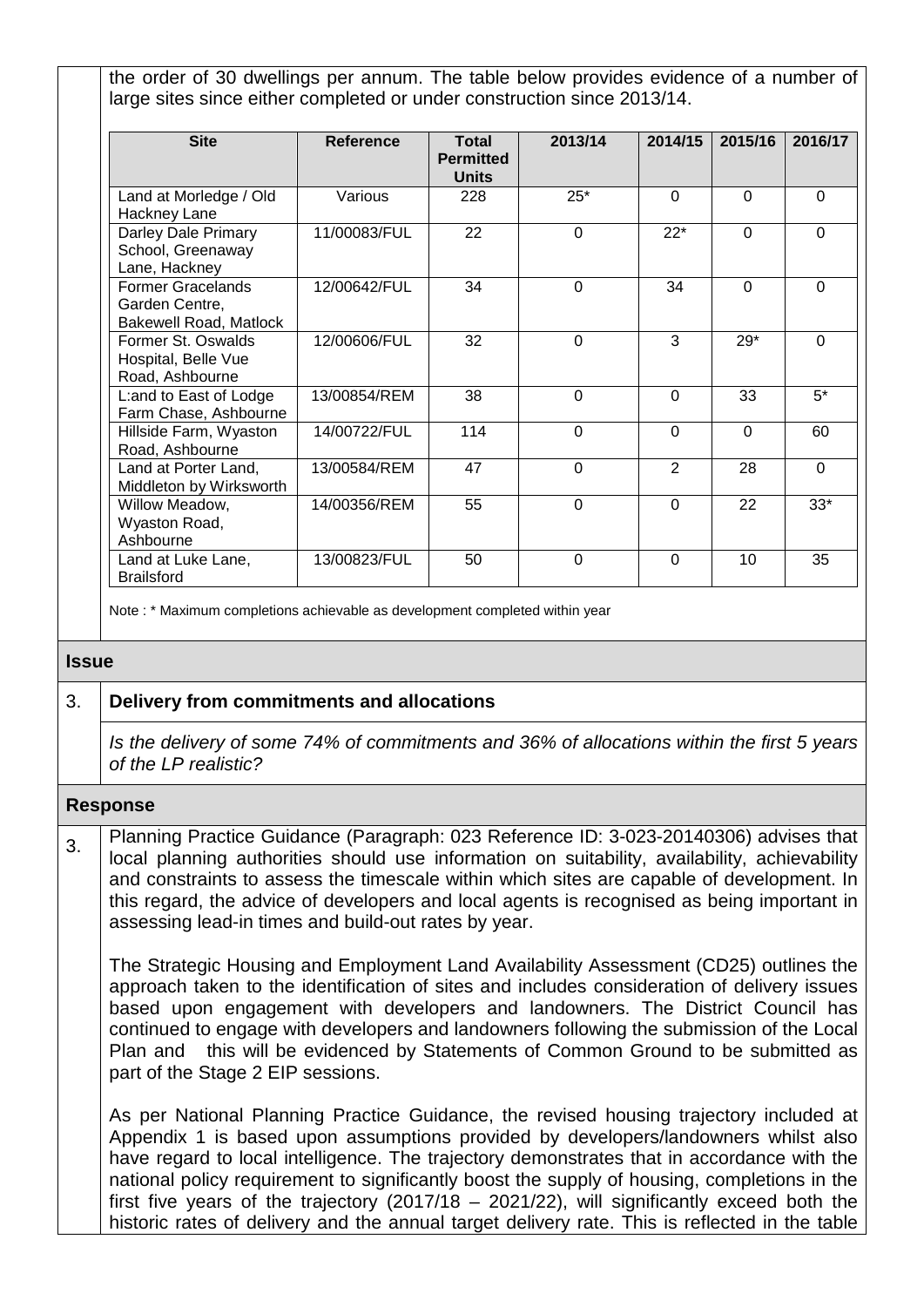| pelow.           |         |         |         |         |         |
|------------------|---------|---------|---------|---------|---------|
|                  | 2017/18 | 2018/19 | 2019/20 | 2020/21 | 2021/22 |
| <b>OAHN 6440</b> | 322     | 322     | 322     | 322     | 322     |
| Trajectory       | 383     | 629     | 773     | 699     | 633     |
| $+$ / - OAHN     | $+61$   | $+307$  | $+451$  | $+377$  | $+311$  |
| $+$ / - OAHN $%$ | + 19%   | + 95%   | + 140%  | + 117%  | + 97%   |

However, delivery rates in the remainder of the plan period stablise considerably in the period 2022/23 – 2026/27.

|                  | 2022/23 | 2023/24 | 2024/25 | 2025/26 | 2026/27 |
|------------------|---------|---------|---------|---------|---------|
| <b>OAHN 6440</b> | 322     | 322     | 322     | 322     | 322     |
| Trajectory       | 335     | 335     | 310     | 310     | 329     |
| $+$ / - OAHN     | $+13$   | $+13$   | $-12$   | $-12$   | $+7$    |
| $+$ / - OAHN %   | + 3     | $+3%$   | $-4%$   | $-4%$   | $+2%$   |

Housing land supply at 1<sup>st</sup> April 2017 indicates a significant increase in on-site activity with 302 dwellings under construction. However, it is recognised that delivery in the housing market is closely linked to the state of the local and national economy and in particular access to finance for the developer and mortgage availability and affordability for eventual house purchasers. This has been very evident since the downturn in the housing market in 2007/2008 associated with an unprecedented period of economic recession during which mortgage lending contracted markedly, house prices fell almost everywhere in the UK, build rates fell to some of the lowest levels for decades and accordingly housing delivery in recent years has suffered. In the Derbyshire Dales the lack of any large scale housing land releases in the 2005 Adopted Local Plan has resulted in relatively low levels of housing development in recent years. Clearly, with significant land releases proposed in the Pre-Submission Draft Local Plan this situation will change dramatically.

In the plan-led system maintaining a deliverable supply of housing land is essential to housing delivery, hence the requirement to demonstrate a rolling five year land supply. It is therefore necessary to avoid a scenario whereby there is insufficient land supply to deliver the plan-period housing target.

As the Local Plan housing trajectory demonstrates, there is a sufficient supply of deliverable sites to accommodate the plan period housing target. Through the Annual Monitoring Report, the District Council will continue to review the delivery of housing and the 5 year land supply position in order that action can be taken if necessary.

**Issue**

below.

#### 4. **Constraints to delivery**

*In general terms are the strategic housing allocations deliverable having regard to the infrastructure requirements and constraints affecting them?*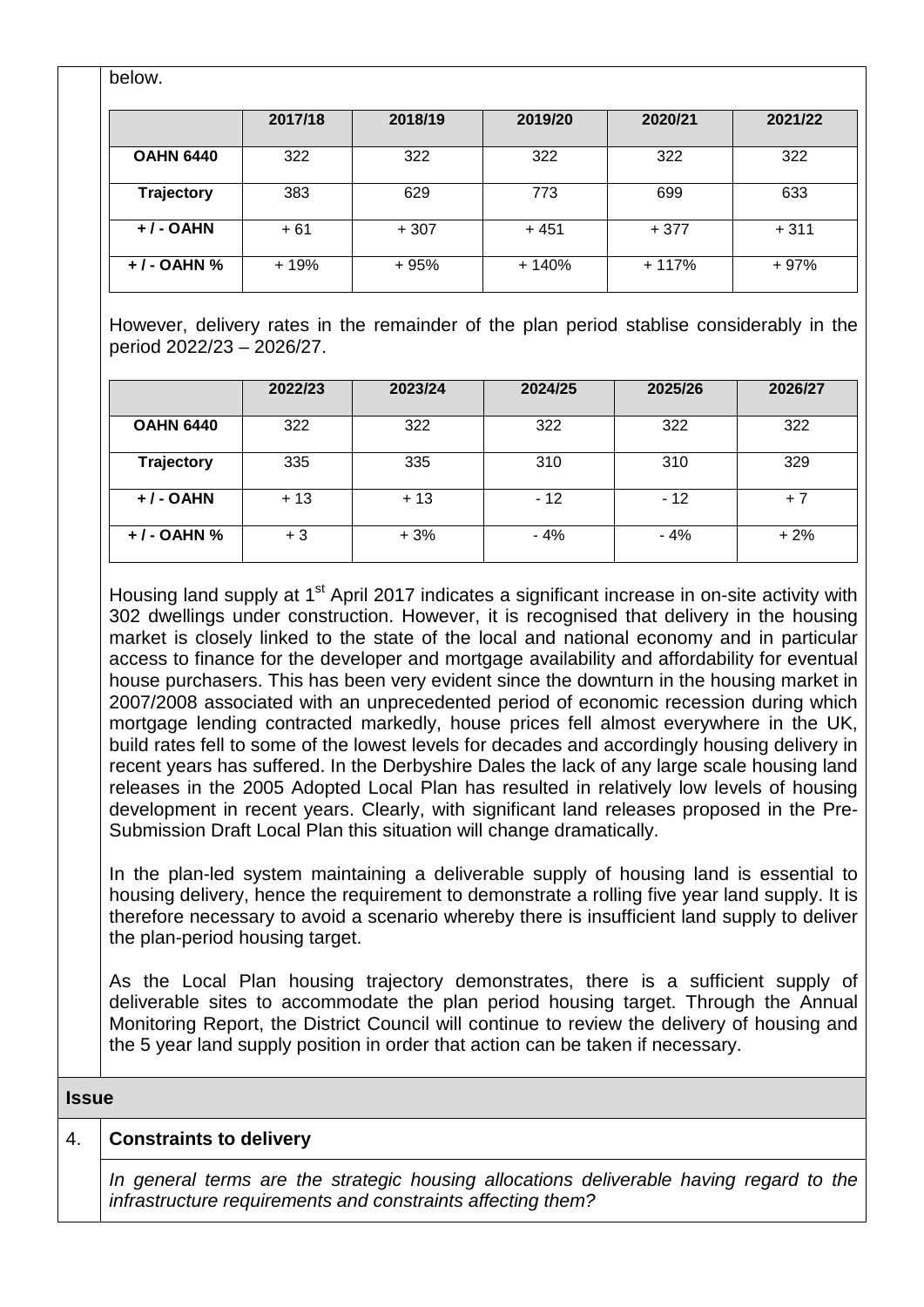*What are the implications for meeting the housing requirement if one or more of the strategic housing allocations do not come forward?*

#### **Response**

4. The Strategic Housing and Employment Land Availability Assessment (CD26) assessed in detail, all of the housing sites allocated in the Derbyshire Dales Pre-Submission Local Plan. Whilst individual sites have different infrastructure requirements and varying degrees of constraint, none of these are considered to be insurmountable as evidenced by the individual site assessments that have been undertaken. Further evidence is also presented in CD19 and CD20. The details of individual sites will be explored as part of the stage 2 sessions.

The submission plan identifies a variety of housing land allocations across the plan area and flexibility in provision is made within Policy S3 for development to take place outside the main plan settlements of Matlock, Ashbourne and Wirksworth in addition to the allocated sites. The approach of the Plan is to encourage development that benefits the rural economy as well as supporting the sustainable growth of rural villages.

The Submission Local Plan makes provision for an Objectively Assessed Housing Need (OAHN) of 6,440 dwellings in the period 2013-2033. However in response to the Inspectors preliminary questions (IN/02 - Q3), the District Council has commissioned GL Hearn to specifically assess the implications of the 2014-based population and household projections which points to a lower OAHN of 5,680 dwellings in the period 2013-2033 (Document EX/03).

The strategic housing allocations made within the Local Plan (Policy HC2) have been demonstrated to be deliverable through both the SHELAA evidence (CD26) and the Local Plan and CIL viability Assessment (CD19). The SHLEAA tested all of the site options in respect of achievability in consultation with site promoters. The Local Plan and CIL viability evidence included individual viability appraisals on all the Policy DS9 Strategic Allocations. The conclusions of this assessment were that the schemes were viable and there were no fundamental constraints that would prevent delivery. The viability assessments made allowances for site abnormal development costs and policy standards alongside an appropriate return for land owner and developer. It is acknowledged that – in common with generally all sites in any Local Plan allocations process – the level of detail regarding site constraints is limited at this stage. However, the assessment concluded that there were no insurmountable issues that could deter delivery and in terms of viability, demonstrated there to be adequate allowances to insulate the deliverability of sites from the effects of high abnormal development costs.

In order to further manage risks around delivery, the Council will assist and support the early release and accelerated delivery of strategic sites through proactive brokerage with land owners and promoters and by taking a positive approach to pre application planning discussions. It will also where appropriate explore options for how planning standards and obligations can be delivered in a way which maximises delivery whilst not compromising the need to satisfy policy requirements through, for example, flexible timescales for affordable housing.

In order to meet the housing requirement of 6,440 dwellings, the Local Plan is considered to be sufficiently robust to sustain housing delivery if one or more of the strategic allocations did not come forward with the exception of either site HC2(c) or HC2(bb). Due to the scale of provision on these sites, in the event that either of these sites were not to come forward, based upon OAHN of 6,440 dwellings, further allocations would be likely to be required to meet the Local Plan housing requirement.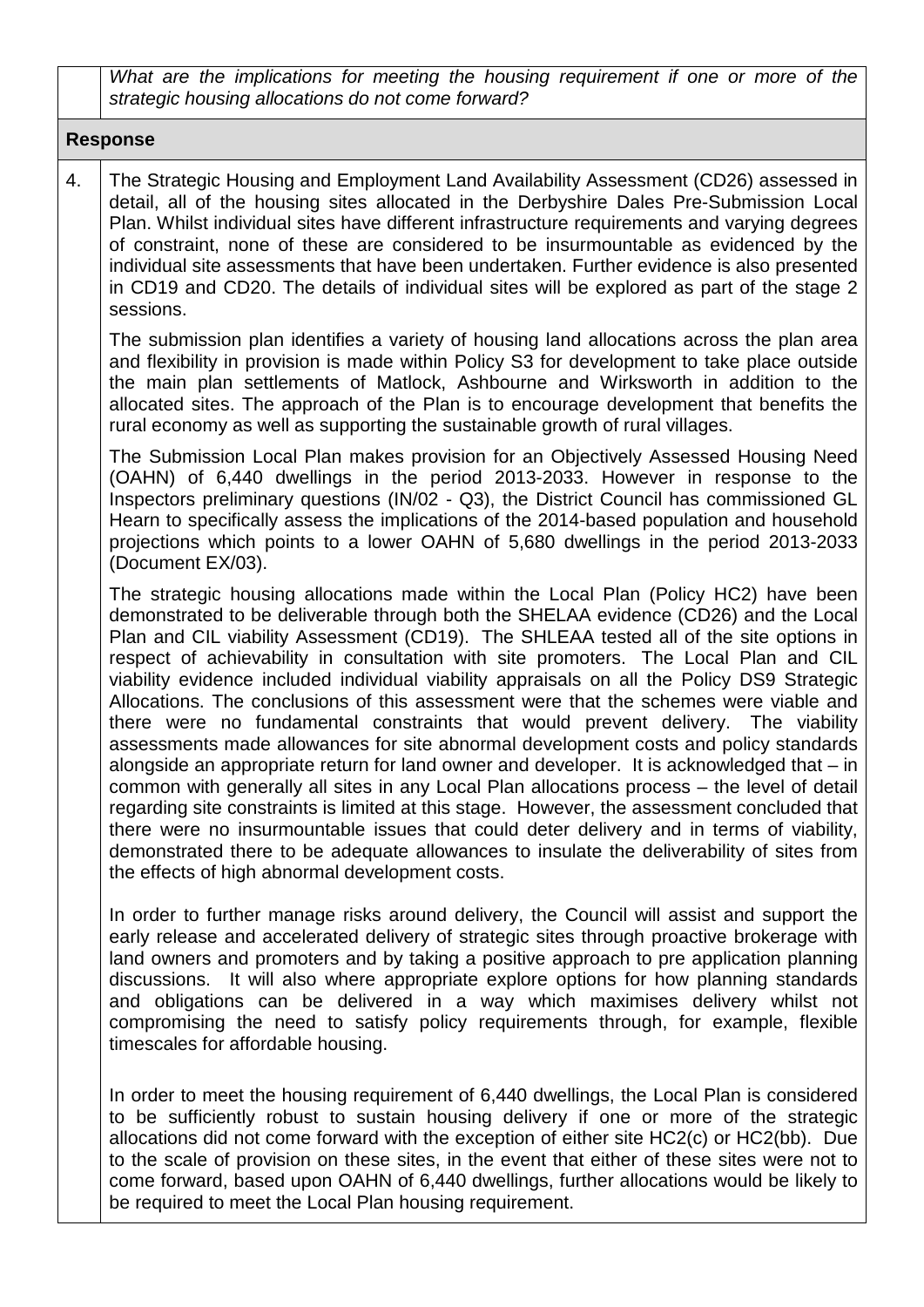However, on the basis of the 2014-based population and household projections, the Local Plan is sufficiently robust to withstand a number of sites not coming forward with OAHN of 5,680 and total provision at 1<sup>st</sup> April 2017 of 6646 dwellings.

#### **Issue**

#### 5. **Housing implementation strategy**

*Are the provisions of Chapter 9 of the LP (Implementation and Monitoring) sufficient to meet the requirement for a Housing Implementation Strategy?*

#### **Response**

5. The National Planning Policy Framework (NPPF) includes a requirement for local planning authorities to set out their housing implementation strategy. Paragraph 47 of the NPPF states that local planning authorities should illustrate the expected rate of housing delivery through a housing trajectory for the plan period and describe how they will maintain delivery of a five-year supply of housing land to meet their housing target.

The Local Plan includes a Monitoring and Delivery Framework (Chapter 9 - Table 8). This outlines the implementation and monitoring indicators that will be applied to every plan policy and as part of this, housing delivery information will be measured. This will assess the overall impact of the strategy and whether or not the vision and strategic objectives are being delivered.

Monitoring will be undertaken continually and reported in the Annual Monitoring Reports. Monitoring which will include updating the housing trajectory and the 5 year housing land supply position. In the event that monitoring identifies that the housing strategy is not being delivered the District Council will be able to investigate the reasons for this and take appropriate action depending on the circumstances. Such action may, for example, include a policy review or identifying and facilitating kick-start measures e.g. seek additional funding streams, assist with bids to LEP's etc.

Reasonable judgement will be required in determining what appropriate action should be taken, including identifying the reasons for under-delivery and whether it is due to factors outside the planning system. Underperformance in a single year is unlikely to require immediate intervention, whereas persistent underperformance would require more comprehensive assessment particularly where there are likely to be adverse implications for the five year housing land supply and/or the longer term delivery of the plan-period housing target.

In monitoring the indicators for Policies S3, HC1, HC2 and HC12, the following information will be measured (as modified):

- a) Cumulative net completions
- b) Number of permissions granted
- c) Total net completions for the previous year
- d) Five year housing land supply
- e) Number of windfall dwellings permitted
- f) Gross annual affordable housing completions
- g) Total completions on affordable housing exception sites
- h) Total affordable homes completed
- i) Accommodation for older persons permitted.

The District Council therefore consider that the objectives of a Housing Implementation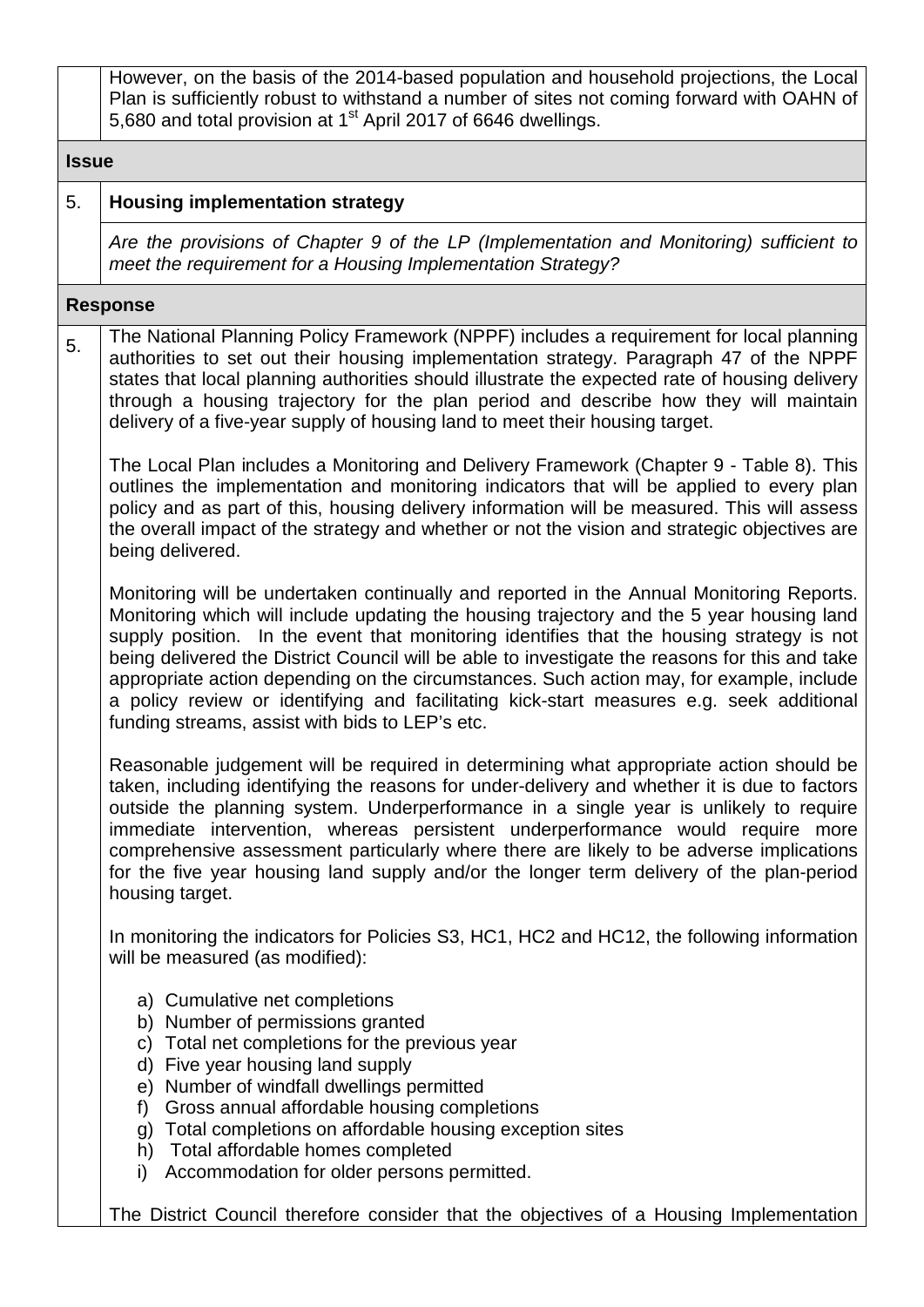| strategy are addressed by Chapter 9 monitoring provisions. |  |  |  |
|------------------------------------------------------------|--|--|--|
|------------------------------------------------------------|--|--|--|

#### **Issue**

## 6. **The wording of housing supply Policies**

*How is Policy HC1 (and any other relevant Policies) to be modified to respond to a shortfall in the five year housing land supply?*

|    | <b>Response</b>                                                                                                                                                                                                                                                                                                                                                                                                                                                                                                                                      |
|----|------------------------------------------------------------------------------------------------------------------------------------------------------------------------------------------------------------------------------------------------------------------------------------------------------------------------------------------------------------------------------------------------------------------------------------------------------------------------------------------------------------------------------------------------------|
| 6. | In its response to $IN/02$ (Document $EX/02$ – Paragraph 18), the District Council<br>acknowledged that it must maintain a five year housing land supply at all times. Whilst it is<br>considered that there is sufficient flexibility of supply over and above the housing target<br>indicated by the latest 2014-based population and housing projections (EX/03), there is<br>merit in acknowledging that in the event of an inadequate 5 year housing land supply,<br>sustainable development beyond settlement boundaries should be considered. |
|    | Accordingly, the District Council propose to modify Policy HC1 which will enable<br>development on non-allocated sites on the edge of sustainable settlements in<br>circumstances where there is an inadequate 5 year supply subject to there being no<br>material conflict with other policies in the Local Plan.                                                                                                                                                                                                                                   |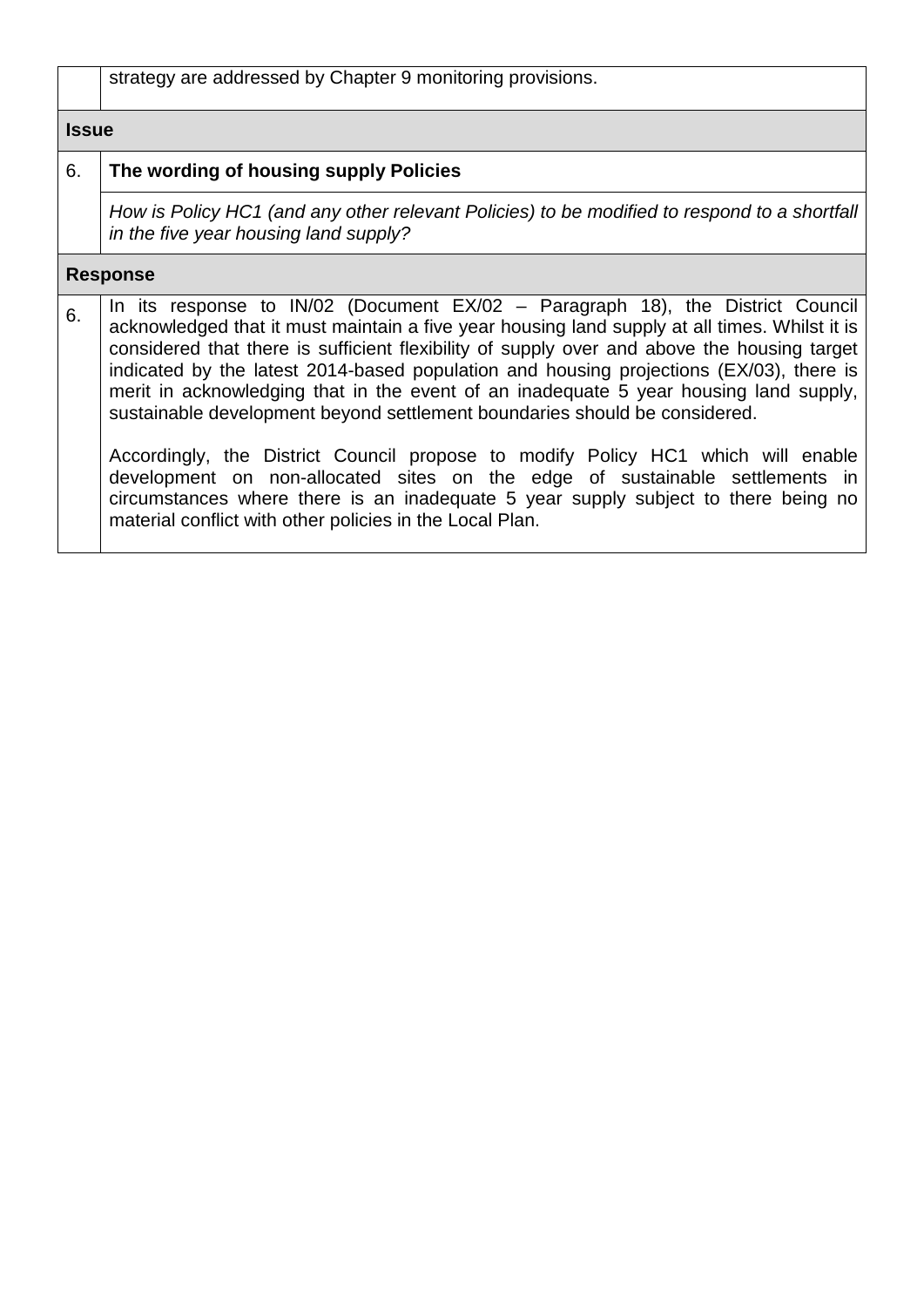**APPENDIX 1** 

## **STRATEGIC HOUSING LAND AVAILABILITY ASSESSMENT (CD25) SUPPLEMENTARY UPDATE APRIL 2017**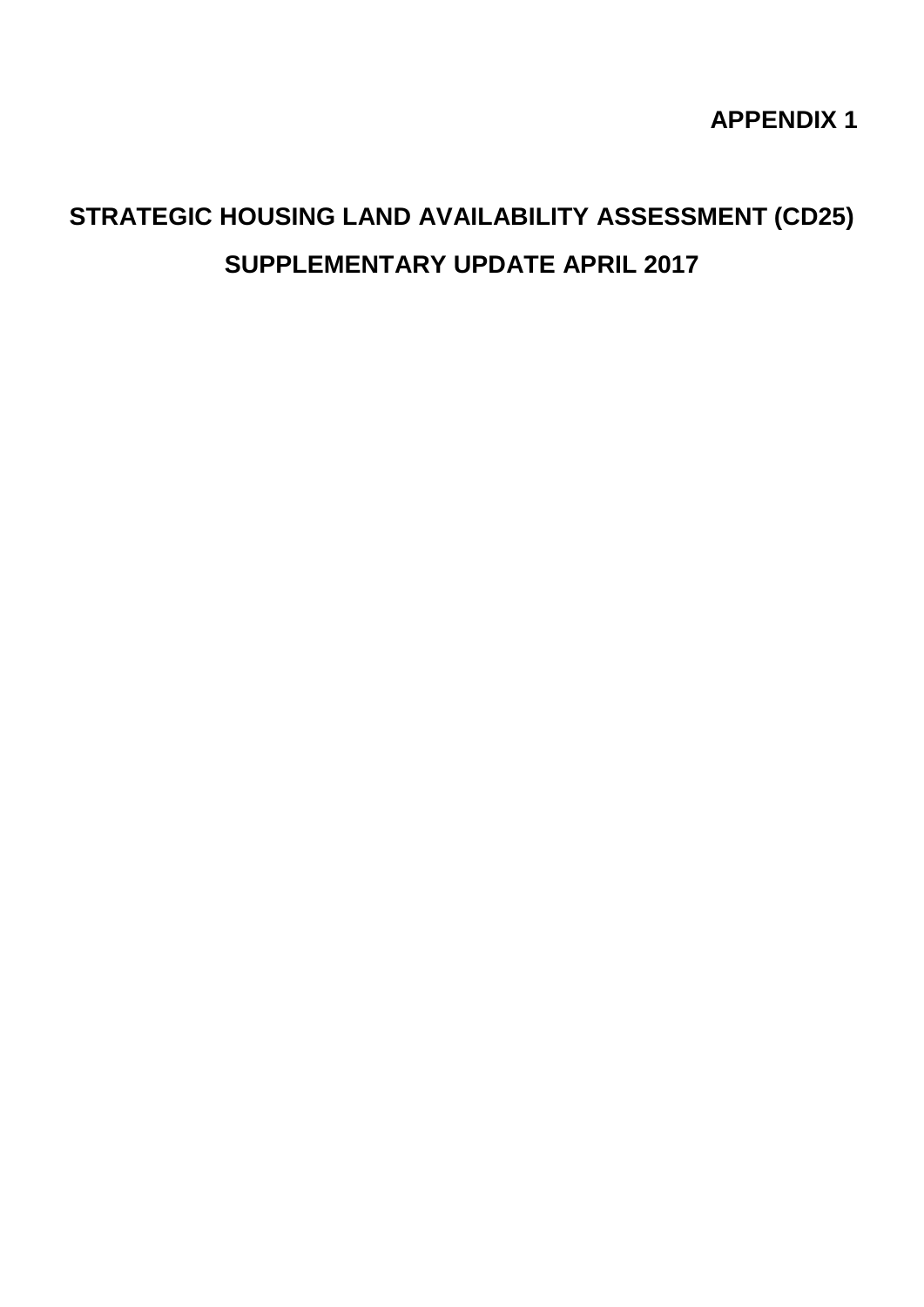

# **STRATEGIC HOUSING AND EMPLOYMENT LAND AVAILABILITY ASSESSMENT (CD25)**

# **SUPPLEMENTARY UPDATE APRIL 2017**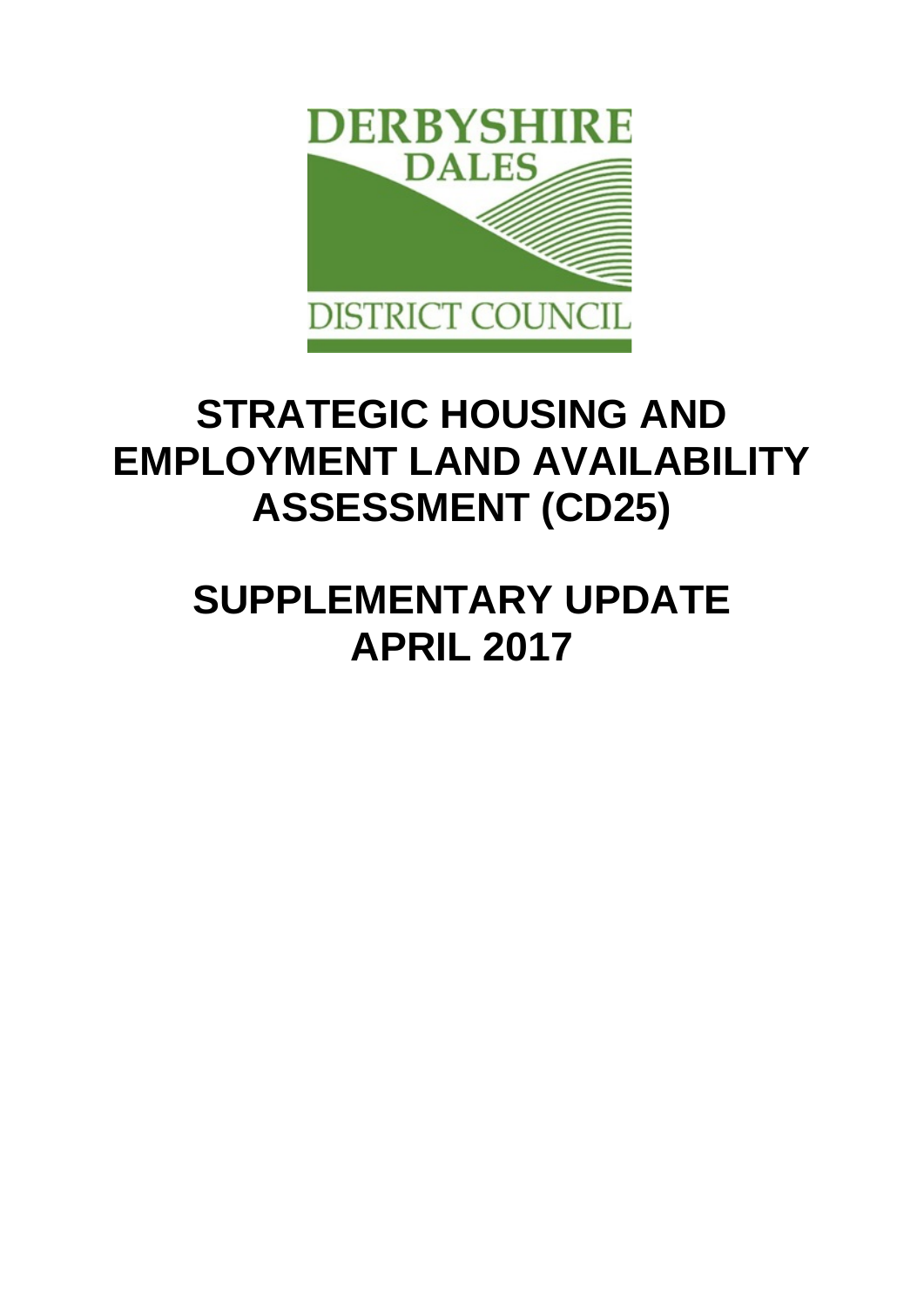### **Derbyshire Dales Strategic Housing and Employment Land Availability Assessment**

#### **Supplementary Update – April 2017**

#### **1. Introduction**

1.1 This report provides a supplementary update to the Derbyshire Dales Housing Land Availability Assessment - August 2016 (CD25) and summarises the District Council's Housing Land supply at 1<sup>st</sup> April 2017. The following text supersedes paragraphs  $5.6 -$ 5.25 of the August 2016 report.

#### **2. Housing Land Supply Position and Housing Trajectory**

- 2.1 The NPPF sets out that local planning authorities' should identify and update annually a supply of specific deliverable sites sufficient to provide five years' worth of housing against their housing requirements. This section provides information on the District Council's five year housing supply position as at 1<sup>st</sup> April 2016.
- 2.2 The Derbyshire Dales Housing and Economic Development Needs Assessment (2015) identifies that the Objectively Assessed Need (OAN) for the whole of Derbyshire Dales, including areas within the Peak District National Park for the period 2013-2033 should be 322 dwellings per annum or on an overall figure of 6,440 dwellings.
- 2.3 As the District Council has not brought forward this level of development in previous years the five years housing supply calculation set out below includes an additional 20% buffer against the housing requirement as required by paragraph 47 of the NPPF.
- 2.4 Table 1 below summarises the District Council's Housing Land Supply position at 1<sup>st</sup> April 2017 based upon OAHN of 6,440 dwellings.

|    | <b>Housing Requirement 2017 to 2022</b>                              |      |
|----|----------------------------------------------------------------------|------|
| Α. | Total Objectively Assessed Need (6,440) 2017 to 2022 @ 322           | 1610 |
|    | dwellings per annum x 5 years                                        |      |
|    | Shortfall in housing provision between 1st April 2013 and 31st       |      |
|    | <b>March 2017</b>                                                    |      |
| В. | Dwellings required between 1st April 2013 and 31st March 2017 =      | 1288 |
|    | 322 dwellings per annum x 4 years                                    |      |
| C. | New dwellings completed between 1st April 2013 and 31st March        | 583  |
|    | 2017 in Local Plan Area                                              |      |
| D. | New dwellings completed between 1st April 2013 and 31st March        | 81   |
|    | 2017 in Derbyshire Dales area of Peak District                       |      |
| Ε. | Shortfall between requirement (B) and total Completions $(C + D)$ of | 624  |
|    | 1288 dwellings minus 664                                             |      |
| F. | Combined housing requirement for period from $2017 - 2022$ (A+E)     | 2234 |
| G. | 20% buffer applied to combined housing requirement                   | 447  |
|    |                                                                      |      |
| Η. | Total housing requirement 2017 to 2022 (F+G)                         | 2681 |
| I. | Annual requirement over the period 1st April 2017 to 31 March 2022   | 536  |
|    | (2681 divided by 5 years)                                            |      |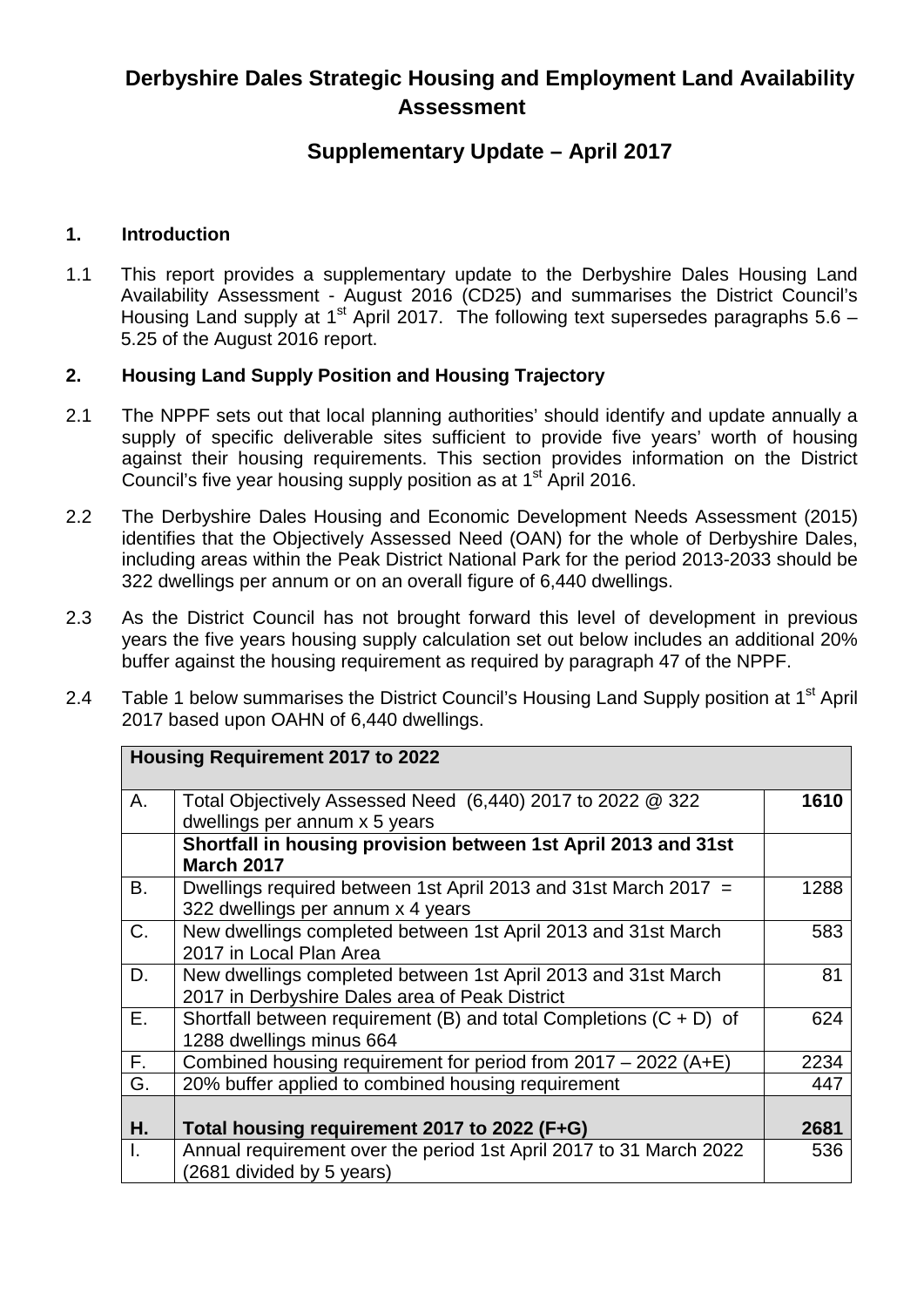|             | Housing Requirement 2017 to 2022 (cont'd)                                                                      |       |
|-------------|----------------------------------------------------------------------------------------------------------------|-------|
|             | Housing Supply 2017 to 2022                                                                                    |       |
| J.          | Commitments as at 31 March 2017 (Net)                                                                          | 1741  |
| K.          | <b>Peak District Contribution</b>                                                                              | 100   |
|             | Contribution from windfall sites (5 years x 15 per annum)                                                      | 75    |
| М.          | Local Plans Allocations Potential (0 to 5 Years)                                                               | 940   |
| N.          | Major Permissions, as detailed below, granted awaiting completion of<br>Section 106 agreements                 | 262   |
|             | Hilltop Farm, Ashbourne (16/00711)                                                                             | 37    |
|             | Land at Luke Lane/ Mercaston Lane, Brailsford (16/00436)                                                       | 47    |
|             | Land off Old Hackney Lane, Darley Dale (16/00789)                                                              | 9     |
|             | Old Hall Farm Barway Marston Montgomery (16/00182)                                                             | 22    |
|             | Cavendish Cottage And Land Off Derby Road Doveridge (15/00570)                                                 | 46    |
|             | Land East of Ardennes, Hulland Ward (16/00832)                                                                 | 18    |
|             | Land Adjacent To Biggin View Hulland Ward (15/00313)                                                           | 33    |
|             | Land Off Thatchers Croft Thatchers Lane Tansley (16/00134)                                                     | 19    |
|             | Land at Tansley House Gardens, Tansley (16/00397)                                                              | 22    |
|             | (Permission for 49 units, new net commitment of 22 units)                                                      |       |
|             | Mushroom Farm, Yeaveley (16/00587)                                                                             | 9     |
| $\mathbf O$ | Total Housing Supply 2017 to 2022 (J+K+L+M+N)                                                                  | 3118  |
| P           | Five Year Supply 2017 to 2022 expressed as years (O divided by I)                                              | 5.82  |
|             | Table 4 - Daubrickius Dalas F. Vagu Crushi, Davitisu 4st Anuil 2047 - Cadasfield Mathael at OAUM COOO drugilis | years |

**Table 1 - Derbyshire Dales 5 Year Supply Position 1st April 2017 – Sedgefield Method at OAHN 6880 dwellings**

- 2.5 The housing land supply position has been calculated taking into account the District Council's housing commitments, deliverable sites assessed as part of the SHELAA, windfall allowance and contributions from deliverable sites within the Peak District National Park. This SHELAA informs the housing land supply position by identifying a schedule of committed sites, and an anticipated timeframe for delivery. From this the amount of dwellings anticipated to be delivered in different time periods e.g. 0 to 5 years, 5 to 10 years, etc. has been calculated. Details of the relevant sites are set out in **Appendix 1.**
- 2.6 Sites identified as commitments are those sites that have the benefit of planning permission and are either under construction or not started. The five year housing land supply assessment includes a number of sites where the District Council have resolved to grant planning permission but as these are subject to a completion of a satisfactory Section 106 agreement no planning permission has yet been issued.
- 2.7 In addition to the above and in accordance with footnote 11 of the NPPF, the calculation includes a number of large sites that have been assessed as deliverable as part of the SHELAA and which have been included within the 5 year supply. The individual site phasing details of these sites across the Local Plan period and beyond are presented within **Appendix 2.**
- 2.8 In response to the Inspectors preliminary questions (IN/02 Q3), the District Council has commissioned GL Hearn to specifically assess the implications of the 2014-based population and household projections which points to a lower OAHN of 5,680 dwellings in the period 2013-2033 (Document EX/03). The implications of this lower requirement are set out in table 2. **Appendix 3** sets out the 5 year land supply calculations for OAHN of 6,440 dwellings and 5,680 dwellings using both the Liverpool and Sedgefield methods of calculation.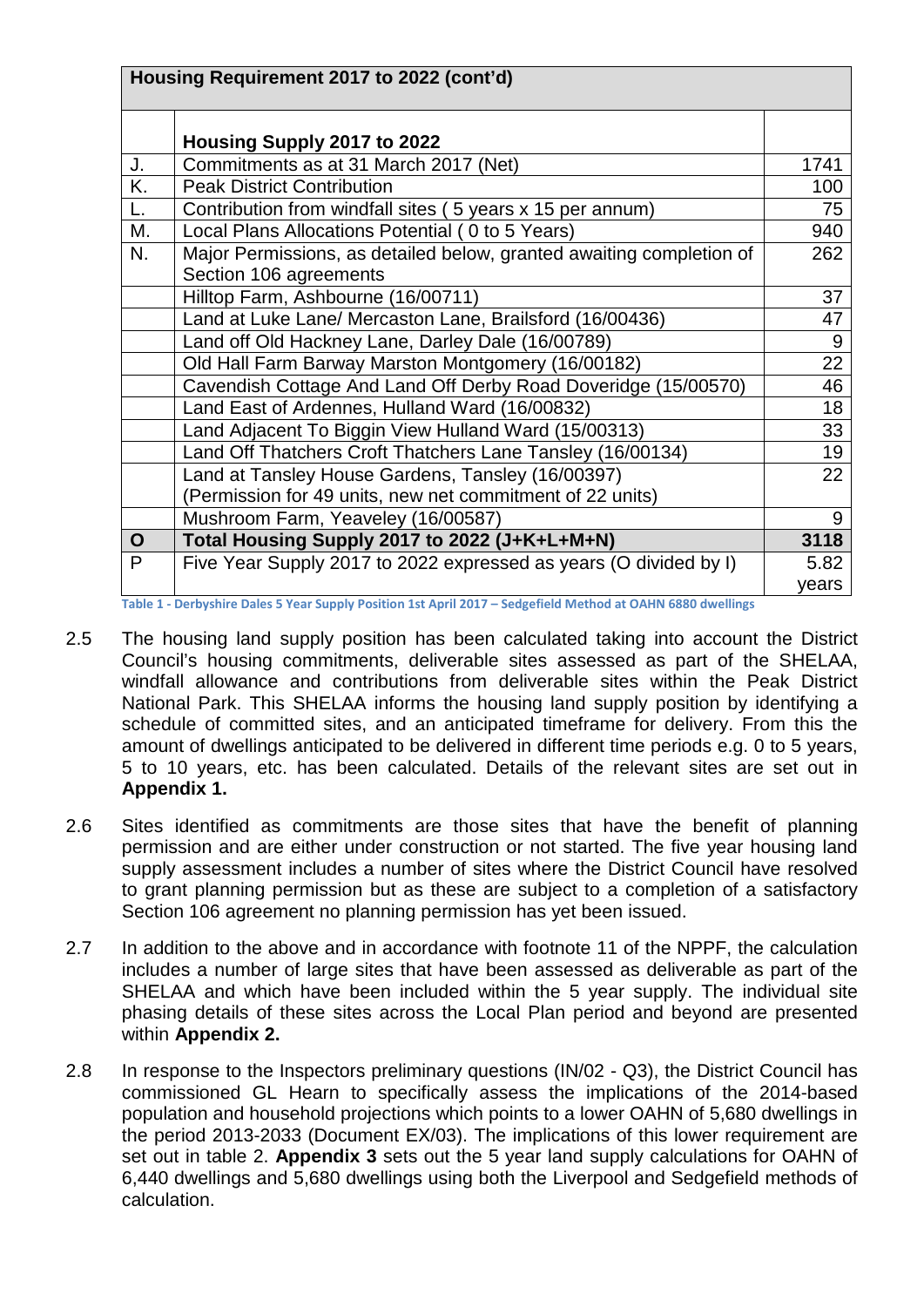|              | Housing Requirement 2017 to 2022                                                                                |               |
|--------------|-----------------------------------------------------------------------------------------------------------------|---------------|
| А.           | Total Objectively Assessed Need (5,680) 2017 to 2022 @ 284<br>dwellings per annum x 5 years                     | 1610          |
|              | Shortfall in housing provision between 1st April 2013 and 31st<br><b>March 2017</b>                             |               |
| В.           | Dwellings required between 1st April 2013 and 31st March 2017 =<br>322 dwellings per annum x 4 years            | 1136          |
| C.           | New dwellings completed between 1st April 2013 and 31st March<br>2017 in Local Plan Area                        | 583           |
|              | Housing Requirement 2017 to 2022 (cont'd)                                                                       |               |
| D.           | New dwellings completed between 1st April 2013 and 31st March<br>2017 in Derbyshire Dales area of Peak District | 81            |
| Ε.           | Shortfall between requirement (B) and total Completions $(C + D)$ of<br>1288 dwellings minus 664                | 472           |
| F.           | Combined housing requirement for period from 2017 - 2022 (A+E)                                                  | 1892          |
| G.           | 20% buffer applied to combined housing requirement                                                              | 378           |
| Η.           | Total housing requirement 2017 to 2022 (F+G)                                                                    | 2270          |
| $\mathbf{L}$ | Annual requirement over the period 1st April 2017 to 31 March 2022<br>(2681 divided by 5 years)                 | 454           |
|              | Housing Supply 2017 to 2022                                                                                     |               |
| J.           | Commitments as at 31 March 2017 (Net)                                                                           | 1741          |
| K.           | <b>Peak District Contribution</b>                                                                               | 100           |
| L.           | Contribution from windfall sites (5 years x 15 per annum)                                                       | 75            |
| M.           | Local Plans Allocations Potential (0 to 5 Years)                                                                | 940           |
| N.           | Major Permissions, as detailed below, granted awaiting completion of<br>Section 106 agreements                  | 262           |
|              | Hilltop Farm, Ashbourne (16/00711)                                                                              | 37            |
|              | Land at Luke Lane/ Mercaston Lane, Brailsford (16/00436)                                                        | 47            |
|              | Land off Old Hackney Lane, Darley Dale (16/00789)                                                               | 9             |
|              | Old Hall Farm Barway Marston Montgomery (16/00182)                                                              | 22            |
|              | Cavendish Cottage And Land Off Derby Road Doveridge (15/00570)                                                  | 46            |
|              | Land East of Ardennes, Hulland Ward (16/00832)                                                                  | 18            |
|              | Land Adjacent To Biggin View Hulland Ward (15/00313)                                                            | 33            |
|              | Land Off Thatchers Croft Thatchers Lane Tansley (16/00134)                                                      | 19            |
|              | Land at Tansley House Gardens, Tansley (16/00397)                                                               | 22            |
|              | (Permission for 49 units, new net commitment of 22 units)                                                       |               |
|              | Mushroom Farm, Yeaveley (16/00587)                                                                              | 9             |
| $\mathbf O$  | Total Housing Supply 2017 to 2022 (J+K+L+M+N)                                                                   | 3118          |
| P            | Five Year Supply 2017 to 2022 expressed as years (O divided by I)                                               | 6.87<br>years |
|              | Table 2 - Derbyshire Dales 5 Year Supply Position 1st April 2017 - Sedgefield Method at OAHN 5680 dwellings     |               |

2.9 The NPPG advises that once the sites have been assessed, the development potential of all sites can be collected to produce an indicative trajectory. This sets out how much housing development can be provided and at what point in the future. An overall risk assessment should be made as to whether sites will come forward as anticipated. Table 5 below summarises the overall phasing of sources of housing supply across five year tranche periods.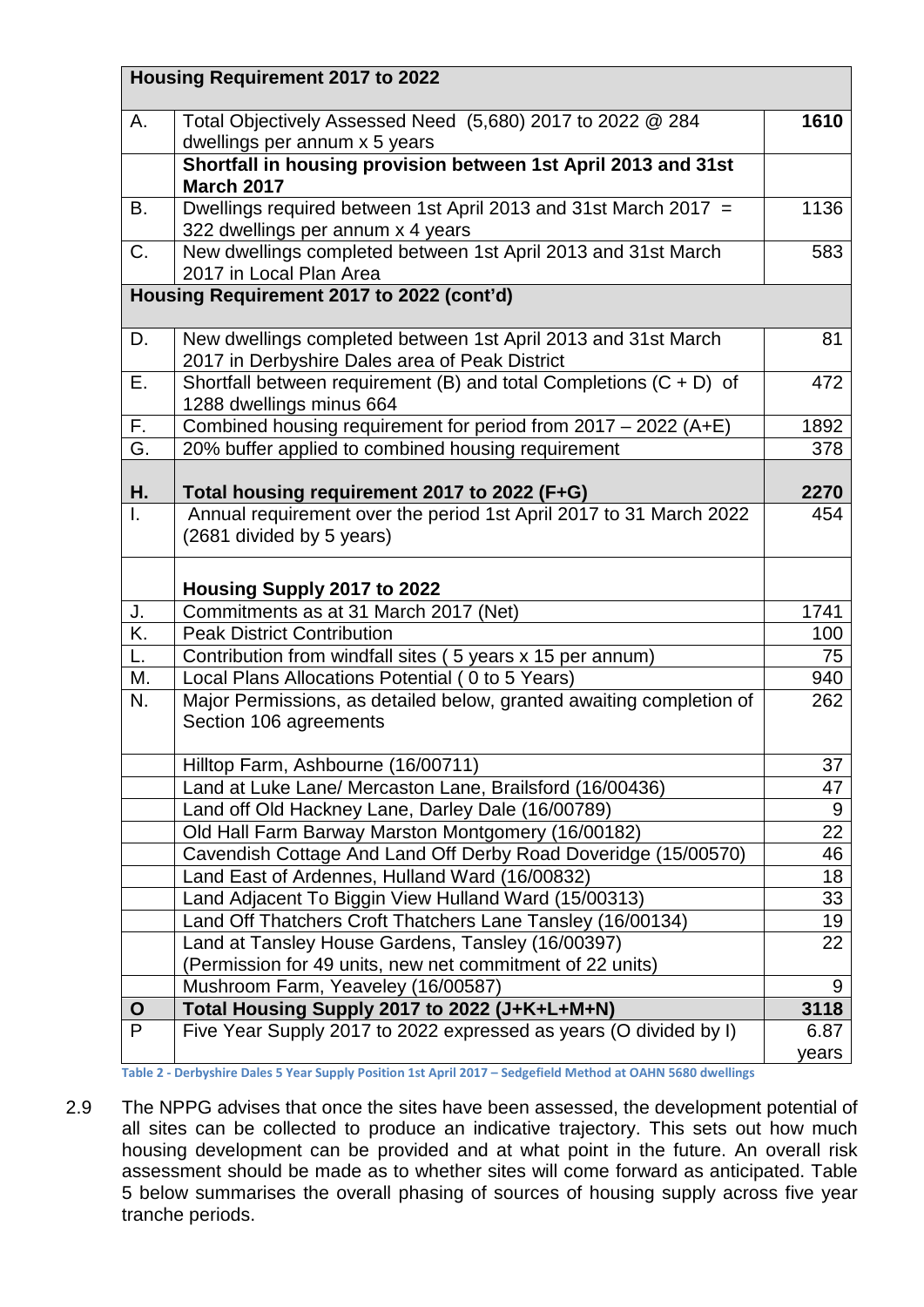| <b>Source of housing</b><br>supply                               | <b>Deliverable</b><br><b>Sites</b> |                        | <b>Developable Sites</b>       |                                        |                                |              |
|------------------------------------------------------------------|------------------------------------|------------------------|--------------------------------|----------------------------------------|--------------------------------|--------------|
|                                                                  | $2013 -$<br>2017                   | 0-5 Years<br>2017-2022 | 6.10<br>Years<br>2022-<br>2027 | $11 - 15$<br>Years<br>$2027 -$<br>2032 | 15 years<br>÷<br>2032-<br>2033 | <b>Total</b> |
| Completions at 1 <sup>st</sup> April<br>2017 (including National | 664                                |                        |                                |                                        |                                | 664          |
| Park)                                                            |                                    |                        |                                |                                        |                                |              |
| Commitments                                                      |                                    | 1741                   | 699                            | 205                                    | 30                             | 2675         |
| <b>Resolution to Grant</b>                                       |                                    | 262                    | 0                              | 0                                      | 0                              | 262          |
| <b>Local Plan Allocations</b>                                    |                                    | 939                    | 745                            | 651                                    | 150                            | 2485         |
| <b>Peak District National</b>                                    |                                    | 100                    | 100                            | 100                                    | 20                             | 320          |
| <b>Park Contribution</b>                                         |                                    |                        |                                |                                        |                                |              |
| <b>Windfall Allowance</b>                                        |                                    | 75                     | 75                             | 75                                     | 15                             | 240          |
| Total                                                            | 664                                | 3117                   | 1619                           | 1031                                   | 215                            | 6646         |

**Table 1 - Derbyshire Dales Housing Supply 2017-2033** 

- 2.10 Table 2 above indicates that the District Council has at the present time sufficient land for 6,647 dwellings of housing supply across the Local Plan period to meet the Objectively Assessed Housing Needs of the Derbyshire Dales.
- 2.11 The housing Trajectory in **Appendix 4** indicates that 3117 dwellings could be delivered over the next five years; 1619 dwellings delivered years 6-10, 1031 in years 11-15 and 215 dwellings beyond 15 years up to 2033. In conclusion, as at 1st April 2017 the District Council is able to demonstrate a five year housing land supply against the Derbyshire Dales Housing land requirement and can meet the overall Objectively Assessed Need target across the Plan period.

#### Risk Assessment

2.12 While the SHELAA indicates an adequate supply of housing land for the Local Plan period up to 2033 against the target set out in the emerging Local Plan, there are a number of risks which may impact upon the delivery of sites.

#### *Market stability and conditions*

2.13 The most significant risks are those associated with the wider economic and market conditions. The housing market has experienced challenging conditions since the credit crunch of 2007 and subsequent recession. The inability of potential home owners to access finance, together with inflation, wage freezes and threat of unemployment have caused a large number of developments to be put on hold. As the country emerges from the recession, the national policies to improve access to mortgages such as 'help to buy' schemes and facilitate house building in the private and public sector have started to take effect in the earlier parts of the year. The UK's decision to leave the European Union may provide further uncertainty in the market, over the next few years, with possibly less people willing to commit to mortgages and the possibility of lenders releasing fewer mortgages, all of which could have a high risk impact upon the housebuilding industry.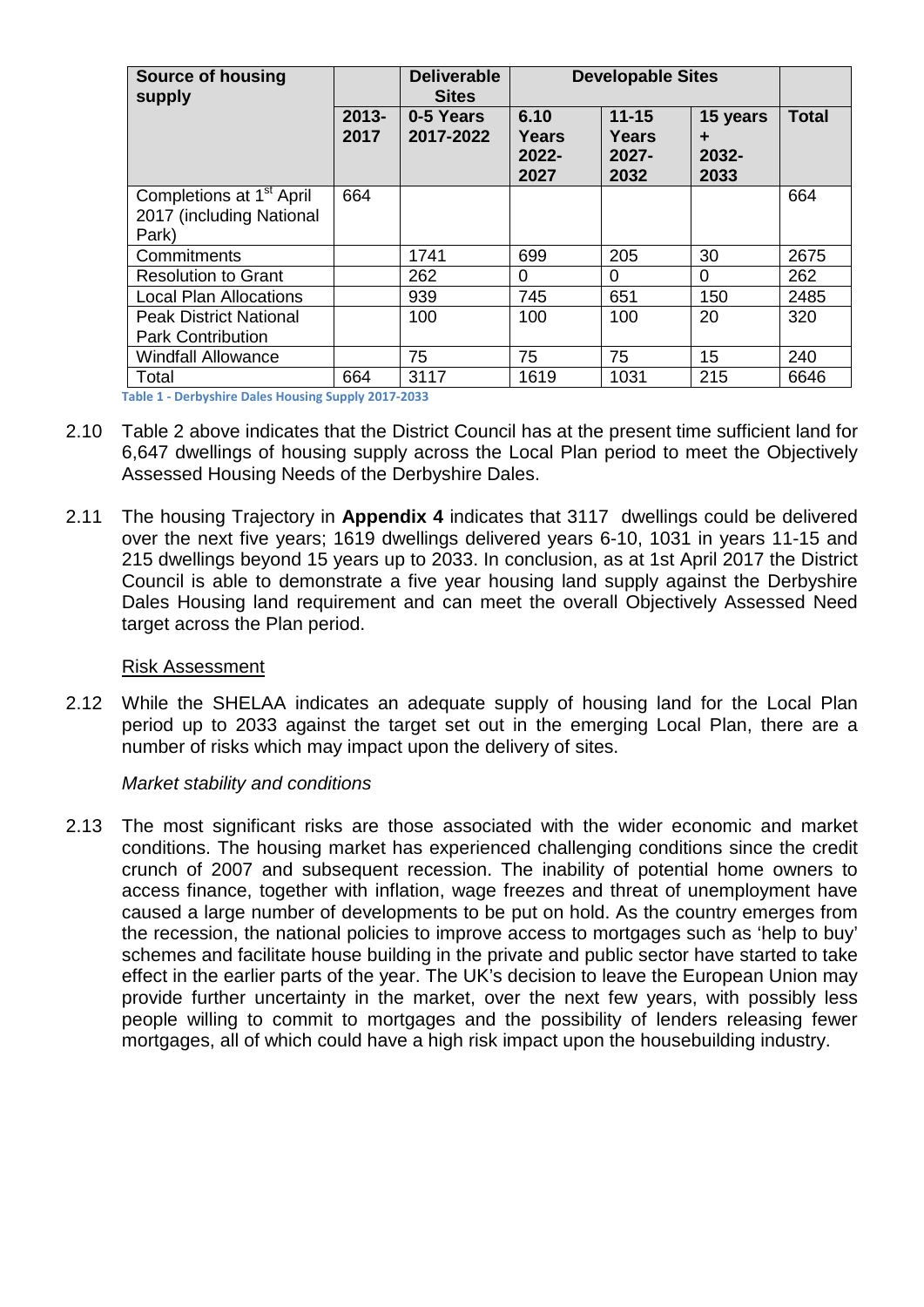#### *Achievability*

2.14 The achievability of sites has been assessed on the basis of developer forecasts, market area demand and costs associated with development. A number of large sites are on previously developed land where development costs may be more significant than previously considered. There is therefore a risk that sites will not be delivered as envisaged. While risks associated with the wider economic climate and national policy cannot be controlled locally, the District Council can affect the financial burden on developers through planning obligations and the setting of a CIL. Detailed viability studies undertaken by developers at planning application stage will ensure that these risks are reduced.

#### *Infrastructure*

2.15 The delivery of a number of large sites in the SHELAA is dependent upon the provision of infrastructure, including new roads and junction improvements, and increased capacity of the sewerage and drainage networks.

#### *Highway Impacts*

2.[1](#page-14-0)6 The Traffic and Transportation Study<sup>1</sup> assessed the potential impacts on the local road networks in the main settlements across the plan area to accommodate the extent of growth identified from the sites assessed through the SHELAA. The study concludes that there could be 'significant impacts on a number of junctions in the market towns of Matlock and Ashbourne., The impact upon the highways network will need to be assessed for each proposal upon its merits, however in some instances there may only be limited opportunities for mitigation.

#### *Updated Information on Sites*

- 2.17 Site assessments contained within the August 2016 SHELAA Report (CD25) have been carried out based upon the information available at that time. Any incomplete or out of date data associated with individual site assessments may have an impact upon delivery either in terms of early or delayed implementation. Whilst the impact of constraints may in some instances have been underestimated in assessments, it is also possible that identified constraints on other sites are not as significant as initially thought. This could result in some sites which have been discounted in the SHELAA having the potential to deliver houses, or enable developable sites to deliver more quickly than anticipated. By reviewing the SHELAA regularly, and reassessing sites as further information becomes available, the extent of any risk is managed.
- 2.18 Other potential risks that could affect the deliverability of sites within the Local Plan include changes to National Policy and unforeseen changing local circumstances.

#### **3. Employment Land Supply**

3.1 The Derbyshire Dales Housing and Economic Development Needs Assessment (2015) carried out by GL Hearn considered the need for employment land and floorspace in the Derbyshire Dales taking account of economic trends and projected growth in employment, commercial property conditions and a survey of businesses in the District.

1

<span id="page-14-0"></span>[http://www.derbyshiredales.gov.uk/images/documents/L/Local%20Plan%20evidence%20base%20docs%20July%202016/Der](http://www.derbyshiredales.gov.uk/images/documents/L/Local%20Plan%20evidence%20base%20docs%20July%202016/Derbyshire_Dales_Transport_Final_Version_28_June_2016.pdf) [byshire\\_Dales\\_Transport\\_Final\\_Version\\_28\\_June\\_2016.pdf](http://www.derbyshiredales.gov.uk/images/documents/L/Local%20Plan%20evidence%20base%20docs%20July%202016/Derbyshire_Dales_Transport_Final_Version_28_June_2016.pdf)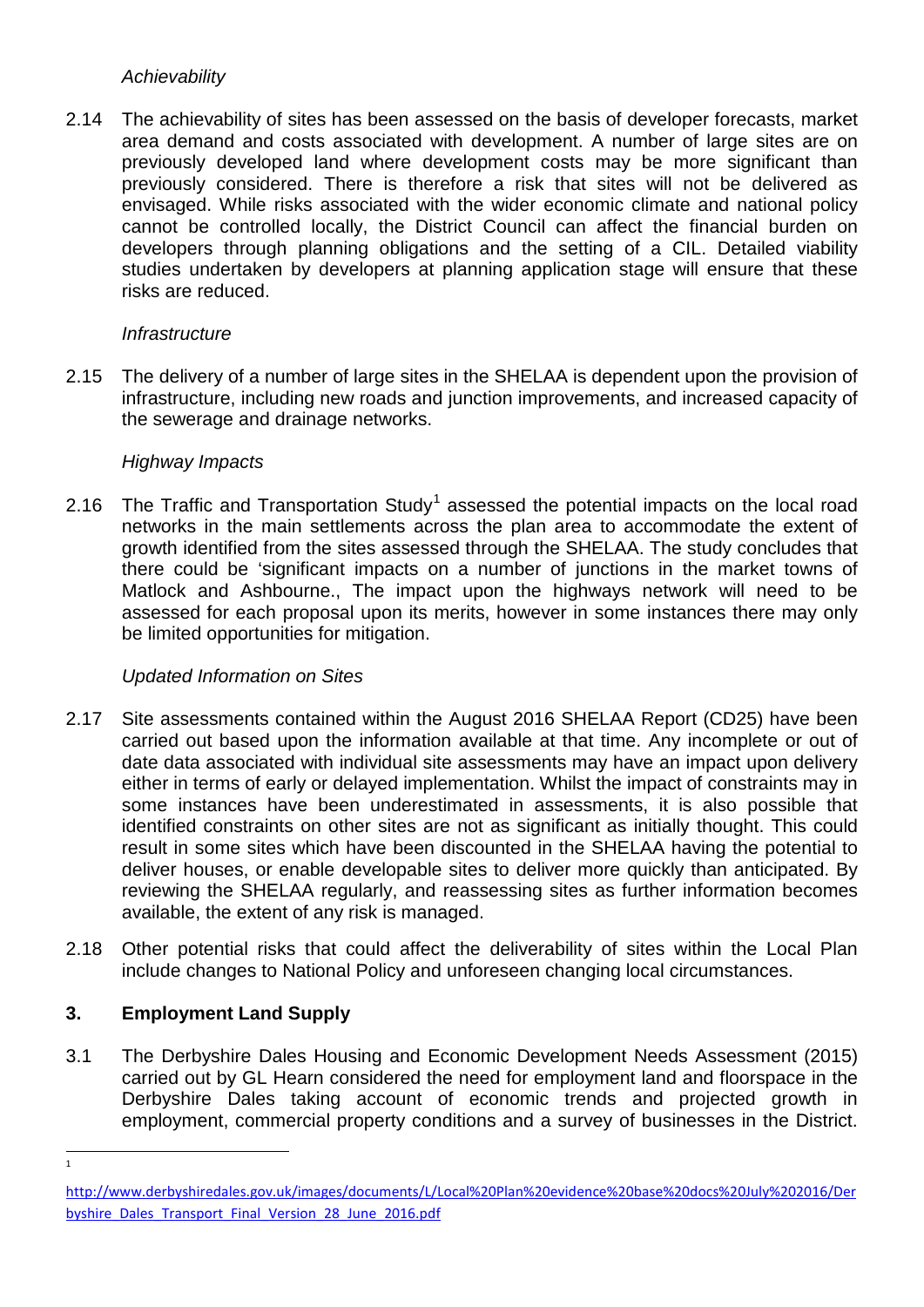The study concluded that there was a requirement for up to 15 hectares of additional employment land to meet development needs in the District up to 2033.

3.2 In addition to land for housing, suggestions were received which sought the allocation of sites for employment development. As a result of the assessment process undertaken through the SHELAA one site at Cromford Hill (SHELAA220e) was identified as being suitable, available and achievable for 1ha of employment land, as identified on the maps in Appendix 3 (CD25) and the report in Appendix 7 (CD25).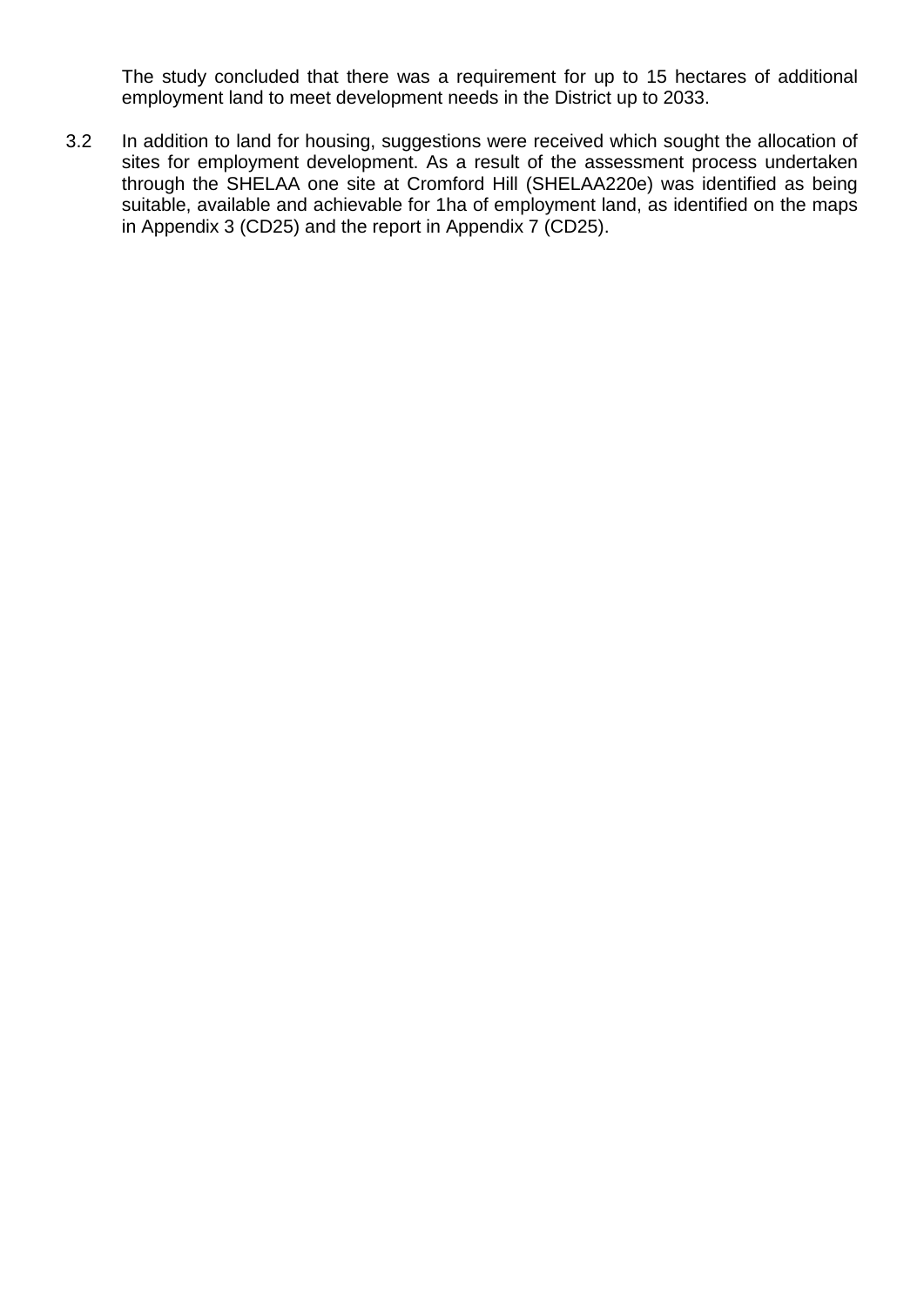## **APPENDIX 1**

## **STRATEGIC HOUSING LAND AVAILABILITY ASSESSMENT (CD25) UPDATED SITE COMMITMENTS AT 1ST APRIL 2017**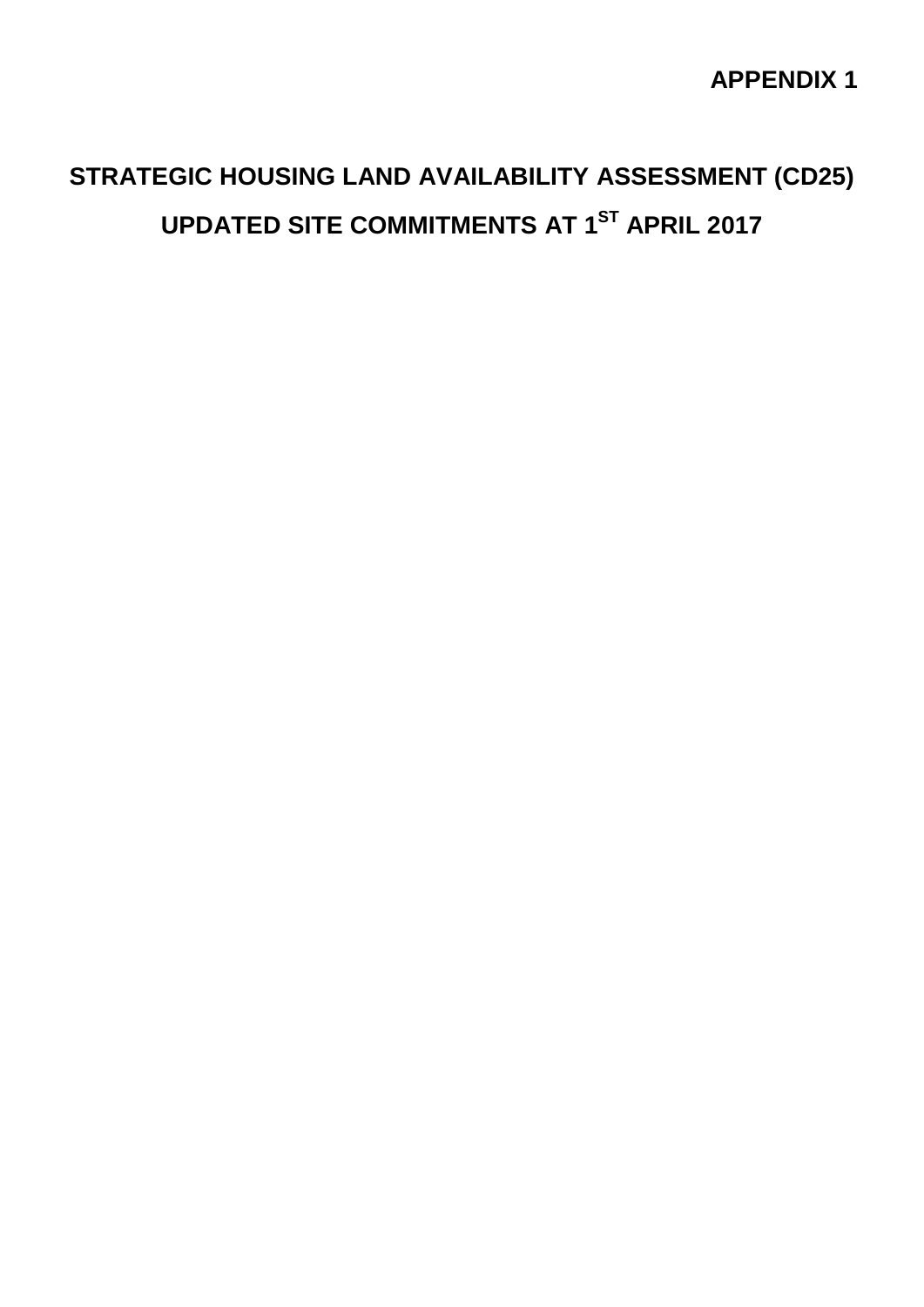| <b>SHELAA</b><br>Reference | Planning     | Development<br><b>Address</b>                                                 | <b>Description</b>                                                                                                                                                                                | Settlement | <b>Brownfield</b> | Greenfield     | U/C                      | N/S            | and U/C        | Total N/S Net Gain | 5 Year<br><b>Supply</b><br><b>Estimate</b> | <b>Discount</b> | <b>Net</b><br><b>Commitment</b> | <b>Completions</b> | $0-5$          | 6 to 10 | 11 to 15 | Year 16 | 5 YLS<br>Total | <b>Granted Date</b> |
|----------------------------|--------------|-------------------------------------------------------------------------------|---------------------------------------------------------------------------------------------------------------------------------------------------------------------------------------------------|------------|-------------------|----------------|--------------------------|----------------|----------------|--------------------|--------------------------------------------|-----------------|---------------------------------|--------------------|----------------|---------|----------|---------|----------------|---------------------|
| SHLAA1                     | 10/00139/FUL | Dairy House<br>Farm, Church<br>3DG                                            | Change of use and Alkmonton<br>conversion of<br>Broughton Road, agricultural barn to<br>Alkmonton, DE6 dwellinghouse and<br>erection of detached<br>garaging building<br>with store room<br>above |            | $\overline{1}$    | $\overline{0}$ | $\overline{1}$           | $\overline{0}$ |                | $\overline{1}$     |                                            |                 |                                 | $\Omega$           | $\overline{1}$ |         |          |         |                | 21/04/2010          |
| SHLAA522                   | 16/00054/FUL | Goodacres<br>Farm, Furlong<br>Lane,<br>Hognaston                              | Erection of<br>replacement dwelling<br>and annex                                                                                                                                                  | Altow      | $\overline{1}$    | $\overline{0}$ | $\overline{\phantom{0}}$ | $\mathbf{1}$   | $\overline{1}$ | $\overline{0}$     | $-1$                                       | Discount        | $\overline{0}$                  | $-1$               | $\overline{0}$ |         |          |         | $\overline{0}$ | 13/04/2016          |
| SHLAA7                     | 09/00496/FUL | The Mount, 4<br>North Avenue,<br>Ashbourne,<br>1EZ                            | Demolition of<br>existing dwelling &<br>outbuilding &<br>Ashbourne, DE6 redevelopment with<br>14 flats                                                                                            | Ashbourne  | 14                | $\overline{0}$ | 14                       | $\mathbf{0}$   | 14             | 13                 | $-1$                                       | Discount        | 13                              | $-1$               | 13             |         |          |         | 13             | 11/10/2010          |
| SHLAA9                     | 12/00019/FUL | The Old Wine<br>Store, Coxons<br>Yard,<br>Ashbourne, DE6 to form 7 no.<br>1FG | Change of use and<br>conversion of<br>warehouse building<br>residential<br>apartments                                                                                                             | Ashbourne  | $\overline{7}$    | $\overline{0}$ | $\overline{7}$           | $\overline{0}$ | $\overline{7}$ | $\overline{7}$     |                                            |                 | $\overline{7}$                  | $\overline{0}$     | $\overline{7}$ |         |          |         | $\overline{7}$ | 07/03/2012          |
| SHLAA10                    | 12/00073/FUL | 1, The Channel,<br>Ashbourne                                                  | Change of use of<br>office to dwelling                                                                                                                                                            | Ashbourne  | $\overline{1}$    | $\overline{0}$ | $\mathbf{1}$             | $\mathbf 0$    | $\overline{1}$ | $\overline{1}$     |                                            |                 | $\mathbf{1}$                    | $\overline{0}$     | $\mathbf{1}$   |         |          |         | $\overline{1}$ | 03/04/2012          |
| SHLAA109                   | 13/00496/FUL | Ashbourne Hall,<br>Cokayne<br>Avenue,<br>1EJ                                  | Demolition of<br>warehouse and<br>redevelopment of<br>Ashbourne, DE6 site to provide 3 no.<br>dwellings                                                                                           | Ashbourne  | $\overline{3}$    | $\overline{0}$ | $\overline{3}$           | $\overline{0}$ | $\overline{3}$ | 3                  |                                            |                 | $\mathbf{3}$                    | $\overline{0}$     | $\overline{3}$ |         |          |         | 3              | 14/02/2014          |
| SHLAA144                   | 14/00390/FUL | Ashbourne<br>Community<br>Transport<br>King Edward<br>Street<br>Ashbourne     | Conversion of<br>ground floor to retail<br>unit with associated<br>Compton Offices new door opening<br>and creation of two<br>flats on upper floors                                               | Ashbourne  | $\overline{2}$    | $^{\circ}$     | $\mathbf{0}$             | $\overline{2}$ | $\overline{2}$ | $\overline{2}$     |                                            |                 | $\overline{2}$                  | $\mathbf{0}$       | $\overline{2}$ |         |          |         | 2              | 29/08/2014          |
| SHLAA354                   | 14/00640/FUL | Former Public<br>Convenience,<br>Union Street,<br>Ashbourne,<br>Ashbourne     | C of U toilet block to Ashbourne<br>A2 use with<br>apartment above                                                                                                                                |            | $\overline{1}$    | $\mathbf 0$    | $\mathbf{1}$             | $\mathbf 0$    | $\overline{1}$ | $\overline{1}$     |                                            |                 | $\mathbf{1}$                    | $\mathbf 0$        | $\overline{1}$ |         |          |         | $\overline{1}$ | 11/02/2015          |
| SHLAA112                   | 14/00722/FUL | Hillside Farm,<br>Wyaston Road,<br>1NB                                        | Demolition of<br>existing dwelling and<br>Ashbourne, DE6 outbuildings and<br>residential<br>development of 114<br>dwellings and<br>associated<br>infrastructure and<br>open space                 | Ashbourne  | $\overline{0}$    | 114            | 32                       | 22             | 54             | 114                |                                            |                 | 54                              | 60                 | 54             |         |          |         | 54             | 07/04/2015          |
| SHLAA229                   | 14/00849/FUL | Land Adjacent<br>29. Mayfield<br>Road.<br>Ashbourne                           | Erection of dwelling Ashbourne                                                                                                                                                                    |            | $\overline{0}$    | $\overline{1}$ | $\overline{0}$           | $\overline{1}$ | T              | $\overline{1}$     |                                            |                 | $\overline{1}$                  | $\overline{0}$     | $\overline{1}$ |         |          |         | $\overline{1}$ | 15/04/2015          |
| SHLAA401                   | 5/00373/FUL  | 31 Green Acres,<br>The Green<br>Road,<br>Ashbourne, DE6 erection of 3<br>1ED  | Demolition of<br>existing<br>dwellinghouse and<br>detached dwellings.<br>associated garages<br>and access                                                                                         | Ashbourne  | 3                 | $\overline{0}$ | $\overline{0}$           | 3              | $\overline{3}$ | $\overline{c}$     | $-1$                                       | Discount        | $\overline{2}$                  | $-1$               | $\overline{2}$ |         |          |         | $\overline{2}$ | 07/08/2015          |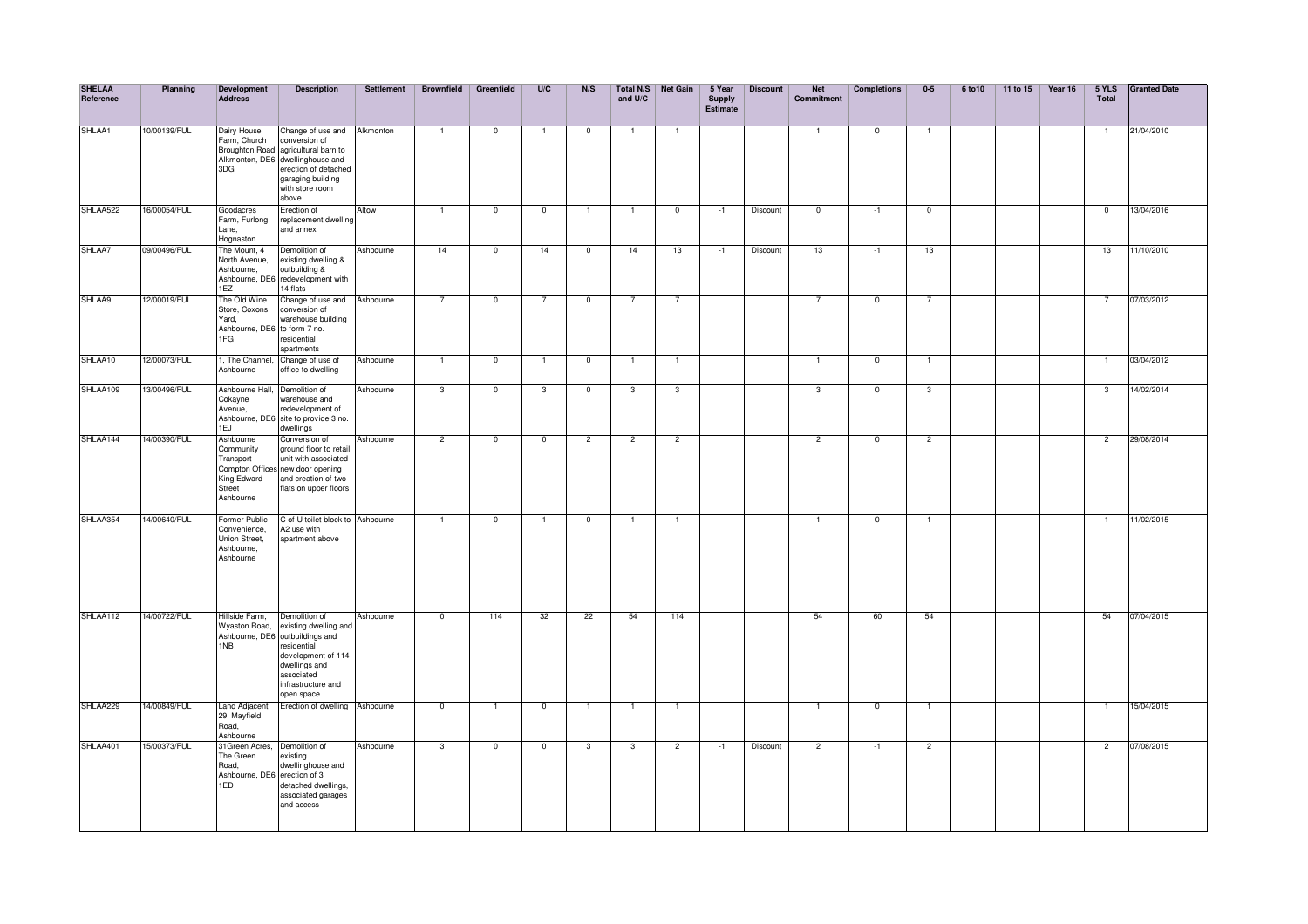| <b>SHELAA</b><br>Reference | Planning      | <b>Development</b><br><b>Address</b>                                                               | <b>Description</b>                                                                                                                                                                                    | <b>Settlement</b> | <b>Brownfield</b> | Greenfield              | U/C            | N/S            | and U/C        | Total N/S Net Gain | 5 Year<br><b>Supply</b><br>Estimate | <b>Discount</b> | <b>Net</b><br>Commitment | <b>Completions</b> | $0-5$                   | 6 to 10 | 11 to 15       | Year 16 | 5 YLS<br>Total | <b>Granted Date</b> |
|----------------------------|---------------|----------------------------------------------------------------------------------------------------|-------------------------------------------------------------------------------------------------------------------------------------------------------------------------------------------------------|-------------------|-------------------|-------------------------|----------------|----------------|----------------|--------------------|-------------------------------------|-----------------|--------------------------|--------------------|-------------------------|---------|----------------|---------|----------------|---------------------|
| SHLAA437                   | 15/00574/FUL  | Garages On The Demolition of<br>West Side Off,<br>Brookside,<br>Ashbourne                          | garages and erection<br>of two dwellings                                                                                                                                                              | Ashbourne         | $\overline{2}$    | $\mathbf 0$             | $\overline{2}$ | $\mathbf 0$    | $\overline{2}$ | $\overline{2}$     |                                     |                 | $\overline{2}$           | $\mathbf 0$        | $\overline{2}$          |         |                |         | $\overline{2}$ | 07/10/2015          |
| SHLAA438                   | 15/00578/FUL  | Garages On The Demolition of<br>East Side Of,<br>Off Okeover<br>Avenue,<br>Brookside,<br>Ashbourne | garages and erection<br>of two dwellings                                                                                                                                                              | Ashbourne         | $\overline{c}$    | $\mathbf 0$             | $\overline{c}$ | $\mathbf 0$    | $\overline{c}$ | $\overline{2}$     |                                     |                 | $\overline{c}$           | $\mathbf 0$        | $\overline{2}$          |         |                |         | $\overline{c}$ | 07/10/2015          |
| SHLAA439                   | 15/00579/FUL  | Park Avenue<br>Garages, On<br>The South Side<br>Of, Off Park<br>Avenue,<br>Brookside,<br>Ashbourne | Demolition of<br>existing garages and<br>erection of three<br>dwellings                                                                                                                               | Ashbourne         | $\overline{3}$    | $\mathbf 0$             | $\mathbf{3}$   | $\overline{0}$ | $\mathbf{3}$   | 3                  |                                     |                 | $\mathbf{3}$             | $\mathbf{0}$       | $\mathbf{3}$            |         |                |         | $\mathbf{3}$   | 07/10/2015          |
| SHLAA481                   | 15/00692/FUL  | 32/34, Market<br>Place,<br>1ES                                                                     | Change of use of<br>former veterinary<br>Ashbourne, DE6 surgery and 3 No.<br>flats to 6 No.<br>dwellings, associated<br>demolition and<br>rebuilding of rear<br>extension and<br>internal alterations | Ashbourne         | 6                 | $\overline{0}$          | 6              | $\overline{0}$ | 6              | $\overline{3}$     | $-3$                                | Discount        | $\overline{3}$           | -3                 | $\overline{\mathbf{3}}$ |         |                |         | $\mathbf{3}$   | 26/11/2015          |
| DS <sub>1</sub>            | 14/00074/OUT  | Land at<br>Ashbourne<br>Airfield.<br>Ashbourne                                                     | Residential<br>development (367<br>dwellings),<br>employment site,<br>commercial and<br>community facilities,<br>link road, access and<br>landscaping (outline)                                       | Ashbourne         | 367               | $\overline{\mathbf{0}}$ | $\overline{0}$ | 367            | 367            | 367                |                                     |                 | 367                      | $\overline{0}$     | 140                     | 227     | $\overline{0}$ |         | 367            | 30/03/2017          |
| SHLAA522                   | 15/00812/FUL  | Bankcroft<br>Avenue,<br>ASHBOURNE,<br>Ashbourne                                                    | Part demolition &<br>Centre, Cokayne extension to form<br>nursery with a flat<br>above.                                                                                                               | Ashbourne         | $\mathbf{1}$      | $\overline{\mathbf{0}}$ | $\overline{1}$ | $\mathbf 0$    | $\overline{1}$ |                    |                                     |                 | $\overline{1}$           | $\mathbf 0$        | $\overline{1}$          |         |                |         | $\mathbf{1}$   | 08/01/2016          |
| SHLAA3                     | WED/0000/2390 | <b>OLD DERBY</b><br>ROAD                                                                           | <b>ERECTION OF</b><br><b>DORMER</b><br><b>BUNGALOW.</b>                                                                                                                                               | Ashbourne         | $\overline{1}$    | $\mathbf 0$             | $\overline{1}$ | $\mathbf 0$    | $\mathbf{1}$   | -1                 |                                     |                 | $\overline{1}$           | $\mathbf 0$        | $\overline{1}$          |         |                |         | $\overline{1}$ | 17/08/2007          |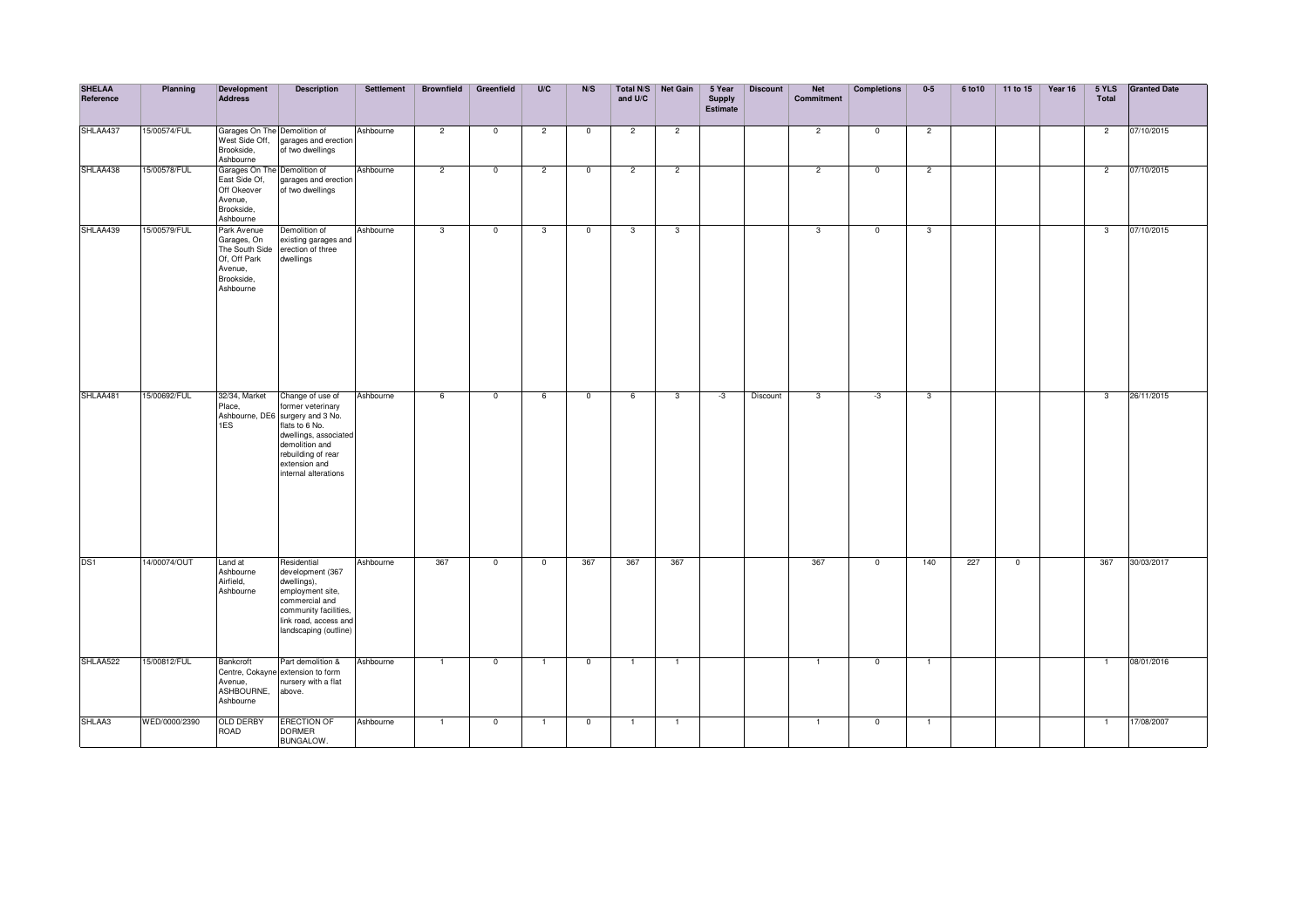| <b>SHELAA</b><br>Reference       | Planning     | Development<br><b>Address</b>                                                                       | <b>Description</b>                                                                                                                                       | <b>Settlement</b> | <b>Brownfield</b>       | Greenfield     | U/C                      | N/S            | and U/C        | Total N/S Net Gain | 5 Year<br><b>Supply</b><br><b>Estimate</b> | <b>Discount</b> | <b>Net</b><br>Commitment | <b>Completions</b> | $0-5$          | 6 to 10 | 11 to 15 | Year 16 | 5 YLS<br>Total | <b>Granted Date</b> |
|----------------------------------|--------------|-----------------------------------------------------------------------------------------------------|----------------------------------------------------------------------------------------------------------------------------------------------------------|-------------------|-------------------------|----------------|--------------------------|----------------|----------------|--------------------|--------------------------------------------|-----------------|--------------------------|--------------------|----------------|---------|----------|---------|----------------|---------------------|
| SHLAA513                         | 16/00309/REM | Land South Of<br>Leys Farm,<br>Wyaston Road,<br>Ashbourne                                           | Residential<br>development -<br><b>Reserved Matters</b><br>application for the<br>erection of 103<br>dwellings (Outline<br>15/00319/OUT)                 | Ashbourne         | $\overline{0}$          | 103            | $\overline{\phantom{0}}$ | 103            | 103            | 103                |                                            |                 | 103                      | $\mathbf 0$        | 103            |         |          |         | 103            | 29/01/2016          |
| SHLAA440                         | 16/00519/FUL | <b>R</b> Silcock<br>Clothing<br>Manufacturers,<br>Derby Road,<br>Ashbourne, DE6 buildings to<br>1BE | Demolition and<br>rebuilding of factory<br>premises and<br>erection of new<br>accommodate 6no.<br>apartments (Outline)                                   | Ashbourne         | $\overline{7}$          | $\mathbf 0$    | $\overline{7}$           | $\mathbf{0}$   |                | $\overline{7}$     |                                            |                 | $\overline{7}$           | $\mathbf 0$        | $\overline{7}$ |         |          |         | 7              | 28/10/2016          |
| SHLAA185<br>Allocation<br>HC2(a) | 5/00060/OUT  | Land off Lathkill Residential<br>Drive,<br>Ashbourne                                                | development of up to<br>35 dwellings with<br>associated access<br>and open space                                                                         | Ashbourne         | $\overline{\mathbf{0}}$ | 35             | $\overline{\phantom{0}}$ | 35             | 35             | 35                 |                                            |                 | 35                       | $\overline{0}$     | 35             |         |          |         | 35             | 31/10/2016          |
| SHLAA355                         | 16/00450/REM | Old Derby Road, Residential<br>Ashbourne                                                            | development -<br>reserved matters<br>application for the<br>erection of 200<br>dwellings and<br>associated works<br>(Outline permission<br>13/00911/OUT) | Ashbourne         | $\overline{0}$          | 200            | $\mathbf 0$              | 200            | 200            | 200                |                                            |                 | 200                      | $\mathbf 0$        | 90             | 110     |          |         | 200            | 25.01.2017          |
| SHLAA215                         | 16/00547/OUT | 28 Shaw Wood,<br>Derby Road,<br>Ashbourne                                                           | Erection of dwelling<br>and access (outline)                                                                                                             | Ashbourne         | $\overline{0}$          | -1             | $\overline{\phantom{0}}$ | $\mathbf{1}$   | -1             | $\overline{1}$     |                                            |                 | $\mathbf{1}$             | $\overline{0}$     | $\mathbf{1}$   |         |          |         | $\mathbf{1}$   | 03/10/2016          |
| SHLAA523                         | 16/00726/FUL | 6 Buxton Road,<br>Ashbourne                                                                         | Change of Use of<br>Restaurant and<br>Letting Rooms to two<br>Dwellings                                                                                  | Ashbourne         | $\overline{2}$          | $\overline{0}$ | $\overline{\phantom{0}}$ | $\overline{2}$ | $\overline{2}$ | $\overline{2}$     |                                            |                 | $\overline{2}$           | $\overline{0}$     | $\overline{2}$ |         |          |         | $\overline{2}$ | 24/11/2016          |
| SHLAA524                         | 16/00717/PDA | <b>Sturston Fields</b><br>Farm, Mill Lane,<br>Ashbourne                                             | Change of use of<br>agricultural building<br>to dwelling                                                                                                 | Ashbourne         | $\overline{0}$          | $\mathbf{1}$   | $\overline{0}$           | $\mathbf{1}$   | $\mathbf{1}$   | $\overline{1}$     |                                            |                 | $\mathbf{1}$             | $\overline{0}$     | $\overline{1}$ |         |          |         | $\mathbf{1}$   | 16/11/2016          |
| SHLAA321                         | 17/00032/FUL | 3 Struston Road,<br>Ashbourne                                                                       | Change of Use and<br>extension to<br>workshop to form 4<br>Flats                                                                                         | Ashbourne         | $\overline{4}$          | $\mathbf 0$    | $\mathbf{0}$             | $\overline{4}$ | $\overline{4}$ | $\overline{4}$     |                                            |                 | $\overline{4}$           | $\mathbf 0$        | $\overline{4}$ |         |          |         | $\overline{4}$ | 14/03/2017          |
| SHLAA490                         | 15/00751/PDA | Stone Barn,<br>Atlow Mill, Mill<br>Lane,<br>Hognaston,<br>Ashbourne                                 | Change of use of<br>agricultural building<br>to dwelling                                                                                                 | Atlow             | $\mathbf 0$             | $\mathbf{1}$   | $\mathbf 0$              | $\mathbf{1}$   |                | $\overline{1}$     |                                            |                 | $\mathbf{1}$             | $^{\circ}$         | $\overline{1}$ |         |          |         | $\mathbf{1}$   | 18/12/2015          |
| SHLAA148                         | 16/00745/REM | Land at Brook<br>Farm, Altow<br>Lane, Altow                                                         | Erection of<br>agricultural worker's<br>dwelling and<br>associated access<br>(outline)                                                                   | Atlow             | $\overline{\mathbf{0}}$ |                | $\overline{\mathbf{0}}$  | -1             | $\overline{1}$ | $\overline{1}$     |                                            |                 | $\mathbf{1}$             | $\overline{0}$     | $\overline{1}$ |         |          |         | $\mathbf{1}$   | 30/11/2016          |
| SHLAA402                         | 15/00853/PDA | Meadow Farm,<br>Nether Lane,<br>Hulland, Hulland to dwelling.                                       | Change of use from Biggin<br>agricultural building                                                                                                       |                   | $\overline{0}$          | $\mathbf{1}$   | $\overline{1}$           | $\overline{0}$ | $\overline{1}$ | $\overline{1}$     |                                            |                 | $\overline{1}$           | $\overline{0}$     | $\mathbf{1}$   |         |          |         | $\overline{1}$ | 25/01/2016          |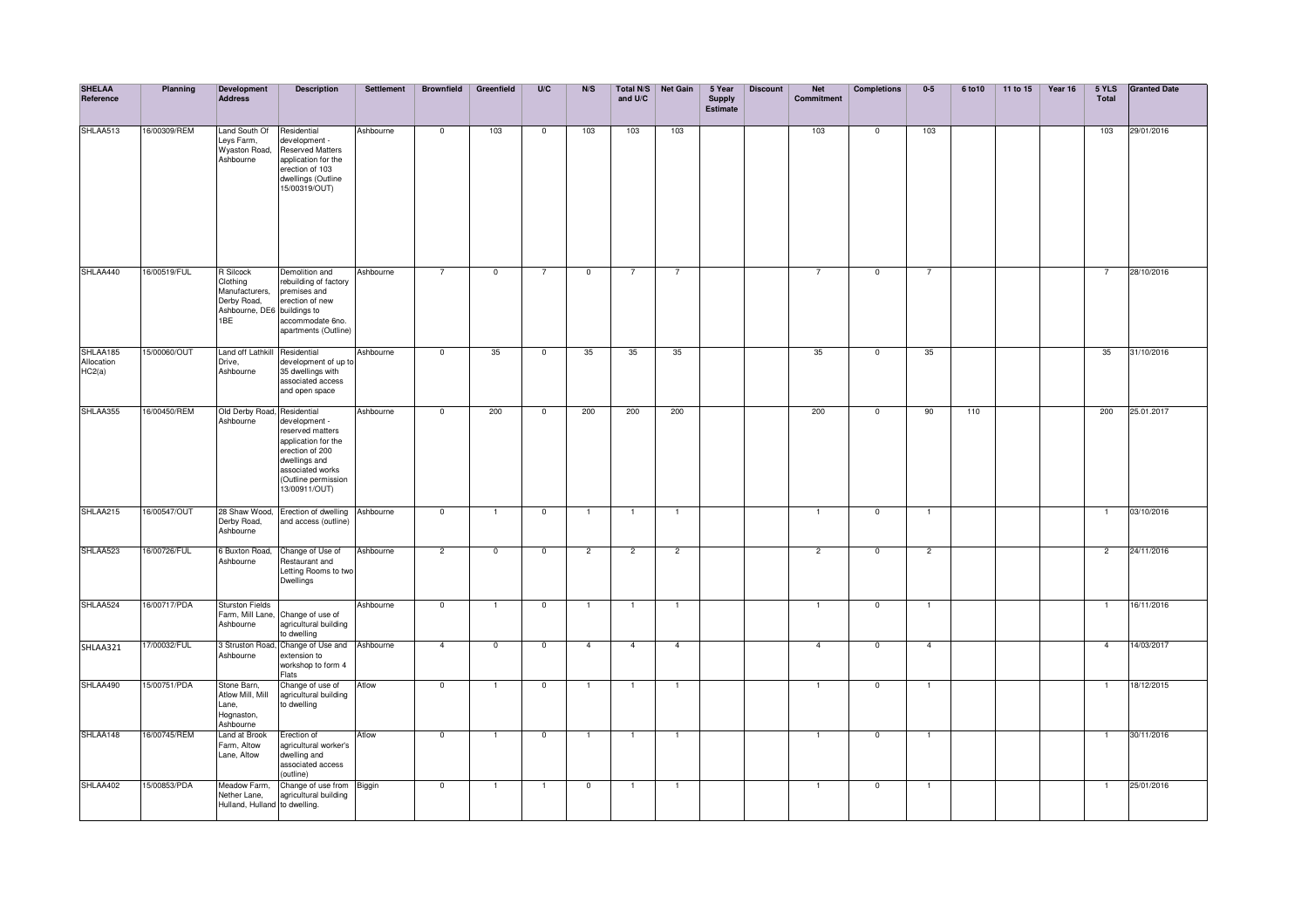| <b>SHELAA</b><br>Reference | Planning      | <b>Development</b><br><b>Address</b>                                                                                     | <b>Description</b>                                                                                                                       | Settlement        | <b>Brownfield</b>       | Greenfield               | U/C            | N/S            | and U/C        | Total N/S Net Gain | 5 Year<br><b>Supply</b><br><b>Estimate</b> | <b>Discount</b> | <b>Net</b><br>Commitment | <b>Completions</b> | $0-5$           | 6 to 10 | 11 to 15 | Year 16 | 5 YLS<br>Total  | <b>Granted Date</b> |
|----------------------------|---------------|--------------------------------------------------------------------------------------------------------------------------|------------------------------------------------------------------------------------------------------------------------------------------|-------------------|-------------------------|--------------------------|----------------|----------------|----------------|--------------------|--------------------------------------------|-----------------|--------------------------|--------------------|-----------------|---------|----------|---------|-----------------|---------------------|
| SHLAA491                   | 15/00311/FUL  | 1, High Street,<br>Bonsall, DE4<br>2AS                                                                                   | Change of use and<br>conversion of barn to<br>dwelling                                                                                   | Bonsall           | $\overline{1}$          | $\mathbf 0$              | $\mathbf{0}$   |                | $\overline{1}$ | $\overline{1}$     |                                            |                 | 1                        | $\mathbf 0$        | $\mathbf{1}$    |         |          |         |                 | 17/12/2015          |
| SHLAA14                    | WED/0000/1202 | TOWN HEAD,<br><b>MATLOCK</b>                                                                                             | <b>ERECTION OF</b><br><b>BUNGALOW</b><br>(RENEWAL OF<br>896/493) W1202                                                                   | Bonsall           | $\overline{0}$          | $\overline{1}$           | $\mathbf{1}$   | $\mathbf 0$    | $\overline{1}$ | $\overline{1}$     |                                            |                 | $\overline{1}$           | $\mathbf 0$        | $\overline{1}$  |         |          |         | $\overline{1}$  | 02/10/2001          |
| SHLAA525                   | 16/00096/FUL  | Chesnut Farm,<br>Bonsall                                                                                                 | Residential<br>uppertown Lane, development of 5<br>dwellings comprising<br>3 houses and 2 flats<br>with associated<br>access and parking | Bonsall           | $\overline{0}$          | 5                        | $\mathbf{0}$   | 5              | 5              | 5                  |                                            |                 | 5                        | $\mathbf 0$        | $5\overline{)}$ |         |          |         | 5               | 25/05/2016          |
| SHLAA483                   | 15/00748/PDA  | Top Farm,<br>Audshaw Lane,<br>Alkmonton,<br>Boylestone                                                                   | Change of use of<br>agricultural building<br>to two dwellings                                                                            | Boylestone        | $\overline{2}$          | $\overline{\phantom{0}}$ | $\overline{0}$ | $\overline{2}$ | $\overline{2}$ | $\overline{c}$     |                                            |                 | $\overline{2}$           | $\mathbf 0$        | $\overline{2}$  |         |          |         | $\overline{2}$  | 09/11/2015          |
| SHLAA526                   | 16/00585/FUL  | Mellow<br>Meadows,<br>unamed section<br>of B5056 from<br><b>Dunlands Farm</b><br>to White<br>Meadows Farm,<br>Bradbourne | Change of use from Bradbourne<br>Barn to Dwelling                                                                                        |                   | $\overline{0}$          | $\overline{1}$           | $\overline{1}$ | $\overline{0}$ | $\overline{1}$ | $\overline{1}$     |                                            |                 | $\mathbf{1}$             | $\mathbf 0$        | $\mathbf{1}$    |         |          |         | $\mathbf{1}$    | 20/10/2016          |
| SHLAA137                   | 16/00477/FUL  | <b>Bradley Old</b><br>Park Farm,<br>Brunswood<br>Lane, Bradley,<br>DE61SB                                                | Conversion of barn Bradley<br>to 1 no. dwelling and<br>alterations to<br>outbuilding to form<br>open fronted<br>garage/log store         |                   | $\overline{0}$          | $\mathbf{1}$             | $\overline{0}$ | $\mathbf{1}$   | $\mathbf{1}$   | $\overline{1}$     |                                            |                 | 1                        | $\overline{0}$     | T               |         |          |         | $\mathbf{1}$    | 15/12/2015          |
| SHLAA514                   | 16/00049/PDA  | <b>Bradley Old</b><br>Park South,<br>Ednaston<br>Estate, North<br>Lane, Ednaston,<br>Ashbourne                           | Change of use from Bradley<br>agricultural building<br>to dwelling                                                                       |                   | $\overline{0}$          | 1                        | $\mathbf{1}$   | $\overline{0}$ | $\overline{1}$ | $\mathbf{1}$       |                                            |                 | 1                        | $\overline{0}$     | Ŧ               |         |          |         | $\mathbf{1}$    | 24/03/2016          |
| SHLAA99                    | 13/00091/FUL  | 7, Corner Farm,<br>Brailsford, DE6<br>3BQ                                                                                | Erection of dwelling, Brailsford<br>detached garage and<br>associated access                                                             |                   | $\overline{0}$          | $\mathbf{1}$             | $\mathbf{1}$   | $\overline{0}$ | $\mathbf{1}$   | $\overline{1}$     |                                            |                 | $\mathbf{1}$             | $\overline{0}$     | $\mathbf{1}$    |         |          |         | $\mathbf{1}$    | 04/06/2013          |
| SHLAA135                   | 13/00826/FUL  | To 6 The<br>Spinney Luke<br>Lane Brailsford<br>Derbyshire                                                                | Land Opposite 1 Erection of 50<br>dwellings and<br>primary school with<br>associated<br>infrastructure and<br>amenity spaces             | <b>Brailsford</b> | $\overline{\mathbf{0}}$ | 50                       | 5              | $\overline{0}$ | 5              | 50                 |                                            |                 | 5                        | 45                 | 5               |         |          |         | $5\overline{)}$ | 02/07/2014          |
| SHLAA356                   | 14/00829/FUL  | lvy Cottage,<br>Main Road,<br>Brailsford, DE6<br>3DA                                                                     | Erection of bungalow Brailsford                                                                                                          |                   | $\overline{\mathbf{0}}$ | $\mathbf{1}$             | $\mathbf{1}$   | $\overline{0}$ | $\overline{1}$ | $\mathbf{1}$       |                                            |                 | $\mathbf{1}$             | $\overline{0}$     | $\mathbf{1}$    |         |          |         | $\mathbf{1}$    | 28/01/2015          |
| SHLAA403                   | 15/00238/FUL  | Luke Lane,<br>Brailsford                                                                                                 | Erection of dwelling Brailsford<br>house (amendment<br>to planning<br>permission<br>13/00826/FUL)                                        |                   | $\overline{\mathbf{0}}$ | 1                        | $\mathbf 0$    | $\mathbf{1}$   | 1              | $\overline{1}$     |                                            |                 | 1                        | $\mathbf 0$        | $\mathbf{1}$    |         |          |         | $\mathbf{1}$    | 28/05/2015          |
| SHLAA404                   | 15/00413/FUL  | Dam Farm<br>House,<br>Ednaston, DE6<br>3BA                                                                               | Replacement<br>dwelling and<br>Yeldersley Lane, conversion/alteration<br>of outbuildings to<br>ancillary<br>accommodation                | Brailsford        | $\mathbf{1}$            | $\mathbf 0$              | $\mathbf{1}$   | $\mathbf 0$    | $\mathbf{1}$   | $\mathbf 0$        | $-1$                                       | Discount        | $\mathbf 0$              | $-1$               | $\mathbf{0}$    |         |          |         | $\mathbf 0$     | 14/08/2015          |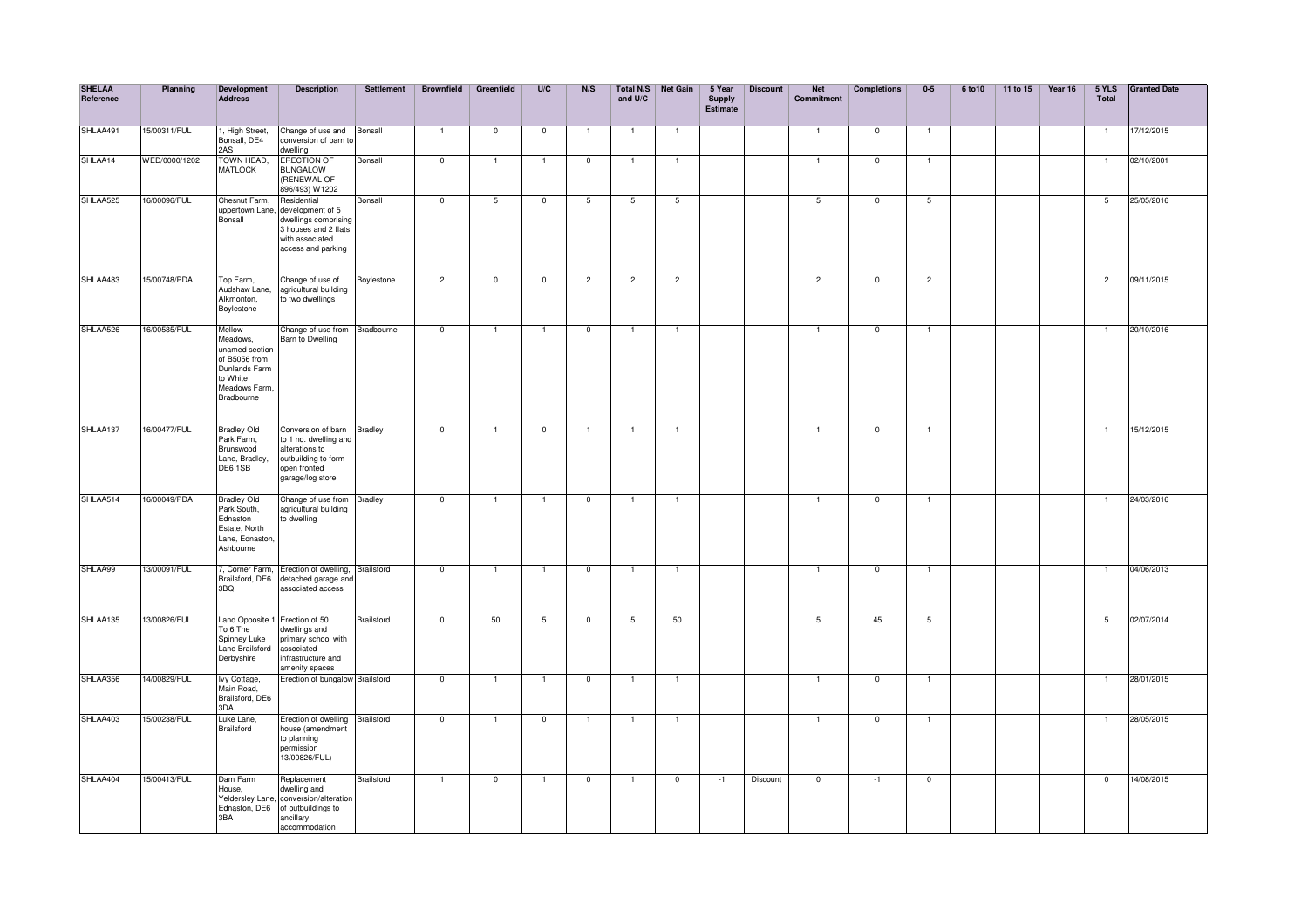| <b>SHELAA</b><br>Reference       | Planning      | Development<br><b>Address</b>                                                         | <b>Description</b>                                                                                            | <b>Settlement</b> | <b>Brownfield</b>        | Greenfield     | U/C                     | N/S            | and U/C        | Total N/S Net Gain | 5 Year<br><b>Supply</b><br><b>Estimate</b> | <b>Discount</b> | <b>Net</b><br>Commitment | <b>Completions</b>      | $0-5$          | 6 to 10 | 11 to 15 | Year 16 | 5 YLS<br>Total | <b>Granted Date</b> |
|----------------------------------|---------------|---------------------------------------------------------------------------------------|---------------------------------------------------------------------------------------------------------------|-------------------|--------------------------|----------------|-------------------------|----------------|----------------|--------------------|--------------------------------------------|-----------------|--------------------------|-------------------------|----------------|---------|----------|---------|----------------|---------------------|
| SHLAA484                         | 15/00580/FUL  | Garages, The<br>Plain, Brailsford                                                     | Demolition of<br>garages and erection<br>of four dwellinas                                                    | <b>Brailsford</b> | $\overline{4}$           | $\overline{0}$ | $\overline{\mathbf{0}}$ | $\overline{4}$ | $\overline{4}$ | $\overline{4}$     |                                            |                 | $\overline{4}$           | $\overline{\mathbf{0}}$ | $\overline{4}$ |         |          |         | $\overline{4}$ | 04/11/2015          |
| SHLAA278<br>Allocation<br>HC2(f) | 16/00437/FUL  | Land north of<br>Broomy Drive,<br>Brailsford                                          | Residential<br>development for 35<br>dwellings with open<br>space and<br>associated<br>infrastructure         | Brailsford        | $\mathbf 0$              | 35             | $\overline{0}$          | 35             | 35             | 35                 |                                            |                 | 35                       | $\mathbf 0$             | 35             |         |          |         | 35             | 15/12/2016          |
| SHLAA527                         | 16/00731/FUL  | Fromer<br>Brailsford Cof E<br><b>Primary School</b>                                   | Change of use,<br>conversion and<br>extension of former<br>school to create two<br>dwellings                  | <b>Brailsford</b> | $\overline{2}$           | $\mathbf 0$    | $\mathbf 0$             | $\overline{2}$ | $\overline{2}$ | $\overline{2}$     |                                            |                 | $\overline{2}$           | $\mathbf{0}$            | $\overline{2}$ |         |          |         | $\overline{2}$ | 08/12/2016          |
| SHLAA20                          | WED/0000/1515 | THE GREEN,<br><b>BRAILSFORD</b>                                                       | No description<br>supplied                                                                                    | Brailsford        | $\overline{0}$           | 3              | $\overline{0}$          | $\overline{2}$ | $\overline{c}$ | 3                  |                                            |                 | $\overline{2}$           | -1                      | $\overline{2}$ |         |          |         | $\overline{2}$ | 16/12/1993          |
| SHLAA501                         | 15/00043/OUT  | Land South Of<br>Rose And Crown Development<br>PH, Main Road,<br>Brailsford           | Residential<br>(outline)                                                                                      | Brailsford        | $\overline{0}$           | 13             | $\mathbf{0}$            | 13             | 13             | 13                 |                                            |                 | 13                       | $\mathbf{0}$            | 13             |         |          |         | 13             | 07/03/2016          |
| SHLAA405                         | 15/00192/FUL  | <b>Wallands Farm</b><br>Ashbourne<br>Road.<br>Brassington,<br>DE4 4DB                 | Replacement<br>dwelling, formation<br>of new access and<br>change of use of<br>agricultural land to<br>garden | Brassington       | $\overline{1}$           | $\overline{0}$ |                         | $\mathbf 0$    | -1             | $\overline{1}$     | $-1$                                       | Discount        | $\overline{0}$           | $-1$                    | $\overline{0}$ |         |          |         | $\overline{0}$ | 15/05/2015          |
| SHLAA444                         | 15/00625/FUL  | Red Lion House,<br>Red Lion Hill,<br>Brassington,<br>DE4 4HA                          | Conversion of<br>outbuilding to<br>dwelling                                                                   | Brassington       | $\overline{1}$           | $\overline{0}$ | $\overline{\mathbf{0}}$ | $\mathbf{1}$   | $\overline{1}$ | $\overline{1}$     |                                            |                 | $\mathbf{1}$             | $\overline{0}$          | $\mathbf{1}$   |         |          |         | $\overline{1}$ | 21/10/2015          |
| SHLAA515                         | 15/00866/PDA  | Wallands Farm,<br>Brassington<br>Road,<br>Brassington,<br>Brassington                 | Change of use of<br>agricultural building<br>to 2 dwellings                                                   | Brassington       | $\overline{\mathbf{0}}$  | $\overline{c}$ | $\mathbf 0$             | $\overline{c}$ | $\overline{2}$ | $\overline{2}$     |                                            |                 | $\overline{2}$           | $\mathbf 0$             | $\overline{2}$ |         |          |         | $\overline{2}$ | 26/01/2016          |
| SHLAA22                          | WED/0000/2052 | SITCH LANE                                                                            | CHANGE OF USE Callow<br>OF 2 NO. BARN TO<br>2 NO. DWELLINGS<br>AND PROVISION<br>OF NEW ACCESS.                |                   | $\mathbf 0$              | $\overline{2}$ | $\mathbf{1}$            | $\mathbf 0$    | $\overline{1}$ | $\overline{2}$     |                                            |                 | -1                       | -1                      | $\overline{1}$ |         |          |         | -1             | 29/04/2002          |
| SHLAA528                         | 15/00057/FUL  | Stainsbro Lane,<br>Hasker Farm,<br>Callow                                             | Subdivision of<br>dwelling to form 2<br>o. dwellings                                                          | Callow            | $\overline{2}$           | $\mathbf 0$    | $\mathbf 0$             | $\overline{2}$ | $\overline{2}$ | $\overline{1}$     | $-1$                                       | Discount        | $\mathbf{1}$             | $\mathbf 0$             | $\mathbf{1}$   |         |          |         | $\mathbf{1}$   | 23/02/2017          |
| SHLAA359                         | 14/00361/PDA  | Barn To The<br>South Of<br>Halfway House<br><b>Clifton Road</b><br>Clifton            | Prior Notification -<br>Change of use of<br>agricultural building<br>to dwelling                              | Clifton           | $\mathbf{1}$             | $\overline{0}$ |                         | $\overline{0}$ |                | $\overline{1}$     |                                            |                 | 1                        | $\overline{0}$          | $\mathbf{1}$   |         |          |         | 1              | 09/07/2014          |
| SHLAA202                         | 15/00573/FUL  | Town End Farm, Erection of 5<br>Chapel Lane,<br>Clifton                               | dwellings                                                                                                     | Clifton           | $\overline{\phantom{0}}$ | 5              | $\mathbf 0$             | 5              | 5              | 5                  |                                            |                 | 5                        | $\mathbf 0$             | 5              |         |          |         | 5              | 13/07/2016          |
| SHLAA196                         | 6/00461/OUT   | Proposed<br>development to<br>the south of<br>Sunny Top,<br>Snelston Lane,<br>Clifton | Erection of dwelling Clifton<br>and formation of<br>access                                                    |                   | $\mathbf 0$              | $\overline{1}$ | $\mathbf 0$             | $\overline{1}$ |                | $\overline{1}$     |                                            |                 | $\mathbf{1}$             | $\mathbf 0$             | $\overline{1}$ |         |          |         |                | 20/10/2016          |
| SHLAA529                         | 15/00619/FUL  | Corn Mill<br>Cottage, Water<br>Lane, Cromford                                         | Change of use and<br>conversion of mill<br>building to dwelling                                               | Cromford          | $\overline{1}$           | $\overline{0}$ | $\mathbf 0$             | $\overline{1}$ | $\overline{1}$ | $\overline{1}$     |                                            |                 | $\overline{1}$           | $\overline{0}$          | $\overline{1}$ |         |          |         | $\overline{1}$ | 27/04/2016          |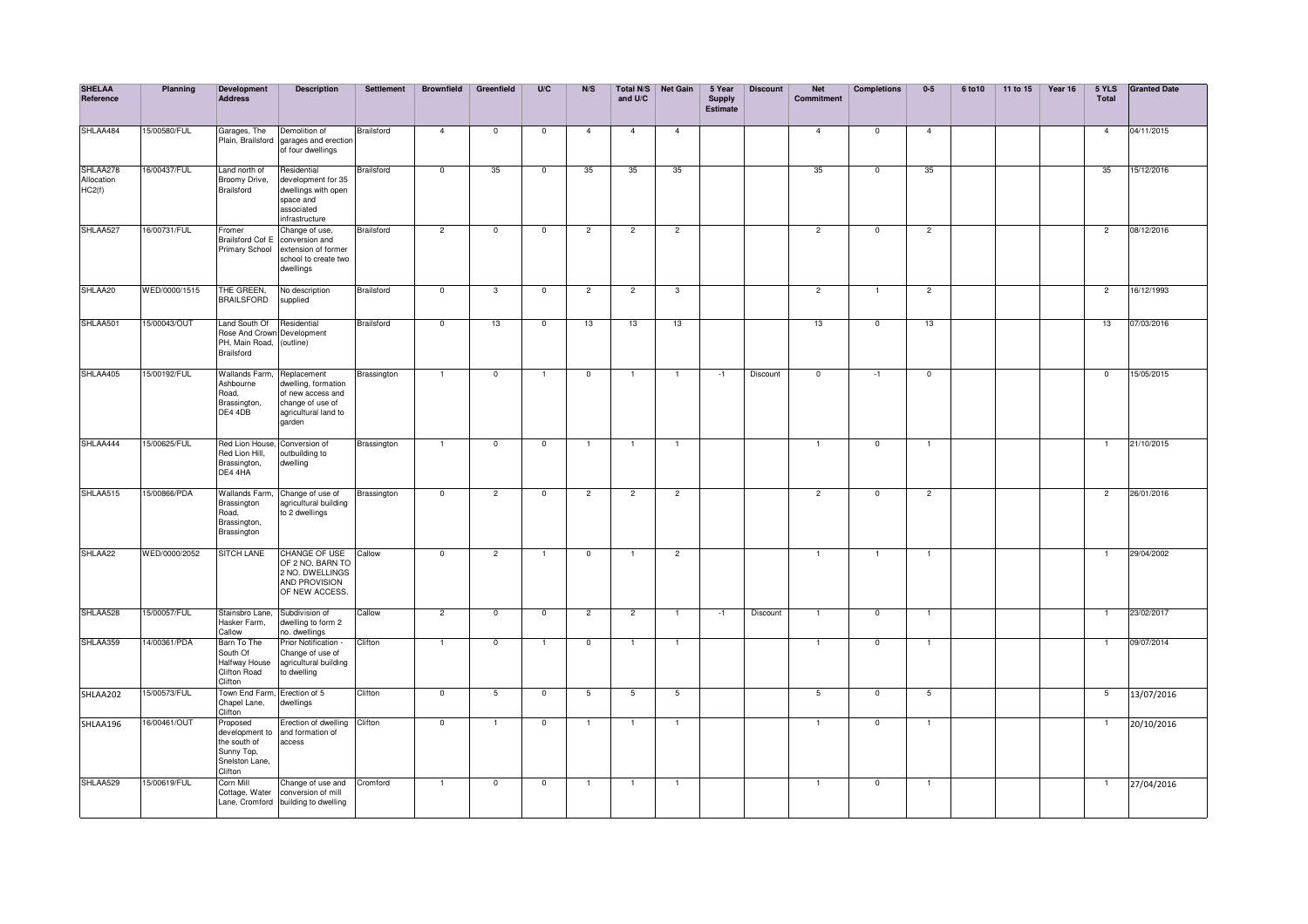| <b>SHELAA</b><br>Reference | Planning        | Development<br><b>Address</b>                                                    | <b>Description</b>                                                                                                                                                                                                                                                                                                                                                                                                                                                                    | <b>Settlement</b>  | <b>Brownfield</b> | Greenfield     | U/C            | N/S            | and U/C        | Total N/S Net Gain | 5 Year<br>Supply<br><b>Estimate</b> | <b>Discount</b> | <b>Net</b><br><b>Commitment</b> | <b>Completions</b> | $0-5$          | 6 to 10 | 11 to 15 | Year 16 | 5 YLS<br>Total | <b>Granted Date</b> |
|----------------------------|-----------------|----------------------------------------------------------------------------------|---------------------------------------------------------------------------------------------------------------------------------------------------------------------------------------------------------------------------------------------------------------------------------------------------------------------------------------------------------------------------------------------------------------------------------------------------------------------------------------|--------------------|-------------------|----------------|----------------|----------------|----------------|--------------------|-------------------------------------|-----------------|---------------------------------|--------------------|----------------|---------|----------|---------|----------------|---------------------|
| SHLAA516                   | 16/00008/PDA    | Land South of<br>205, The Hill,<br>Cromford,<br>Matlock                          | Change of use of<br>Agricultural building<br>to dwelling                                                                                                                                                                                                                                                                                                                                                                                                                              | Cromford           | $^{\circ}$        | $\overline{1}$ | $^{\circ}$     | $\overline{1}$ | $\overline{1}$ | $\overline{1}$     |                                     |                 | $\overline{1}$                  | $\mathbf{0}$       | $\overline{1}$ |         |          |         | $\overline{1}$ | 01/03/2016          |
| SHLAA25                    | 12/00586/FUL    | Stoneleigh<br>Farm, Derby<br>Lane, Cubley,<br>DE6 2EY                            | Erection of<br>agricultural worker's<br>dwelling                                                                                                                                                                                                                                                                                                                                                                                                                                      | Cubley             | $^{\circ}$        |                | -1             | $\overline{0}$ |                | - 1                |                                     |                 | $\overline{1}$                  | $\mathbf{0}$       | $\overline{1}$ |         |          |         | $\overline{1}$ | 23/11/2012          |
| SHLAA486                   | 15/00462/FUL    | Hillside Cottage,<br>Derby Lane,<br>Cubley, DE6<br>2EY                           | Replacement<br>dwelling                                                                                                                                                                                                                                                                                                                                                                                                                                                               | Cubley             | $\mathbf{1}$      | $\mathbf{0}$   | $\overline{1}$ | $\overline{0}$ | $\overline{1}$ | $\mathbf{0}$       | $-1$                                | Discount        | $\mathbf{0}$                    | $-1$               | $^{\circ}$     |         |          |         | $^{\circ}$     | 16/11/2015          |
| SHLAA28                    | 06/00321/FUL    | St. Elphins Park,<br>Dale Road<br>South, Darley<br>Dale, Matlock,<br>Darley Dale | Conversion and<br>Redevelopment of<br>former school to<br>create extra care<br>facility housing                                                                                                                                                                                                                                                                                                                                                                                       | <b>Darley Dale</b> | 130               | $^{\circ}$     | 20             | $\mathbf{0}$   | 20             | 130                |                                     |                 | 20                              | 110                | 20             |         |          |         | 20             | 17/10/2006          |
| SHLAA432                   | 11/00545/EXF(1) | Ladygrove Mill,<br>Lady Grove<br>Road, Two                                       | Change of use and<br>conversion of mill<br>buildings to provide<br>Dales, DE4 2FG 22 no. residential<br>apartments<br>(including 6 no.<br>holiday units), office<br>accommodation (Use<br>Class B1), erection<br>of 8 no. dwellings for<br>local needs,<br>business unit (Use<br>Class B1), car<br>parking, open space<br>and associated<br>highway works<br>(modification of<br>Conditions 9, 10, 14,<br>15, 16, 17, 18, 20, 22<br>and 26 of planning<br>permission<br>07/00876/FUL) | <b>Darley Dale</b> | 24                | $^{\circ}$     | 16             | 8              | 24             | 24                 |                                     |                 | 24                              | $\mathbf 0$        | 24             |         |          |         | 24             | 07/10/2011          |
| SHLAA131                   | 16/00415/FUL    | Lane, Hackney                                                                    | 20 Old Hackney Erection of single<br>storey dwelling                                                                                                                                                                                                                                                                                                                                                                                                                                  | Darley Dale        | $^{\circ}$        | $\mathbf{1}$   | $\overline{1}$ | $\mathbf 0$    | -1             | $\overline{1}$     |                                     |                 | $\overline{1}$                  | $\mathbf{0}$       | $\overline{1}$ |         |          |         | $\overline{1}$ | 02/04/2014          |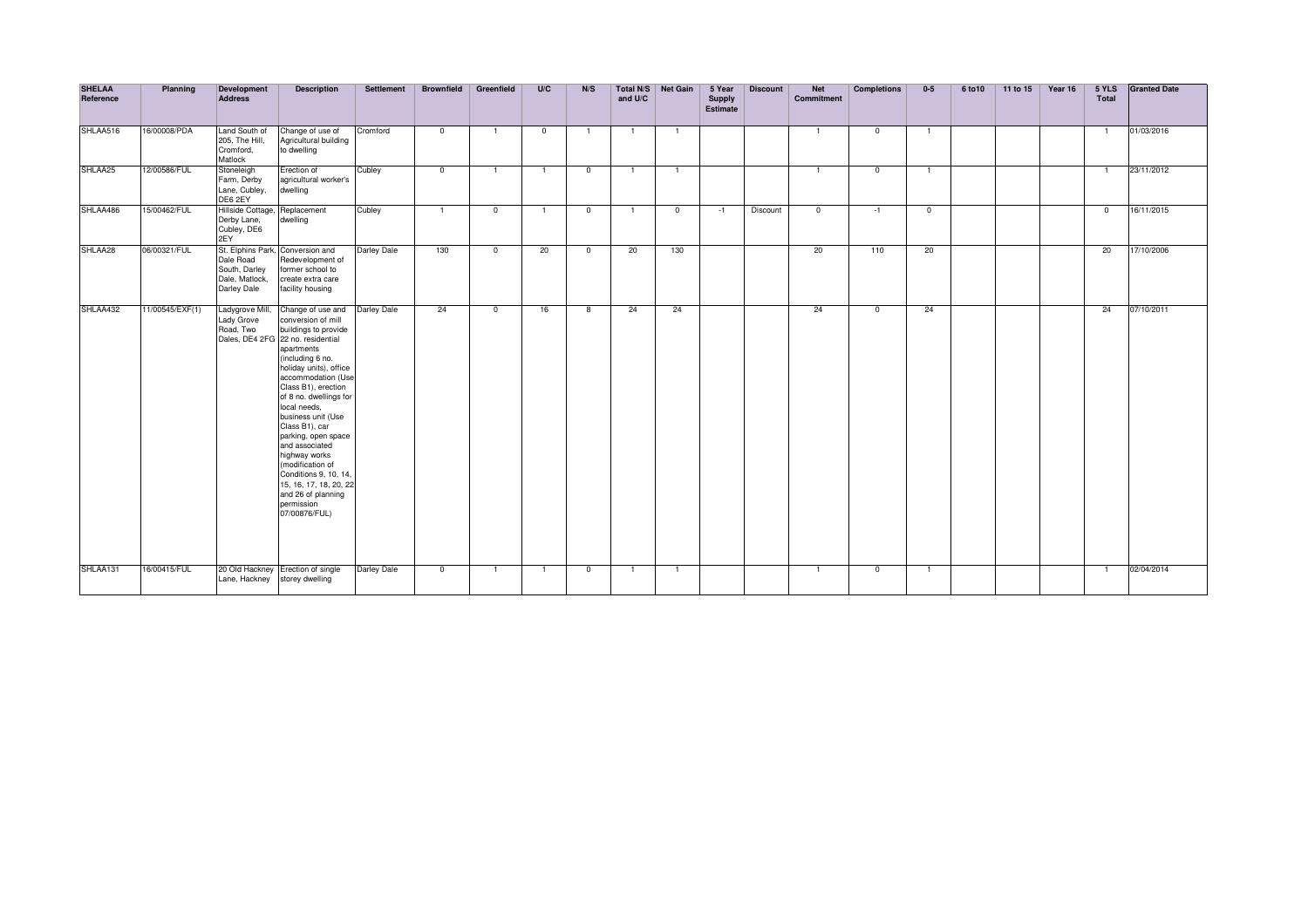| <b>SHELAA</b><br>Reference | Planning      | <b>Development</b><br><b>Address</b>                                                 | <b>Description</b>                                                                                                      | Settlement  | <b>Brownfield</b>        | Greenfield              | U/C                     | N/S            | and U/C        | Total N/S Net Gain       | 5 Year<br><b>Supply</b><br>Estimate | <b>Discount</b> | <b>Net</b><br><b>Commitment</b> | <b>Completions</b> | $0-5$          | 6 to 10 | 11 to 15 | Year 16 | 5 YLS<br>Total | <b>Granted Date</b> |
|----------------------------|---------------|--------------------------------------------------------------------------------------|-------------------------------------------------------------------------------------------------------------------------|-------------|--------------------------|-------------------------|-------------------------|----------------|----------------|--------------------------|-------------------------------------|-----------------|---------------------------------|--------------------|----------------|---------|----------|---------|----------------|---------------------|
| SHLAA492                   | 15/00718/FUL  | Bent Farm,<br>Farley Hill,<br>Matlock, DE4<br>5LT                                    | Demolition of<br>existing dwelling and<br>barn and erection of<br>replacement dwelling<br>and swimming pool<br>building | Darley Dale | $\overline{1}$           | $\mathbf 0$             | $\overline{1}$          | $\mathbf 0$    | $\overline{1}$ | $\overline{\mathbf{0}}$  | $-1$                                | Discount        | $\mathbf{0}$                    | $-1$               | $\overline{0}$ |         |          |         | $\mathbf 0$    | 16/12/2015          |
| SHLAA493                   | 15/00806/PDA  | Nursery Farm<br>Cottage,<br>Sydnope Hill,<br>Darley Moor,<br>Darley Dale,<br>Matlock | Change of use of<br>agricultural building<br>to dwelling                                                                | Darley Dale | $\overline{\phantom{0}}$ | $\overline{1}$          | $\mathbf 0$             | $\overline{1}$ | 1              | $\overline{1}$           |                                     |                 | $\mathbf{1}$                    | $\mathbf 0$        | $\mathbf{1}$   |         |          |         | $\mathbf{1}$   | 08/12/2015          |
| SHLAA26                    | WED/0000/2222 | DALESIDE,<br><b>GROVE LANE,</b><br>DARLEY DALE.<br><b>MATLOCK</b>                    | <b>ERECTION OF</b><br><b>DWELLING</b><br>(APPROVAL OF<br>RESERVED<br>MATTERS).                                          | Darley Dale | $\mathbf{1}$             | $\mathbf 0$             | $\overline{1}$          | $\mathbf 0$    | $\overline{1}$ | $\overline{1}$           |                                     |                 | $\mathbf{1}$                    | $\mathbf 0$        | $\mathbf{1}$   |         |          |         | $\mathbf{1}$   | 25/04/2007          |
| SHLAA530                   | 15/00813/FUL  | Little Fircliffe,<br>Whitworth Road, dwelling house<br>Darley Dale                   | Replacement                                                                                                             | Darley Dale | $\overline{1}$           | $\mathbf 0$             | $\mathbf{1}$            | $\mathbf 0$    | 1              | $\overline{\mathbf{0}}$  | $-1$                                | Discount        | $\mathbf{0}$                    | $-1$               | $\overline{0}$ |         |          |         | $\mathbf{0}$   | 13/04/2016          |
| SHLAA531                   | 16/00349/FUL  | Workshop<br>adjacent<br>Springfield<br>Villas, Church<br>Road, Darley<br>Dale        | Erection of two<br>dwellings and<br>associated garages                                                                  | Darley Dale | $\overline{2}$           | $\overline{0}$          | $\overline{\mathbf{0}}$ | $\overline{2}$ | $\overline{2}$ | $\overline{2}$           |                                     |                 | $\overline{2}$                  | $\overline{0}$     | $\overline{2}$ |         |          |         | $\overline{2}$ | 08/07/2016          |
| SHLAA580                   | 15/00865/OUT  | Strathallen<br>Close, Darley<br>Dale                                                 | Erection of dwelling Darley Dale<br>(outline)                                                                           |             | $\mathbf 0$              | $\overline{1}$          | $\mathbf{0}$            | $\overline{1}$ | $\overline{1}$ | $\overline{1}$           |                                     |                 | $\overline{1}$                  | $\mathbf 0$        | $\overline{1}$ |         |          |         | $\overline{1}$ | 02/02/2017          |
| SHLAA527                   | 16/00085/OUT  | Jenna, Burnett<br>Lane, Matlock                                                      | Land Adjacent to Erection of Dwelling   Darley Dale                                                                     |             | $\overline{1}$           | $\overline{\mathbf{0}}$ | $\overline{0}$          | $\overline{1}$ | - 1            | $\overline{1}$           |                                     |                 | $\overline{1}$                  | $\overline{0}$     | $\overline{1}$ |         |          |         | $\overline{1}$ | 18/04/2016          |
| SHLAA291                   | 15/00814/OUT  | Land adjacent<br>Bakewell Road,<br>Matlock                                           | Residential<br>development of up to<br>57 dwellings (outline)                                                           | Darley Dale | $\overline{\phantom{0}}$ | 57                      | $\overline{\mathbf{0}}$ | 57             | 57             | 57                       |                                     |                 | 57                              | $\overline{0}$     | 57             |         |          |         | 57             | 23/01/2017          |
| SHLAA134                   | 4/00302/FUL   | Rhodeside Hall<br>Drive Doveridge bungalow                                           | Replacement                                                                                                             | Doveridge   | $\overline{1}$           | $\overline{0}$          | $\overline{0}$          | $\overline{1}$ | $\mathbf{1}$   | $\overline{\phantom{0}}$ | $-1$                                | Discount        | $\overline{0}$                  | $-1$               | $\overline{0}$ |         |          |         | $\overline{0}$ | 18/06/2014          |
| SHLAA363                   | 14/00751/FUL  | 12, Cavendish<br>Close,<br>Doveridge, DE6<br>5LB                                     | Conversion of<br>dwelling into two<br>flats                                                                             | Doveridge   | $\overline{2}$           | $\overline{0}$          | $\overline{0}$          | $\overline{2}$ | $\overline{2}$ | $\overline{1}$           | $-1$                                |                 | $\mathbf{1}$                    | $-1$               | $\mathbf{1}$   |         |          |         | $\mathbf{1}$   | 22/12/2014          |
| SHLAA31                    | WED/0000/0798 | BARN, LOWER No description<br>LANE,<br><b>ASHBOURNE</b>                              | supplied                                                                                                                | Doveridge   | $\overline{0}$           | 3                       | $\overline{0}$          | $\overline{c}$ | $\overline{2}$ | $\mathbf{3}$             |                                     |                 | $\overline{2}$                  | $\mathbf{1}$       | $\overline{2}$ |         |          |         | $\overline{2}$ | 14/11/1990          |
| SHLAA117                   | 16/00918/OUT  | Highfields<br>House, Pump<br>Lane,<br>Doveridge, DE6<br>5LX                          | Frection of single<br>storey dwelling and<br>garage (outline)                                                           | Doveridge   | $\mathbf 0$              |                         | $\overline{0}$          | $\overline{1}$ | 1              | $\overline{1}$           |                                     |                 | $\mathbf{1}$                    | $\pmb{0}$          | $\mathbf{1}$   |         |          |         | $\overline{1}$ | 10/02/2017          |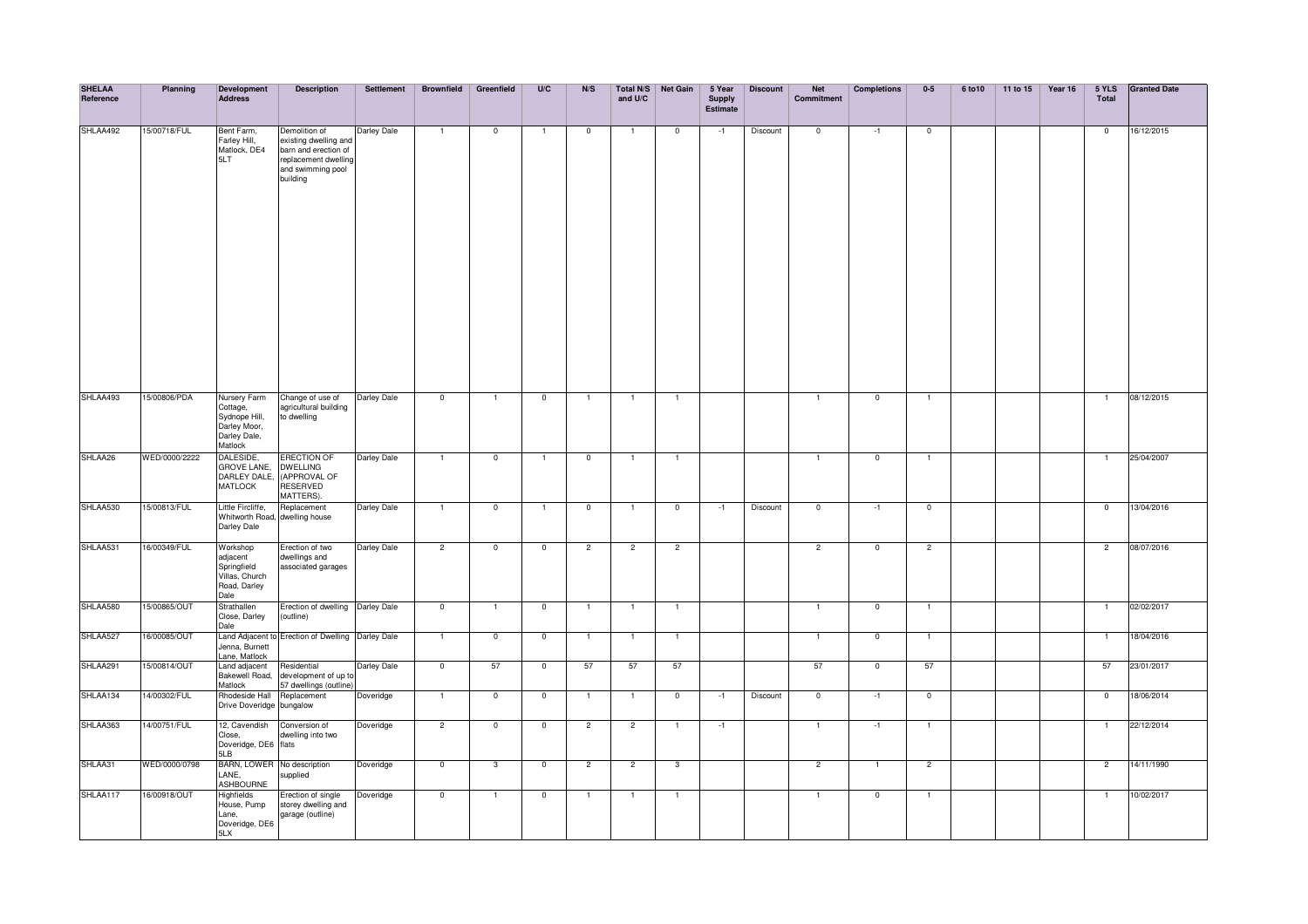| <b>SHELAA</b><br>Reference       | Planning      | Development<br>Address                                                     | <b>Description</b>                                                                                                        | Settlement | <b>Brownfield</b>        | Greenfield     | U/C            | N/S            | Total N/S<br>and U/C | <b>Net Gain</b>         | 5 Year<br><b>Supply</b><br><b>Estimate</b> | <b>Discount</b> | <b>Net</b><br>Commitment | <b>Completions</b>       | $0-5$          | 6 to 10 | 11 to 15 | Year 16 | 5 YLS<br><b>Total</b> | <b>Granted Date</b> |
|----------------------------------|---------------|----------------------------------------------------------------------------|---------------------------------------------------------------------------------------------------------------------------|------------|--------------------------|----------------|----------------|----------------|----------------------|-------------------------|--------------------------------------------|-----------------|--------------------------|--------------------------|----------------|---------|----------|---------|-----------------------|---------------------|
| SHLAA532                         | 16/00430/FUL  | The Woodyard,<br>Pump Lane,<br>Doveridge                                   | Erection of dwelling<br>& detached garage                                                                                 | Doveridge  | $\overline{\phantom{0}}$ | $\overline{1}$ | $\overline{0}$ | -1             | $\overline{1}$       | $\overline{1}$          |                                            |                 |                          | $\overline{0}$           | -1             |         |          |         | $\mathbf{1}$          | 16/11/2016          |
| SHLAA533                         | 16/00586/PDA  | Barn to North<br>Croft, Upwoods to dwelling.<br>Road, Doveridge            | Change of Use from<br>West of Hunters agricultural building                                                               | Doveridge  | $\overline{\phantom{a}}$ | $\overline{1}$ | $\overline{0}$ | $\mathbf{1}$   | $\overline{1}$       | $\overline{1}$          |                                            |                 |                          | $\overline{0}$           | $\overline{1}$ |         |          |         | $\overline{1}$        | 25/10/2016          |
| SHLAA323                         | 16/00794/REM  | Land adjacent 2 Erection of 2<br>Bella Villas,<br>Derby Road,<br>Doveridge | dwellings.                                                                                                                | Doveridge  | $\overline{0}$           | $\overline{2}$ | $\overline{0}$ | $\overline{2}$ | $\overline{2}$       | $\overline{2}$          |                                            |                 | $\overline{2}$           | $\overline{\phantom{0}}$ | $\overline{2}$ |         |          |         | $\overline{2}$        | 20/12/2016          |
| SHLAA168                         | 15/00389/OUT  | Land to the East Residential<br>of Bakers Lane,<br>Doveridge               | development of up to<br>70 dwellings (outline)                                                                            | Doveridge  | $\overline{0}$           | 70             | $\overline{0}$ | 70             | 70                   | 70                      |                                            |                 | 70                       | $\mathsf 0$              | 70             |         |          |         | 70                    | 31/08/2016          |
| SHLAA255<br>Allocation<br>HC2(n) | 15/00739/OUT  | Land off Derby Residential                                                 | Road, Doveridge development of up to<br>85 dwellings<br>(Outline)                                                         | Doveridge  | $\overline{\phantom{0}}$ | 85             | $\mathbf 0$    | 85             | 85                   | 85                      |                                            |                 | 85                       | $\mathbf 0$              | 85             |         |          |         | 85                    | 08/11/2016          |
| SHLAA534                         | 15/00809/FUL  | The Willows, 2<br>Lower Street,<br>Doveridge                               | Erection of Dwelling Doveridge                                                                                            |            | $\overline{\mathbf{0}}$  |                | $\overline{0}$ | $\mathbf{1}$   | $\overline{1}$       | $\overline{1}$          |                                            |                 |                          | $\overline{0}$           | $\overline{1}$ |         |          |         | $\overline{1}$        | 20/02/2017          |
| SHLAA34                          | WED/0000/1978 | ORCHARD<br>LANE,<br>ASHBOURNE                                              | <b>RESERVED</b><br><b>MATTERS</b><br>APPROVAL FOR<br><b>DETACHED</b>                                                      | Edlaston   | $\overline{0}$           | $\mathbf{1}$   | $\mathbf{1}$   | $\overline{0}$ | $\overline{1}$       | $\overline{1}$          |                                            |                 | $\mathbf{1}$             | $\overline{0}$           | $\overline{1}$ |         |          |         | $\mathbf{1}$          | 24/01/2005          |
| SHLAA128                         | 12/00720/FUL  | St Marys<br>Nursing Home<br>Painters Lane<br>Ednaston                      | Change of use and<br>conversion of barns<br>into 3 no. dwellings<br>with associated                                       | Ednaston   | 3                        | $\mathbf{0}$   | $\overline{0}$ | 3              | $\mathbf{3}$         | 3                       |                                            |                 | 3                        | $\overline{0}$           | 3              |         |          |         | 3                     | 19/05/2014          |
| SHLAA535                         | 14/00009/FUL  | Overtown Farm,<br>Overtown,<br>Hognaston                                   | norking/longboom<br>Conversion and<br>extension of barns to<br>2 no. dwellings                                            | Hognaston  | $\overline{0}$           | $\overline{2}$ | $\overline{0}$ | $\overline{2}$ | $\overline{2}$       | $\overline{2}$          |                                            |                 | $\overline{2}$           | $\overline{0}$           | $\overline{2}$ |         |          |         | $\overline{2}$        | 04/07/2016          |
| SHLAA408                         | 15/00229/FUL  | Culland View,<br>Hoargate Lane,<br>Hollington, DE6<br>3AG                  | Replacement<br>dwelling                                                                                                   | Hollington | $\overline{1}$           | $\mathbf 0$    | $\mathbf{1}$   | $^{\circ}$     | $\overline{1}$       | $\overline{0}$          | $-1$                                       | Discount        | $\mathbf 0$              | $-1$                     | $\mathbf 0$    |         |          |         | $\mathbf 0$           | 24/06/2015          |
| SHLAA536                         | 16/00234/PDA  | Chapel Farm,<br>Main Street,<br>Hollington                                 | Change of use of Hollington<br>Agricultural<br>Buildings to 2 no.<br>dwellings.                                           |            | $\mathbf 0$              | $\overline{2}$ | $\mathbf 0$    | $\overline{2}$ | $\overline{2}$       | $\overline{2}$          |                                            |                 | $\overline{2}$           | $\mathbf 0$              | $\overline{2}$ |         |          |         | $\overline{2}$        | 24/05/2016          |
| SHLAA537                         | 16/00728/FUL  | School Lane,<br>Back Lane,<br>Hollington                                   | Replacement<br>Dwelling                                                                                                   | Hollington | $\overline{\mathbf{1}}$  | $\overline{0}$ | $\overline{0}$ |                | 7                    | $\overline{\mathbf{0}}$ | $-1$                                       | Discount        | $\overline{0}$           | $-1$                     | $\overline{0}$ |         |          |         | $\overline{0}$        | 24/11/2016          |
| SHLAA538                         | 16/00178/PDA  | 1 The Cedars.<br>Main Street,<br>Hollington                                | Change of use of<br>agricultural building<br>to dwelling house<br>(Use Class C3) and<br>associated building<br>operations | Hollington | $\overline{1}$           | $\mathbf{0}$   | $\overline{0}$ | $\overline{1}$ | $\overline{1}$       | $\overline{1}$          |                                            |                 | 1                        | $\mathsf 0$              | $\overline{1}$ |         |          |         | $\overline{1}$        | 13/01/2017          |
| SHLAA539                         | 16/00899/FUL  | Hopton House,<br>Main Street.<br>Hopton                                    | Change of use of<br>garage to dwelling                                                                                    | Hopton     | $\overline{1}$           | $\mathbf 0$    | $\overline{0}$ | $\mathbf{1}$   | $\mathbf{1}$         | $\overline{1}$          |                                            |                 | $\overline{1}$           | $\mathbf 0$              | $\overline{1}$ |         |          |         | $\overline{1}$        | 10/02/2017          |
| SHLAA388                         | 17/00059/FUL  | Home Farm,<br>Main Street,<br>Hopton                                       | Use of holiday lets<br>as dwelling houses<br>and extensions and<br>alterations, garages<br>and alterations to<br>access   | Hopton     | 3                        | $\mathbf 0$    | $\mathbf 0$    | 3              | 3                    | 3                       |                                            |                 | $\overline{3}$           | $\mathbf 0$              | $\overline{3}$ |         |          |         | $\mathbf{3}$          | 23/03/2017          |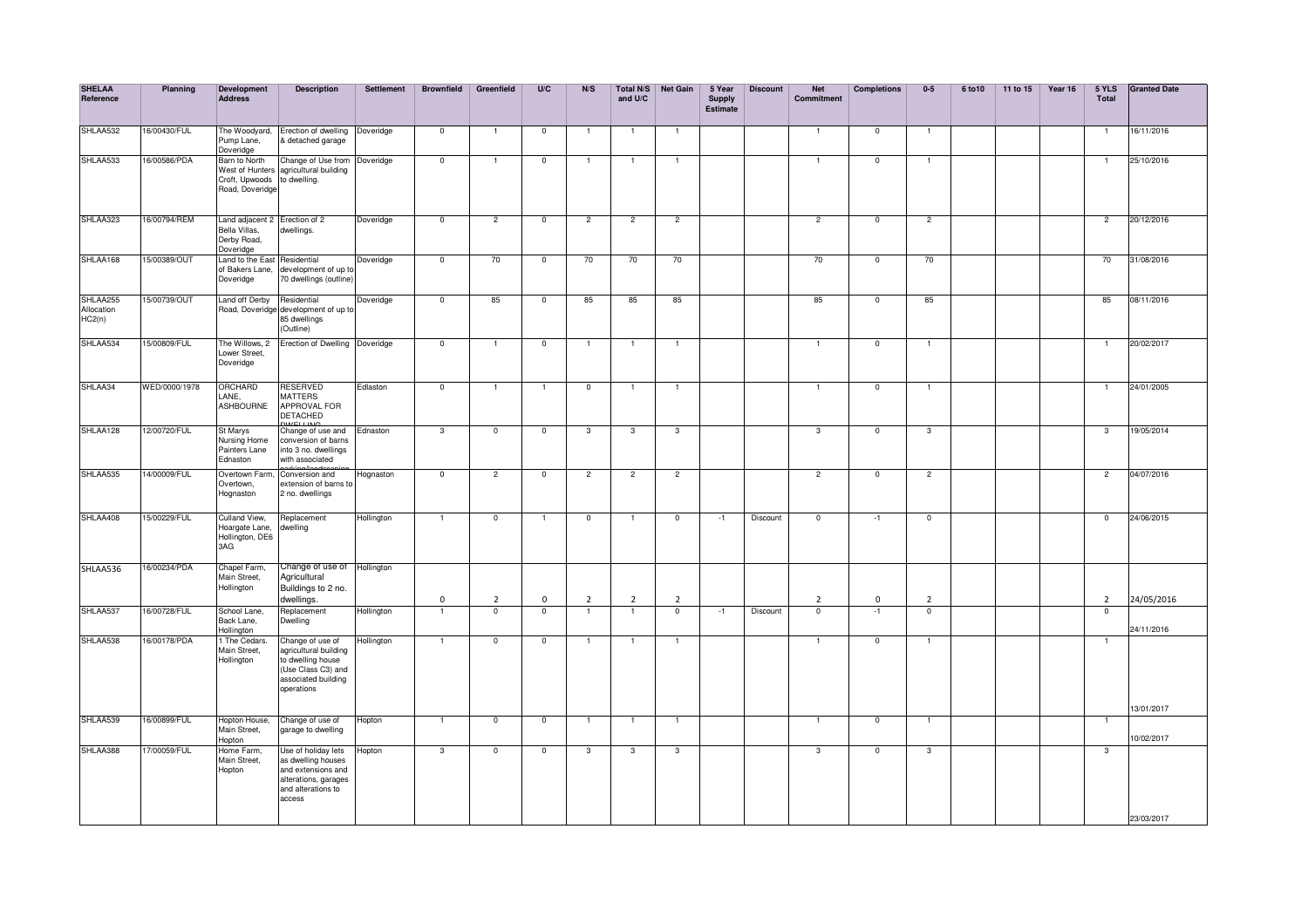| <b>SHELAA</b><br>Reference       | Planning      | Development<br><b>Address</b>                                      | <b>Description</b>                                                                                                                                                                                                                                     | <b>Settlement</b>   | <b>Brownfield</b>       | Greenfield     | U/C                     | N/S            | and U/C        | Total N/S Net Gain      | 5 Year<br><b>Supply</b><br><b>Estimate</b> | <b>Discount</b> | <b>Net</b><br><b>Commitment</b> | <b>Completions</b> | $0-5$                   | 6 to 10 | 11 to 15 | Year 16 | 5 YLS<br>Total | <b>Granted Date</b> |
|----------------------------------|---------------|--------------------------------------------------------------------|--------------------------------------------------------------------------------------------------------------------------------------------------------------------------------------------------------------------------------------------------------|---------------------|-------------------------|----------------|-------------------------|----------------|----------------|-------------------------|--------------------------------------------|-----------------|---------------------------------|--------------------|-------------------------|---------|----------|---------|----------------|---------------------|
| SHLAA208<br>Allocation<br>HC2(p) | 14/00698/OUT  | Land off,<br>Hulland Ward,<br>Ashbourne                            | Residential<br>Wheeldon Way, development of up to<br>48 dwellings.                                                                                                                                                                                     | <b>Hulland Ward</b> | $\mathbf 0$             | 48             | $\mathbf 0$             | 48             | 48             | 48                      |                                            |                 | 48                              | $^{\circ}$         | 48                      |         |          |         | 48             | 16/02/2016          |
| SHLAA123                         | 15/00776/FUL  | <b>Highfield House</b><br>Main Road<br>Hulland Ward                | Erection of 8 no.<br>dwellings, 2 no.<br>garages and<br>ormation of<br>associated access<br>road and parking<br>areas                                                                                                                                  | <b>Hulland Ward</b> | $\overline{0}$          | 8              | 8                       | $\mathbf 0$    | 8              | 8                       |                                            |                 | $\overline{\mathbf{8}}$         | $\mathbf 0$        | $\overline{\mathbf{8}}$ |         |          |         | 8              | 14/06/2016          |
| SHLAA123                         | 14/00078/REM  | <b>Highfield House</b><br>Main Road<br>Hulland Ward                | Residential<br>development of 5 no.<br>dwellings (Approval<br>of Reserved Matters)                                                                                                                                                                     | <b>Hulland Ward</b> | $\overline{0}$          | 5              | $\overline{2}$          | $\mathbf 0$    | $\overline{2}$ | 5                       |                                            |                 | $\overline{2}$                  | 3                  | $\overline{2}$          |         |          |         | $\overline{2}$ | 15/04/2014          |
| SHLAA39                          | WED/0000/2051 | OAKLANDS,<br><b>ASHBOURNE</b><br>ROAD.<br><b>HULLAND</b>           | <b>ERECTION OF</b><br>TWO DETACHED<br><b>DWELLINGS WITH</b><br><b>ASSOCIATED</b>                                                                                                                                                                       | <b>Hulland Ward</b> | $\overline{2}$          | $\overline{0}$ |                         | $\mathbf 0$    | $\overline{1}$ | $\overline{2}$          |                                            |                 | $\mathbf{1}$                    | $\mathbf{1}$       | $\overline{1}$          |         |          |         | $\mathbf{1}$   | 04/07/2002          |
| SHLAA540                         | 15/00742/FUL  | Woodside Farm, Erection of<br>Smith Hall Lane,<br>Hulland Ward     | agricultural workers<br>dwelling and<br>retention of mobile<br>home during period<br>of construction.                                                                                                                                                  | <b>Hulland Ward</b> | $\mathbf 0$             | $\mathbf{1}$   | $\mathbf 0$             | $\mathbf{1}$   | 1              | $\overline{1}$          |                                            |                 | $\mathbf{1}$                    | $\mathbf 0$        | $\mathbf{1}$            |         |          |         | $\mathbf{1}$   | 04/10/2016          |
| SHLAA42                          | WED/0000/0179 | NETHER LANE,<br>KIRK IRETON,<br><b>ASHBOURNE</b>                   | <b>ERECTION OF</b><br><b>DWELLINGHOUSE</b><br>& TWO STOREY<br>DETACHED<br>GARAGE<br>(APPROVAL OF<br>RESERVED<br><b>MATTERS)</b>                                                                                                                        | Kirk Ireton         | $\overline{1}$          | $\overline{0}$ |                         | $\mathbf{0}$   | -1             | $\mathbf{1}$            |                                            |                 | 1                               | $\overline{0}$     | $\mathbf{1}$            |         |          |         | -1             | 05/02/2007          |
| SHLAA541                         | 15/00773/FUL  | Skyfall,<br>Broadway, Kirk<br>Ireton, Hulland<br>Ward              | Erection of detached Kirk Ireton<br>dwelling                                                                                                                                                                                                           |                     | $\overline{1}$          | $\overline{0}$ | $\overline{\mathbf{0}}$ | $\overline{1}$ | $\overline{1}$ | $\overline{1}$          |                                            |                 | $\overline{1}$                  | $\overline{0}$     | $\overline{1}$          |         |          |         | $\mathbf{1}$   | 22/04/2016          |
| SHLAA542                         | 16/00307/FUL  | The Old<br>Cottage, Main<br>Street, Kirk<br>Ireton                 | Erection of a single<br>dwelling on land to<br>the rear of the Old<br>Cottage.                                                                                                                                                                         | Kirk Ireton         | $\overline{0}$          | $\overline{1}$ | $\overline{\mathbf{0}}$ | $\overline{1}$ | $\overline{1}$ | $\overline{1}$          |                                            |                 | $\mathbf{1}$                    | $\overline{0}$     | $\overline{1}$          |         |          |         | -1             | 29/11/2016          |
| SHLAA517                         | 15/00896/PDA  | Longrose Barn,<br>ongrose Lane,<br>Kniveton,<br>Ashbourne          | Change of use of<br>agricultural building<br>to 2 no. dwellings.                                                                                                                                                                                       | Kniveton            | $\mathbf 0$             | $\overline{2}$ | $\overline{0}$          | $\overline{2}$ | $\overline{2}$ | $\overline{2}$          |                                            |                 | $\overline{2}$                  | $\mathbf 0$        | $\overline{2}$          |         |          |         | $\overline{2}$ | 10/02/2016          |
| SHLAA543                         | 16/00880/FUL  | Main Road,<br>Ladycroft Farm,<br>Kniveton                          | Change of use of<br>barn to dwelling                                                                                                                                                                                                                   | Kniveton            | $\overline{1}$          | $\mathbf 0$    | $\mathbf 0$             | -1             | -1             | $\overline{1}$          |                                            |                 | 1                               | $\mathbf 0$        | $\mathbf{1}$            |         |          |         | 1              | 31/01/2017          |
| SHLAA43                          | 10/00145/EXF  | Suffield Farm,<br>Longford Lane,<br>Sutton On The<br>Hill, DE6 5JB | <b>Extension of Time</b><br>imit for<br>Implementation -<br>Change of use and<br>conversion of<br>agricultural buildings<br>into 3 no. dwellings<br>with workspace,<br>formation of new<br>access and<br>installation of<br>sewage treatment<br>plants | Longford            | $\overline{\mathbf{0}}$ | 3              | 3                       | $\overline{0}$ | 3              | $\overline{\mathbf{3}}$ |                                            |                 | 3                               | $\overline{0}$     | $\mathbf{3}$            |         |          |         | $\mathbf{3}$   | 06/05/2010          |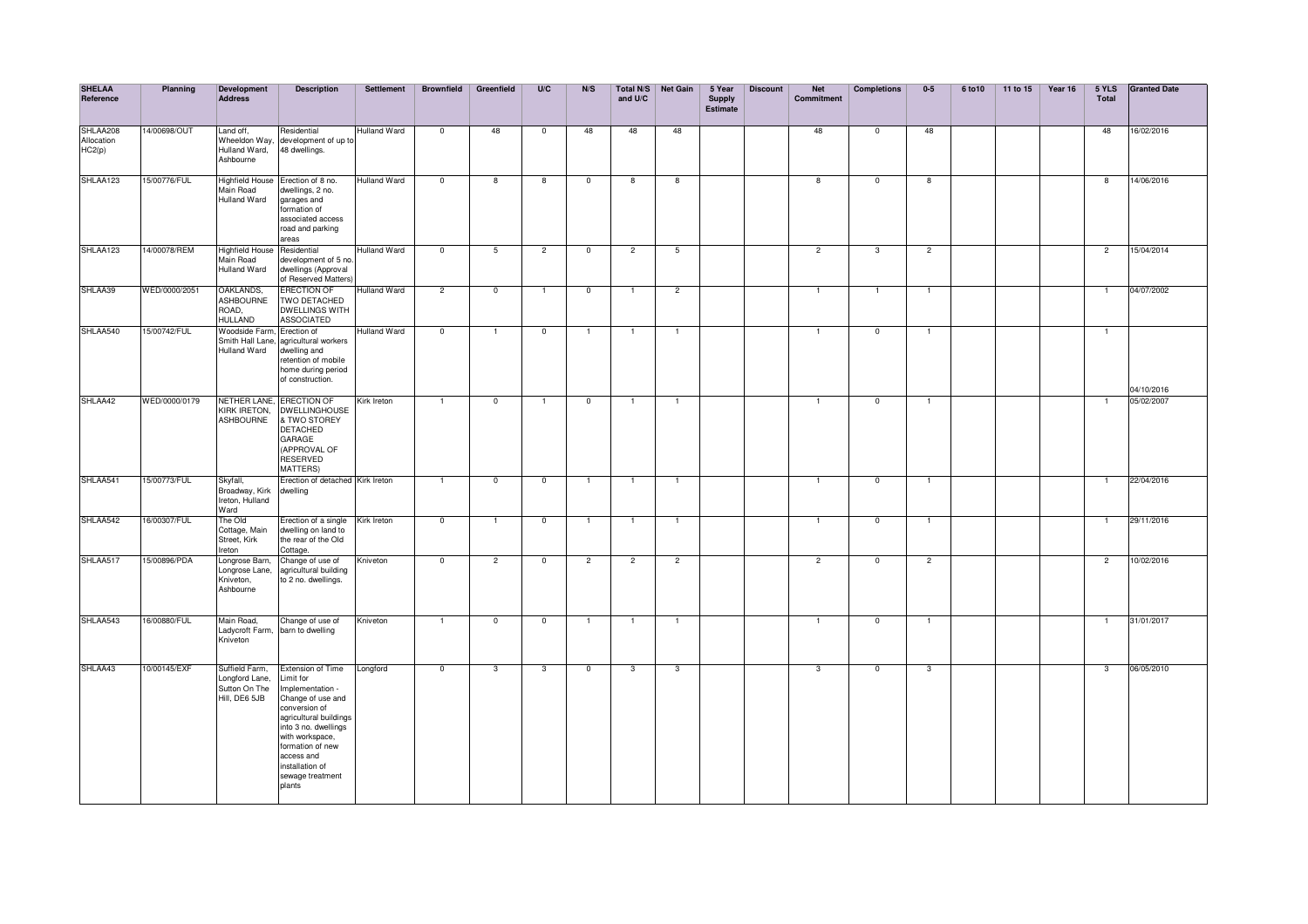| <b>SHELAA</b><br>Reference | Planning     | Development<br><b>Address</b>                                                                 | <b>Description</b>                                                                                                                                                      | Settlement            | <b>Brownfield</b>       | Greenfield               | U/C                      | N/S            | and U/C         | Total N/S Net Gain | 5 Year<br><b>Supply</b><br>Estimate | <b>Discount</b> | <b>Net</b><br>Commitment | <b>Completions</b> | $0-5$                    | 6 to 10 | 11 to 15 | Year 16 | 5 YLS<br><b>Total</b> | <b>Granted Date</b> |
|----------------------------|--------------|-----------------------------------------------------------------------------------------------|-------------------------------------------------------------------------------------------------------------------------------------------------------------------------|-----------------------|-------------------------|--------------------------|--------------------------|----------------|-----------------|--------------------|-------------------------------------|-----------------|--------------------------|--------------------|--------------------------|---------|----------|---------|-----------------------|---------------------|
| SHLAA410                   | 15/00400/PDA | The Old<br>Stile Farm, Park to 2 Dwellings.<br>Lane, Rodsley,<br><b>Brailsford</b>            | Change of use of<br>Drifthouse, Park Agricultural Building                                                                                                              | Longford              | $\overline{2}$          | $\overline{0}$           | $\overline{2}$           | $\overline{0}$ | $\overline{2}$  | $\overline{2}$     |                                     |                 | $\overline{2}$           | $\overline{0}$     | $\overline{2}$           |         |          |         | $\overline{2}$        | 06/08/2015          |
| SHLAA543                   | 16/00490/PDA | <b>Buildings at</b><br>West<br>Mammerton<br>Farm, Sutton<br>Lane, Longford<br>lane, Longfoed  | Change of use of<br>agricultural building<br>to dwelling                                                                                                                | Longford              | $\overline{1}$          | $\overline{0}$           | $\overline{0}$           | $\overline{1}$ | $\blacksquare$  | $\overline{1}$     |                                     |                 | $\mathbf{1}$             | $\overline{0}$     | $\overline{1}$           |         |          |         | $\overline{1}$        | 02/09/2016          |
| SHLAA545                   | 16/00679/FUL |                                                                                               | Milverton, Main Change of use and Longford<br>Street, Longford conversion of barn to<br>dwelling                                                                        |                       | $\overline{1}$          | $\overline{\phantom{0}}$ | $\overline{0}$           | $\overline{1}$ | $\overline{1}$  | $\overline{1}$     |                                     |                 | $\overline{1}$           | $\overline{0}$     | $\overline{1}$           |         |          |         | $\overline{1}$        | 16/12/2016          |
| SHLAA546                   | 16/00607/PDA | Dove Mount<br>Farm, Spend<br>Lane,<br>Sandybrook,<br>Mapleton,<br>Ashbourne                   | Change of use of<br>agricultural building<br>to dwelling.                                                                                                               | Mapleton              | $\overline{\mathbf{0}}$ | $\overline{1}$           | $\overline{\phantom{0}}$ | $\mathbf{1}$   | $\overline{1}$  | $\overline{1}$     |                                     |                 | $\mathbf{1}$             | $\overline{0}$     | $\overline{1}$           |         |          |         | $\overline{1}$        | 18/11/2016          |
| SHLAA46                    | 15/00159/FUL | Listed Barn At<br>Waldley Manor,<br>Waldley Lane,<br>Waldley,<br>Doveridge                    | Change of use,<br>conversion,<br>alteration and<br>extension of barn to<br>form dwelling                                                                                | Marston<br>Montgomery | $\overline{1}$          | $\mathbf 0$              | $\overline{1}$           | $\overline{0}$ | $\mathbf{1}$    | $\overline{1}$     |                                     |                 | $\overline{1}$           | $\overline{0}$     | $\overline{1}$           |         |          |         | $\overline{1}$        | 14/07/2015          |
| SHLAA411                   | 15/00424/FUL | Woodhay Farm, Demolition of<br>Marston<br>Common,<br>Marston<br>Montgomery,<br>DE6 2EJ        | existing farmhouse<br>and erection of<br>replacement<br>dwelling.                                                                                                       | Marston<br>Montgomery | $\overline{1}$          | $\overline{0}$           | $\overline{0}$           | $\mathbf{1}$   | $\overline{1}$  | $\mathbf 0$        | $-1$                                | Discount        | $\mathbf 0$              | $-1$               | $\overline{\phantom{0}}$ |         |          |         | $\mathbf 0$           | 17/09/2015          |
| SHLAA547                   | 15/00779/FUL | Barn North of<br>Stone Hall<br>Cottage, Riggs<br>Lane, Marston<br>Montgomery                  | Conversion of barn Marston<br>to dwelling                                                                                                                               | Montgomery            | $\overline{1}$          | $\mathbf 0$              | $\mathbf{1}$             | $\mathbf 0$    |                 | $\overline{1}$     |                                     |                 | $\mathbf{1}$             | $\mathbf 0$        | $\mathbf{1}$             |         |          |         | $\mathbf{1}$          | 10/08/2016          |
| SHLAA201                   | 16/00099/FUL | Land adjacent<br>Marston<br>Montgomery<br>School,<br>Thurvaston<br>Road, Marston<br>Mongomery | Replacement<br>Community Hall and Montgomery<br>9 dwellings.                                                                                                            | Marston               | 9                       | $\mathbf 0$              | $\overline{0}$           | 9              | 9               | 9                  |                                     |                 | 9                        | $\mathbf 0$        | 9                        |         |          |         | 9                     | 25/05/2016          |
| SHLAA570                   | 17/00066/PDA | Fair Meadow<br>Marston<br>Common,<br>Marston<br>Montgomery                                    | Barn adjacent to Change of use of<br>agricultural building Montgomery<br>to dwelling house<br>(Use Class C3) and<br>associated building<br>operations                   | Marston               | $\overline{1}$          | $\mathbf 0$              | $\mathbf{0}$             | $\mathbf{1}$   |                 | $\overline{1}$     |                                     |                 | $\mathbf{1}$             | $\mathbf 0$        | $\mathbf{1}$             |         |          |         | $\mathbf{1}$          | 24/03/2017          |
| SHLAA54                    | 08/00521/FUL | The Garden<br>House, Derwent<br>Avenue,<br>Matlock, DE4<br>3LX                                | Demolition of<br>existing bungalow<br>and erection of 3<br>storey building to<br>accommodate 6 no.<br>residential<br>apartments and<br>associated<br>access/car parking | Matlock               | 6                       | $\overline{0}$           | $\overline{0}$           | 5              | $5\overline{)}$ | 5                  | $-1$                                | Discount        | $\overline{4}$           |                    | $\overline{4}$           |         |          |         | $\overline{4}$        | 28/10/2008          |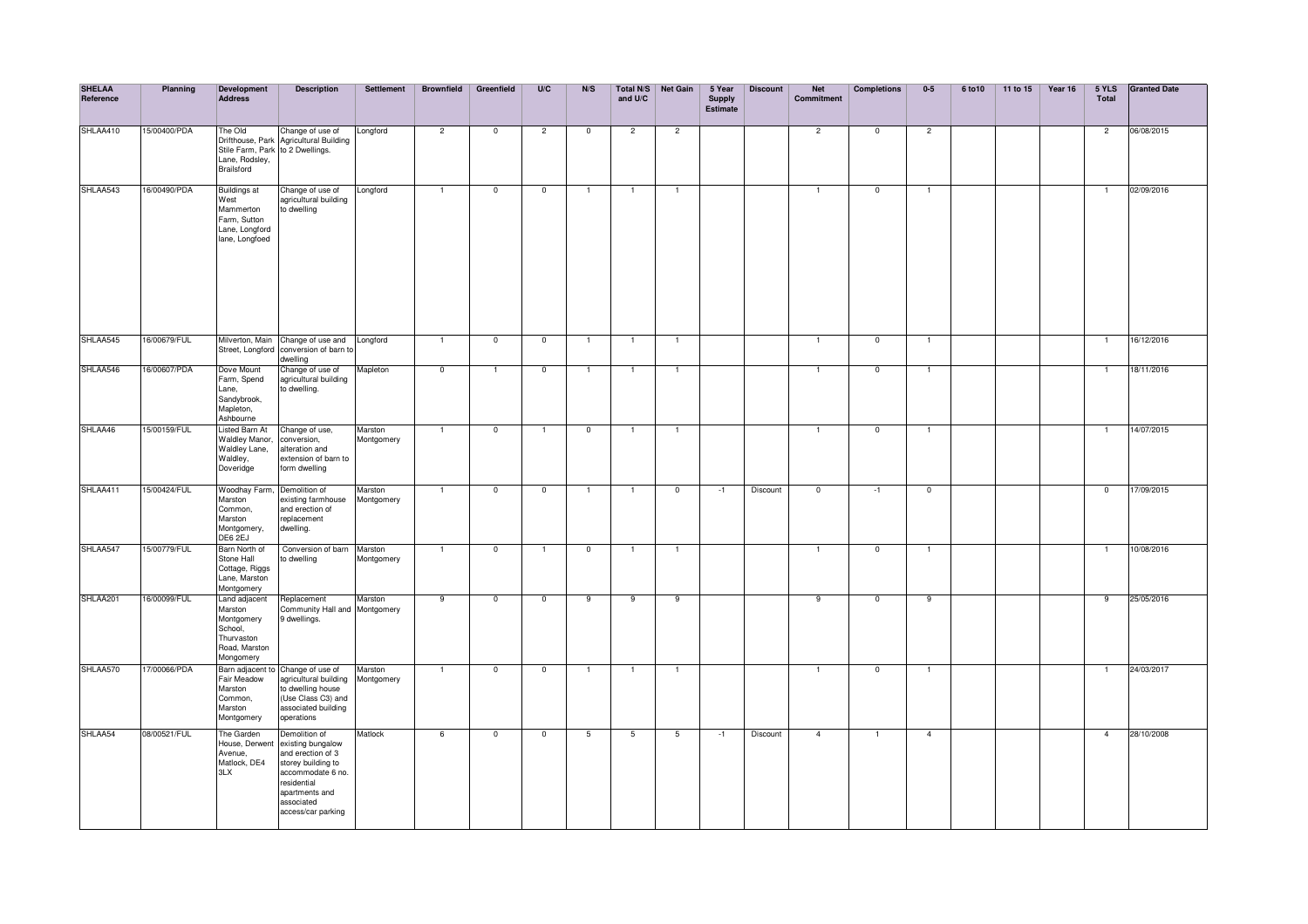| <b>SHELAA</b><br>Reference       | Planning     | <b>Development</b><br><b>Address</b>                                | <b>Description</b>                                                                                                                                                                                                                                                     | Settlement | <b>Brownfield</b> | Greenfield     | U/C            | N/S            | Total N/S<br>and U/C | <b>Net Gain</b> | 5 Year<br><b>Supply</b><br>Estimate | <b>Discount</b> | <b>Net</b><br>Commitment | <b>Completions</b> | $0-5$           | 6 to 10 | 11 to 15 | Year 16     | 5 YLS<br><b>Total</b> | <b>Granted Date</b> |
|----------------------------------|--------------|---------------------------------------------------------------------|------------------------------------------------------------------------------------------------------------------------------------------------------------------------------------------------------------------------------------------------------------------------|------------|-------------------|----------------|----------------|----------------|----------------------|-----------------|-------------------------------------|-----------------|--------------------------|--------------------|-----------------|---------|----------|-------------|-----------------------|---------------------|
| SHLAA49                          | 08/00705/FUL | Cawdor Quarry,<br>Snitterton Road,<br>Matlock                       | Revision to approved Matlock<br>masterplan layout to<br>facilitate the<br>rearrangement of the<br>layout of 269 houses<br>(no change in the<br>approved residential<br>units at 432).<br>reconfiguration of the<br>B1 employment<br>floorspace and<br>associated works |            | 432               | $\mathbf 0$    | $^{\circ}$     | 420            | 420                  | 432             |                                     |                 | 420                      | 12                 | 90              | 150     | 150      | 30          | 420                   | 28/06/2010          |
| SHLAA435<br>Allocation<br>HC2(t) | 14/00541/OUT |                                                                     | Land at Halldale Mixed residential<br>Quarry, Matlock and commercial<br>development<br>comprising of 220<br>dwellings, 400m2 of<br>A3 floorspace<br>(Restaurant and<br>Café), and 6400m2<br>of B1 floorspace                                                           | Matlock    | 220               | $\mathbf 0$    | $\mathbf 0$    | 220            | 220                  | 220             |                                     |                 | 220                      |                    | 60              | 150     | 10       | $\mathbf 0$ | 220                   | 30/03/2017          |
| SHLAA56                          | 09/00778/FUL | Greenbough,<br>Riber Road,<br>Starkholmes,<br>Matlock, DE4<br>5JB   | Demolition of<br>bungalow and<br>erection of<br>replacement two<br>storey dwelling                                                                                                                                                                                     | Matlock    |                   | $\mathbf{0}$   | $\overline{1}$ | $\overline{0}$ | $\overline{1}$       | $\mathbf{0}$    | $-1$                                | Discount        | $\mathbf 0$              | $-1$               | $\overline{0}$  |         |          |             | $\mathbf 0$           | 12/02/2010          |
| SHLAA61                          | 11/00873/FUL | 44, Bakewell<br>Road, Matlock,<br>DE4 3AU                           | Conversion of<br>dwelling to two self<br>contained<br>apartments                                                                                                                                                                                                       | Matlock    | $\overline{2}$    | $\overline{0}$ | $\overline{2}$ | $\overline{0}$ | $\overline{2}$       |                 | $-1$                                | Discount        | 1                        | $\overline{0}$     | $\overline{1}$  |         |          |             | $\mathbf{1}$          | 26/01/2012          |
| SHLAA55                          | 12/00708/EXF | Land To The<br>Rear Of 76,<br>Jackson Road,<br>Matlock              | <b>Extension of Time</b><br>Limit - Erection of<br>dwellinghouse and<br>associated access                                                                                                                                                                              | Matlock    | $\overline{0}$    |                |                | $\overline{0}$ |                      |                 |                                     |                 |                          | $\overline{0}$     | $\mathbf{1}$    |         |          |             |                       | 09/01/2013          |
| SHLAA118                         | 13/00762/FUL | Lane, Matlock,<br>DE4 3AR                                           | 2729, Causeway Conversion and<br>extension of part of<br>premises to<br>commercial use (Use<br>Classes A1, A2 and<br>A3) and 6 no.<br>residential flats                                                                                                                | Matlock    | 6                 | $\overline{0}$ | 6              | $\overline{0}$ | 6                    | 6               |                                     |                 | 6                        | $\overline{0}$     | $6\overline{6}$ |         |          |             | 6                     | 23/12/2013          |
| SHLAA141                         | 13/00779/FUL | Trevelyan<br>House, Dimple<br>Road, Matlock,<br>Matlock, DE4<br>3YH | Erection of eleven<br>new residential<br>dwellings                                                                                                                                                                                                                     | Matlock    | 11                | $\mathbf 0$    | $^{\circ}$     | 11             | 11                   | 11              |                                     |                 | 11                       | $^{\circ}$         | 11              |         |          |             | 11                    | 13/08/2014          |
| SHLAA130                         | 13/00895/FUL | Former<br>Chindrass<br>House, 201<br>Starkholmes<br>Road, Matlock   | Erection of 3 no.<br>detached dwellings,<br>garages and<br>associated access                                                                                                                                                                                           | Matlock    | $\mathbf{3}$      | $\mathbf 0$    | $\mathbf 0$    | $\mathbf{3}$   | $\mathbf{3}$         | 3               |                                     |                 | $\mathbf{3}$             | $\mathbf 0$        | $\mathbf{3}$    |         |          |             | $\mathbf{3}$          | 22/04/2014          |
| SHLAA57                          | 13/00908/FUL | <b>Land Between</b><br>17 And 25, The<br>Close, Matlock             | Erection of dwelling Matlock<br>and associated<br>access                                                                                                                                                                                                               |            | $\mathbf 0$       | $\mathbf{1}$   | $\overline{1}$ | $\mathbf 0$    | $\mathbf{1}$         | $\mathbf{1}$    |                                     |                 | $\mathbf{1}$             | $^{\circ}$         | $\mathbf{1}$    |         |          |             | $\mathbf{1}$          | 17/02/2014          |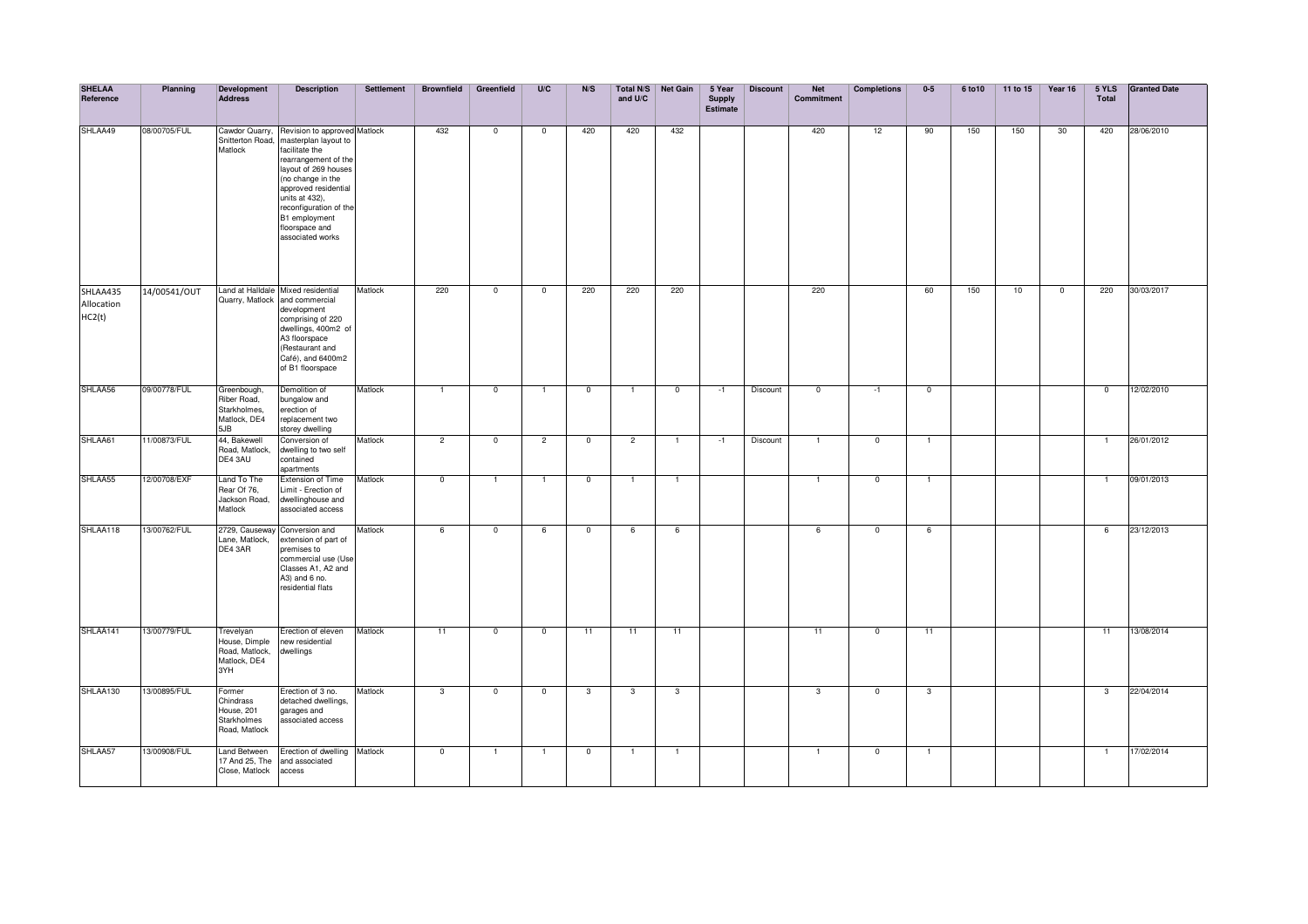| <b>SHELAA</b><br>Reference | Planning     | Development<br><b>Address</b>                                          | <b>Description</b>                                                                                                                                                                                                       | Settlement | <b>Brownfield</b> | Greenfield              | U/C                      | N/S            | and U/C        | Total N/S Net Gain | 5 Year<br><b>Supply</b><br><b>Estimate</b> | <b>Discount</b> | <b>Net</b><br>Commitment | <b>Completions</b> | $0-5$          | 6 to 10 | 11 to 15 | Year 16 | 5 YLS<br><b>Total</b> | <b>Granted Date</b> |
|----------------------------|--------------|------------------------------------------------------------------------|--------------------------------------------------------------------------------------------------------------------------------------------------------------------------------------------------------------------------|------------|-------------------|-------------------------|--------------------------|----------------|----------------|--------------------|--------------------------------------------|-----------------|--------------------------|--------------------|----------------|---------|----------|---------|-----------------------|---------------------|
| SHLAA140                   | 14/00212/FUL | Ashbrook<br>Roofing<br>Supplies Ltd, 1<br>Knowleston<br>Place, Matlock | Redevelopment of<br>site to provide 4 no.<br>dwellings and<br>conversion/re-use of<br>existing buildings to<br>provide 2 no.<br>dwellings and<br>associated car<br>parking                                               | Matlock    | 6                 | $\overline{0}$          | 6                        | $\overline{0}$ | 6              | 6                  |                                            |                 | 6                        | $\overline{0}$     | 6              |         |          |         | 6                     | 06/08/2014          |
| SHLAA132                   | 15/00861/FUL | Land South Of<br>Bentley Bridge,<br>Chesterfield<br>Road, Matlock      | Erection of 84<br>dwellings with<br>associated<br>infrastructure                                                                                                                                                         | Matlock    | $\overline{0}$    | 84                      | $\mathbf 0$              | 84             | 84             | 84                 |                                            |                 | 84                       | $\mathbf 0$        | 84             |         |          |         | 84                    | 15/12/2016          |
| SHLAA150                   | 14/00492/FUL | 46 Jackson<br>Road, Matlock                                            | Creation of new<br>dwelling by<br>subdivision of and<br>extension to existing<br>dwelling                                                                                                                                | Matlock    | 1                 | $\mathbf 0$             | $\mathbf 0$              |                |                | $\mathbf{1}$       |                                            |                 |                          | $\mathbf 0$        | $\overline{1}$ |         |          |         |                       | 23/09/2014          |
| SHLAA120                   | 14/00847/FUL | Land at<br>MoorCroft,<br>Matlock                                       | 27 dwellings<br>including garages<br>and infrastructure                                                                                                                                                                  | Matlock    | $\overline{0}$    | 27                      | 5                        | 22             | 27             | 27                 |                                            |                 | 27                       | $\overline{0}$     | 27             |         |          |         | 27                    | 26/11/2015          |
| SHLAA51                    | 14/00866/FUL | 76, Jackson<br>Road, Matlock,<br>DE4 3JQ                               | Partial conversion of Matlock<br>former hotel to<br>create 4 flats with<br>associated<br>demolition and<br>reconstruction of first<br>floor front extension<br>and external<br>alterations including<br>rear fire escape |            | $\overline{4}$    | $\overline{0}$          | $\overline{4}$           | $\overline{0}$ | $\overline{4}$ | $\overline{4}$     |                                            |                 | $\overline{4}$           | $\mathbf 0$        | $\overline{4}$ |         |          |         | $\overline{4}$        | 16/04/2015          |
| SHLAA367                   | 15/00020/PDD | 18, Crown<br>Square, Matlock, Office to<br>Matlock                     | Change of use of<br>dwellinghouse                                                                                                                                                                                        | Matlock    | $\overline{1}$    | $\overline{0}$          | $\overline{0}$           | -1             |                | $\overline{1}$     |                                            |                 | $\mathbf{1}$             | $\mathbf 0$        | $\overline{1}$ |         |          |         | -1                    | 02/03/2015          |
| SHLAA487                   | 16/00495/FUL | 1 Hawleys<br>Court, Hawleys<br>Close, Matlock,<br>Matlock, DE4<br>5LY  | Dwelling with<br>Domestic Garage                                                                                                                                                                                         | Matlock    | $\overline{0}$    | $\overline{1}$          | $\mathbf{1}$             | $\mathbf{0}$   | $\mathbf{1}$   | $\overline{1}$     |                                            |                 | $\mathbf{1}$             | $\mathbf 0$        | $\overline{1}$ |         |          |         | $\mathbf{1}$          | 18/11/2015          |
| SHLAA414                   | 15/00206/FUL | Hall, Jackson<br>Road, Matlock                                         | Replacement of<br>Band Hall with 5<br>apartments                                                                                                                                                                         | Matlock    | $5\overline{5}$   | $\mathbf 0$             | $\mathbf 0$              | 5              | 5              | 5                  |                                            |                 | $5\overline{5}$          | $\mathbf 0$        | $5^{\circ}$    |         |          |         | 5                     | 15/07/2015          |
| SHLAA518                   | 16/00598/FUL | Pinetrees, Upper<br>Lumsdale,<br>Matlock, DE4<br>5LB                   | Erection and<br>eplacement dwelling<br>and garage and<br>retention of existing<br>dwelling as ancillary<br>accommodation                                                                                                 | Matlock    | $\overline{1}$    | $\overline{0}$          |                          | $\overline{0}$ |                | $\mathbf{1}$       |                                            |                 |                          | $\overline{0}$     | $\overline{1}$ |         |          |         |                       | 31/01/2017          |
| SHLAA415                   | 15/00361/FUL | Springfield,<br>Riber Road,<br>Starkholmes,<br>Matlock, DE4<br>5JB     | Erection of dwelling Matlock                                                                                                                                                                                             |            | $\overline{0}$    | 1                       | $\overline{\phantom{0}}$ | $\mathbf{1}$   | $\overline{1}$ | $\overline{1}$     |                                            |                 | $\mathbf{1}$             | $\overline{0}$     | $\overline{1}$ |         |          |         | $\overline{1}$        | 17/07/2015          |
| SHLAA494                   | 5/00566/FUL  | Garages, Hazel<br>Grove, Matlock                                       | Demolition of<br>garages and erection<br>of 2 no. dwelling<br>houses                                                                                                                                                     | Matlock    | $\overline{2}$    | $\overline{0}$          | $\overline{2}$           | $\overline{0}$ | $\overline{2}$ | $\overline{2}$     |                                            |                 | $\overline{2}$           | $\overline{0}$     | $\overline{2}$ |         |          |         | $\overline{2}$        | 16/12/2015          |
| SHLAA495                   | 15/00567/FUL | Dales Housing<br>Store, Hazel<br>Grove, Matlock                        | Demolition of<br>existing garages and<br>storage unit and<br>erection of 4 no. flats                                                                                                                                     | Matlock    | $\overline{4}$    | $\overline{\mathbf{0}}$ | $\overline{4}$           | $\mathbf 0$    | $\overline{4}$ | $\overline{4}$     |                                            |                 | $\overline{4}$           | $\mathbf 0$        | $\overline{4}$ |         |          |         | $\overline{4}$        | 16/12/2015          |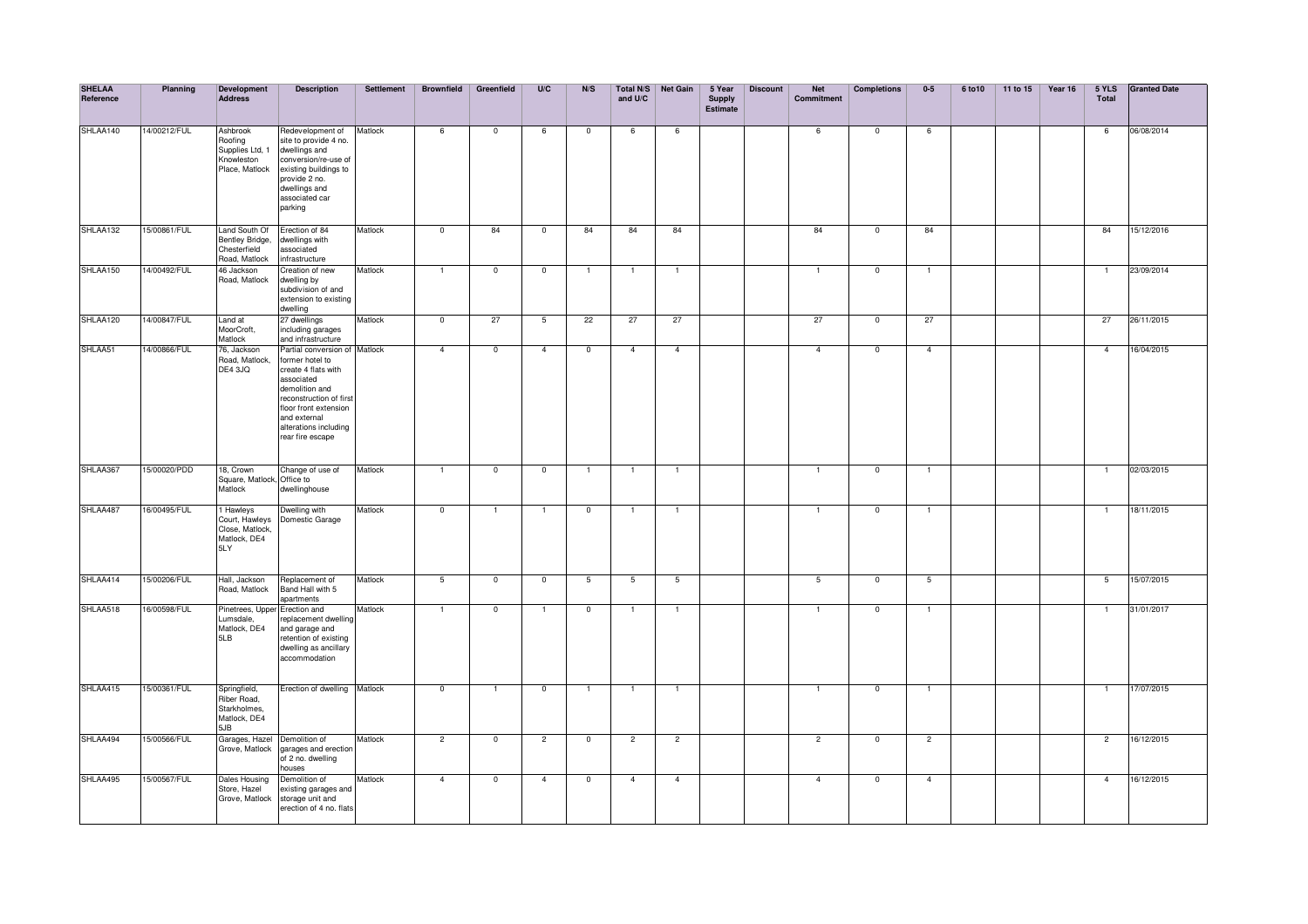| <b>SHELAA</b><br>Reference | Planning      | <b>Development</b><br><b>Address</b>                                  | <b>Description</b>                                                                                                                                                                                                                                    | <b>Settlement</b> | <b>Brownfield</b> | Greenfield              | U/C            | N/S            | Total N/S<br>and U/C | <b>Net Gain</b> | 5 Year<br><b>Supply</b><br><b>Estimate</b> | <b>Discount</b> | <b>Net</b><br>Commitment | <b>Completions</b> | $0-5$                   | 6 to 10                  | 11 to 15 | Year 16 | 5 YLS<br><b>Total</b> | <b>Granted Date</b> |
|----------------------------|---------------|-----------------------------------------------------------------------|-------------------------------------------------------------------------------------------------------------------------------------------------------------------------------------------------------------------------------------------------------|-------------------|-------------------|-------------------------|----------------|----------------|----------------------|-----------------|--------------------------------------------|-----------------|--------------------------|--------------------|-------------------------|--------------------------|----------|---------|-----------------------|---------------------|
| SHLAA488                   | 15/00675/FUL  | 71, Dale Road,<br>Matlock, DE4<br>3LT                                 | Change of use of 1st Matlock<br>and 2nd floor from<br>offices (Class B1) to<br>two flats (Class C3)                                                                                                                                                   |                   | $\overline{2}$    | $^{\circ}$              | $\overline{2}$ | $\mathbf 0$    | $\overline{2}$       | $\overline{2}$  |                                            |                 | $\overline{2}$           | $^{\circ}$         | $\overline{2}$          |                          |          |         | $\overline{2}$        | 16/11/2015          |
| SHLAA129                   | 15/00716/FUL  | Former<br>Methodist<br>Church, Bank<br>Road, Matlock,<br>DE4 3GL      | Conversion of<br>building to 8 No.<br>dwelling units                                                                                                                                                                                                  | Matlock           | $\overline{8}$    | $\overline{0}$          | 8              | $\overline{0}$ | 8                    | $\overline{8}$  |                                            |                 | $\overline{8}$           | $\overline{0}$     | $\overline{\mathbf{8}}$ |                          |          |         | $\overline{8}$        | 26/01/2016          |
| SHLAA519                   | 17/00007/FUL  | 88 Bank Road,<br>Matlock                                              | Change of use of<br>premises from office<br>to office on ground<br>floor with residential<br>accommodation<br>above                                                                                                                                   | Matlock           | $\mathbf{1}$      | $\mathbf 0$             | $\mathbf 0$    | $\mathbf{1}$   | 1                    |                 |                                            |                 | 1                        | $\mathbf 0$        | $\overline{1}$          |                          |          |         | 1                     | 27/02/2017          |
| SHLAA47                    | 1097/0616     | THE CLIFF,<br><b>MATLOCK</b>                                          | Conversion of<br>buildings to 38 flats/<br>houses, construction<br>of 46 flats, car parks<br>2 bridges and new<br>access                                                                                                                              | Matlock           | 84                | $\overline{\mathbf{0}}$ | $\mathbf 0$    | 37             | 37                   | 84              |                                            |                 | 37                       | 47                 | $\mathbf 0$             | $\overline{\phantom{0}}$ | 37       |         | 37                    | 26/10/1998          |
| SHLAA48                    | 0592/0439     | LAND<br>OFF,ERNEST<br><b>BAILEY</b><br>HOUSE,<br><b>MATLOCK</b>       | ALFRETON RD Conversion oif house Matlock<br>and outbuildings to 8<br>no. flats and 3 no.<br>dwellings with<br>garages                                                                                                                                 |                   | 11                | $\mathbf 0$             | $\mathbf 0$    | 8              | 8                    | 11              |                                            |                 | 8                        | 3                  | $\mathbf 0$             | $\mathbf 0$              | 8        |         | 8                     | 16/09/1992          |
| SHLAA50                    | WED/0000/2002 | Smedley Street,<br>Matlock                                            | Conversion of shop<br>and flat to form 3<br>ilats                                                                                                                                                                                                     | Matlock           | $\mathbf{3}$      | $\mathsf 0$             | $\mathbf 0$    | $\overline{2}$ | $\overline{2}$       | $\mathbf{3}$    |                                            |                 | $\overline{2}$           | $\mathbf{1}$       | $\overline{2}$          |                          |          |         | $\overline{2}$        | 17/06/2001          |
| SHLAA53                    | WED/0000/2299 | RIBER, RIBER,<br><b>MATLOCK</b>                                       | RIBER CASTLE, REFURBISHMENT<br>AND CONVERSION<br>OF CASTLE AND<br><b>OUTBUILDINGS TO</b><br>FORM 35<br>DWELLINGS.<br>ERECTION OF 11<br><b>NEW DWELLINGS</b><br>TO INCLUDE A<br><b>REBUILT</b><br><b>GATEHOUSE AND</b><br><b>ASSOCIATED</b><br>ACCESS. | Matlock           | 47                | $^{\circ}$              | 38             | 9              | 47                   | 47              |                                            |                 | 47                       | $\Omega$           | 47                      |                          |          |         | 47                    | 16/03/2006          |
| SHLAA548                   | 16/00233/PDA  | Ox Close Farm,<br>Carr Lane,<br>Matlock                               | Change of<br>agricultural building<br>to two dwellings                                                                                                                                                                                                | Matlock           | $\overline{2}$    | $^{\circ}$              | $\mathbf{0}$   | $\overline{2}$ | $\overline{2}$       | $\overline{2}$  |                                            |                 | $\overline{2}$           | $^{\circ}$         | $\overline{2}$          |                          |          |         | $\overline{2}$        | 18/05/2016          |
| SHLAA549                   | 16/00237/PDA  | 1 The Stables,<br>Lumsdale Road,<br>Matlock                           | Change of use from<br>agricultural building<br>to dwelling                                                                                                                                                                                            | Matlock           | $\mathbf{0}$      | $\overline{1}$          | $\overline{1}$ | $\mathbf 0$    | $\mathbf{1}$         | $\overline{1}$  |                                            |                 | $\overline{1}$           | $^{\circ}$         | $\overline{1}$          |                          |          |         | $\overline{1}$        | 26/05/2016          |
| SHLAA550                   | 16/00539/PDA  | Land at<br>Littlemoor<br>Brook,<br>Littlemoor Lane,<br>Riber, Matlock | Change of use of<br>agricultural dwelling<br>to dwelling house.                                                                                                                                                                                       | Matlock           | $\overline{1}$    | $\mathbf 0$             | $\mathbf 0$    | $\overline{1}$ | $\overline{1}$       | $\overline{1}$  |                                            |                 | $\overline{1}$           | $\mathbf 0$        | $\overline{1}$          |                          |          |         | $\mathbf{1}$          | 08/09/2016          |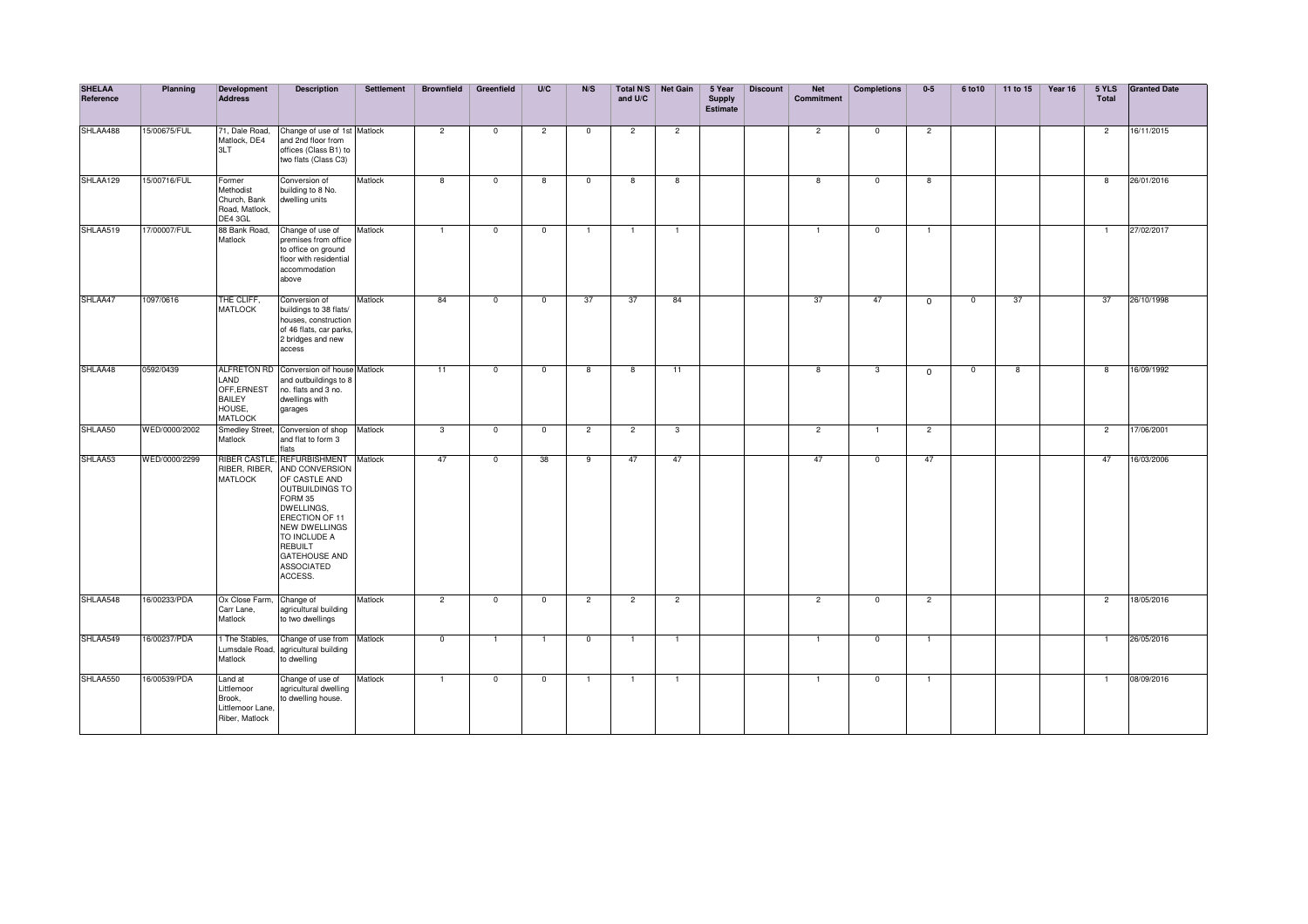| <b>SHELAA</b><br>Reference | Planning      | Development<br><b>Address</b>                                                                                               | <b>Description</b>                                                                       | Settlement          | <b>Brownfield</b> | Greenfield              | U/C                      | N/S            | and U/C        | Total N/S Net Gain | 5 Year<br><b>Supply</b><br><b>Estimate</b> | <b>Discount</b> | <b>Net</b><br>Commitment | <b>Completions</b> | $0-5$          | 6 to 10 | 11 to 15 | Year 16 | 5 YLS<br>Total | <b>Granted Date</b> |
|----------------------------|---------------|-----------------------------------------------------------------------------------------------------------------------------|------------------------------------------------------------------------------------------|---------------------|-------------------|-------------------------|--------------------------|----------------|----------------|--------------------|--------------------------------------------|-----------------|--------------------------|--------------------|----------------|---------|----------|---------|----------------|---------------------|
| SHLAA192                   | 14/00089/OUT  | Land North And Residential<br>East Of St<br>Josephs<br>SchoolChesterfi space (outline)<br>eld Road / Asker<br>Lane, Matlock | development of upto<br>110 dwellings and<br>Catholic Primary associated open             | Matlock             | $\overline{0}$    | 110                     | $\overline{0}$           | 110            | 110            | 110                |                                            |                 | 110                      | $\overline{0}$     | 90             | 20      |          |         | 110            | 07/09/2016          |
| SHLAA368                   | 14/00498/OUT  | Land To The<br>West Of The<br>White Cottage,<br>Snitterton Road,<br>Snitterton,<br>Matlock                                  | Erection of 4 No.<br>detached houses<br>(outline)                                        | Matlock             | $\overline{4}$    | $\overline{0}$          | $\overline{\phantom{0}}$ | $\mathbf{A}$   | $\overline{4}$ | $\overline{4}$     |                                            |                 | $\overline{4}$           | $\overline{0}$     | $\overline{4}$ |         |          |         | $\overline{4}$ | 05/11/2014          |
| SHLAA520                   | 14/00778/OUT  | Pump Close,<br>Matlock                                                                                                      | Residential<br>development of up to<br>9 dwellings and<br>associated access<br>(Outline) | Matlock             | $\overline{0}$    | $\overline{9}$          | $\overline{0}$           | 9              | $\overline{9}$ | 9                  |                                            |                 | $\overline{9}$           | $\overline{0}$     | 9              |         |          |         | 9              | 25/02/2016          |
| SHLAA489                   | 15/00267/OUT  | 33A Riber Lea,<br>Starkholmes<br>Road, Matlock,<br>DE4 3DD                                                                  | Erection of single<br>storey dwelling<br>(outline)                                       | Matlock             | $\overline{0}$    | $\overline{1}$          | $\overline{0}$           | $\overline{1}$ | $\overline{1}$ | $\overline{1}$     |                                            |                 | $\overline{1}$           | $\overline{0}$     | $\overline{1}$ |         |          |         | $\mathbf{1}$   | 04/11/2015          |
| SHLAA199                   | 15/00305/OUT  | Harveydale<br>Quarry, Dale<br>Road, Matlock                                                                                 | Residential<br>development of up to<br>20 dwellings (outline)                            | Matlock             | 20                | $\overline{\mathbf{0}}$ | $\mathbf 0$              | 20             | 20             | 20                 |                                            |                 | 20                       | $\mathbf 0$        | 20             |         |          |         | 20             | 24/02/2016          |
| SHLAA325                   | 16/00776/FUL  | Land North of<br>Chesterfield<br>Road, Matlock                                                                              | Residential<br>development of 58<br>dwellings and<br>associated<br>infrastructure        | Matlock             | $\overline{0}$    | 58                      | $\mathbf 0$              | 58             | 58             | 58                 |                                            |                 | 58                       | $\mathbf 0$        | 58             |         |          |         | 58             | 28/02/2017          |
| SHLAA551                   | 16/00938/FUL  | Land south of<br>Woodside Farm.<br><b>Back Lane</b><br>Sydnope Hill,<br>Matlock                                             | Erection of<br><b>Agricultural Workers</b><br>Dwelling                                   | Matlock             | $\overline{0}$    | $\overline{1}$          | $\overline{0}$           | $\mathbf{1}$   | $\mathbf{1}$   | $\overline{1}$     |                                            |                 | $\mathbf{1}$             | $^{\circ}$         | $\mathbf{1}$   |         |          |         | $\overline{1}$ | 16/02/2017          |
| SHLAA171                   | 16/00870/OUT  | of Sunnyside<br>Terrace, Farley<br>Hill, Matlock                                                                            | Land to the rear Erection of bungalow Matlock<br>(Outline)                               |                     | $\overline{0}$    | $\overline{1}$          | $\overline{0}$           | $\mathbf{1}$   | $\mathbf{1}$   | $\overline{1}$     |                                            |                 | $\overline{1}$           | $\mathbf 0$        | $\overline{1}$ |         |          |         | $\mathbf{1}$   | 15/02/2017          |
| SHLAA569                   | 16/00817/FUL  | The Old Sunday<br>School, Bank<br>Road, Matlock                                                                             | Conversion of<br>Storage Rooms to<br>Flat                                                | Matlock             | $\overline{1}$    | $\overline{0}$          | $\mathbf 0$              | $\overline{1}$ | $\overline{1}$ | $\overline{1}$     |                                            |                 | $\mathbf{1}$             | $\mathbf 0$        | $\overline{1}$ |         |          |         | $\mathbf{1}$   | 08/03/2017          |
| SHLAA365                   | WED/0000/2022 | Laurels, Holme<br>Road, Matlock<br>Bath                                                                                     | CHANGE OF USE<br>AND ALTERATIONS<br>TO NURSING<br>HOME TO TWO<br><b>DWELLINGS</b>        | <b>Matlock Bath</b> | $\overline{2}$    | $\overline{0}$          | $\mathbf 0$              | $\mathbf{1}$   | $\mathbf{1}$   | $\overline{c}$     |                                            |                 | $\mathbf{1}$             |                    | $\mathbf{1}$   |         |          |         | $\overline{1}$ | 30/10/2001          |
| SHLAA553                   | 15/00153/FUL  | Netherfield,<br>Mercaston Lane,<br>Mercaston                                                                                | Change of use and<br>conversion of 2 no.<br>barns to dwelling and<br>associated access   | Mercaston           | $\overline{2}$    | $\overline{0}$          | $\overline{2}$           | $\mathbf{0}$   | $\overline{2}$ | $\overline{c}$     |                                            |                 | 2                        | $\overline{0}$     | $\overline{2}$ |         |          |         | $\overline{2}$ | 26/04/2016          |
| SHLAA69                    | 11/00607/FUL  | 1, The Green,<br>Middleton By<br>4LW                                                                                        | Erection of dwelling, Middleton<br>associated access<br>Wirksworth, DE4 and car parking  |                     | $\overline{0}$    | $\overline{1}$          | $\overline{1}$           | $\mathbf{0}$   | $\mathbf{1}$   | $\overline{1}$     |                                            |                 | $\mathbf{1}$             | $\mathbf 0$        | $\overline{1}$ |         |          |         | $\overline{1}$ | 28/09/2011          |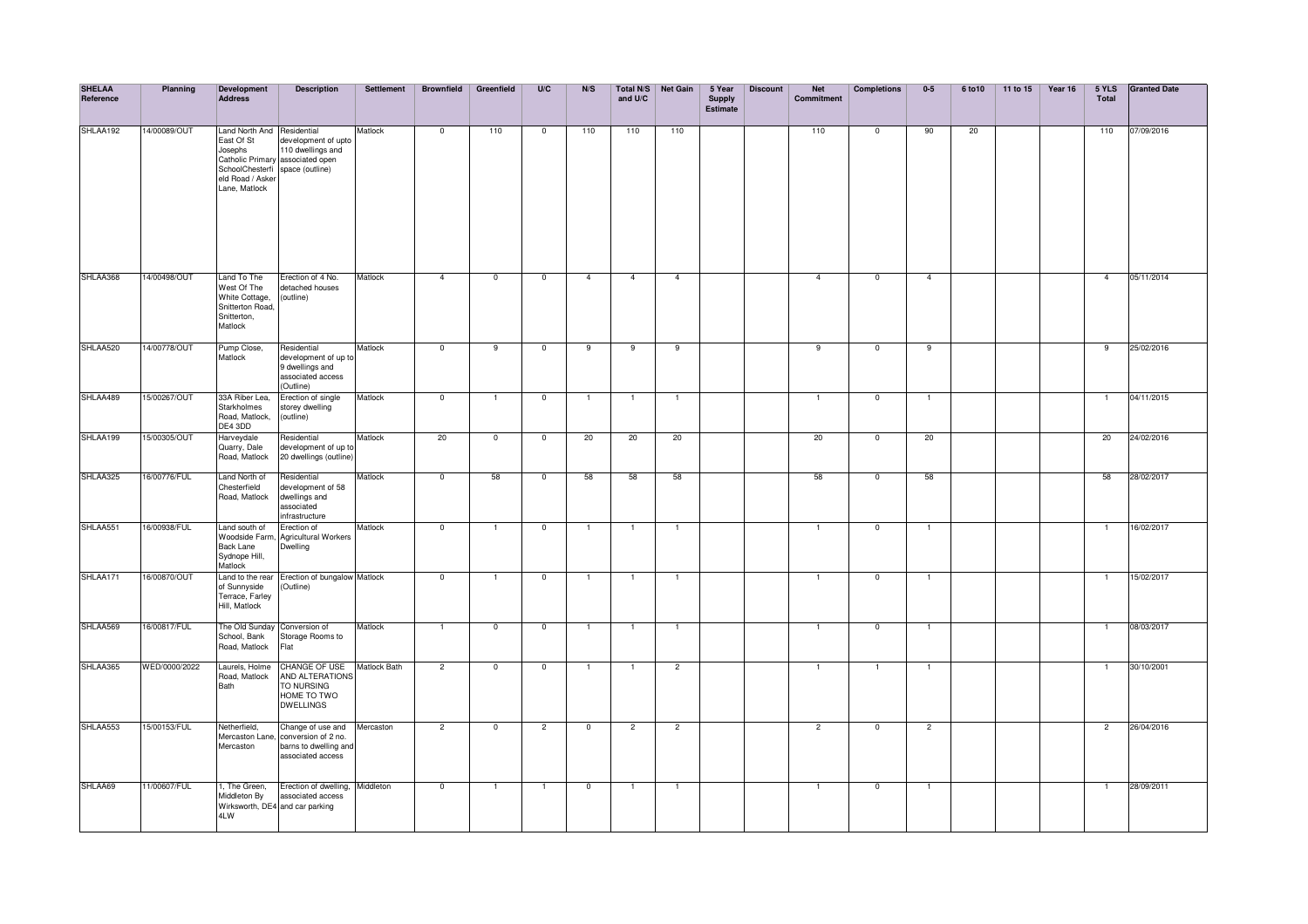| <b>SHELAA</b><br>Reference | Planning       | Development<br><b>Address</b>                                                         | <b>Description</b>                                                                                                                                                      | Settlement | <b>Brownfield</b>       | Greenfield     | U/C                      | N/S             | and U/C        | Total N/S Net Gain | 5 Year<br><b>Supply</b><br>Estimate | <b>Discount</b> | <b>Net</b><br>Commitment | <b>Completions</b> | $0-5$          | 6 to 10 | 11 to 15 | Year 16 | 5 YLS<br><b>Total</b> | <b>Granted Date</b> |
|----------------------------|----------------|---------------------------------------------------------------------------------------|-------------------------------------------------------------------------------------------------------------------------------------------------------------------------|------------|-------------------------|----------------|--------------------------|-----------------|----------------|--------------------|-------------------------------------|-----------------|--------------------------|--------------------|----------------|---------|----------|---------|-----------------------|---------------------|
| SHLAA70                    | 13/00584/REM   | Aggregate<br>Industries UK<br>Limited. Porter<br>Lane, Middleton<br>By Wirksworth     | Demolition of<br>industrial buildings<br>and redevelopment<br>of site for 47 no.<br>residential dwellings<br>and associated<br>access (approval of<br>reserved matters) | Middleton  | 47                      | $\overline{0}$ | $\overline{2}$           | $\overline{0}$  | $\overline{2}$ | 47                 |                                     |                 | $\overline{2}$           | 45                 | $\overline{2}$ |         |          |         | $\overline{2}$        | 13/11/2013          |
| SHLAA369                   | 14/00794/FUL   | 25Greystones,<br>Duke Street,<br>Middleton By<br>Wirksworth, DE4 14/00473/FUL)<br>4NB | Conversion of<br>garage to dwelling<br>(modification of                                                                                                                 | Middleton  | $\mathbf{1}$            | $\mathbf 0$    | $\mathbf 0$              | $\mathbf{1}$    |                | $\overline{1}$     |                                     |                 |                          | $\mathbf 0$        | $\overline{1}$ |         |          |         | $\mathbf{1}$          | 12/01/2015          |
| SHLAA416                   | 15/00363/PDA   | Barn, Gypsy<br>Lane, Off<br>Chapel Lane,<br>Middleton by<br>Wirksworth,<br>Wirksworth | Change of Use of<br>agricultural building<br>to dwelling                                                                                                                | Middleton  | $\mathbf 0$             |                | $\mathbf 0$              |                 |                |                    |                                     |                 |                          | $\mathbf 0$        | $\overline{1}$ |         |          |         |                       | 20/07/2015          |
| SHLAA125                   | 15/00438/FUL   | 4, Rise End,<br>Middleton By<br>Wirksworth, DE4 permission<br>4LS                     | Erection of dwelling Middleton<br>(modification of<br>.<br>14/00141/FUL)                                                                                                |            | $\overline{0}$          | 1              | $\overline{0}$           | $\overline{1}$  | $\overline{1}$ | $\overline{1}$     |                                     |                 | $\mathbf{1}$             | $\overline{0}$     | $\overline{1}$ |         |          |         | $\mathbf{1}$          | 20/08/2015          |
| SHLAA538                   | 6/00229/PDA    | Arm Lees Farm,<br>Ryder Point,<br>Wirksworth                                          | Change of use of<br>agricultural building<br>to dwelling house                                                                                                          | Middleton  | $\overline{\mathbf{0}}$ | 1              | $\overline{\mathbf{0}}$  | -1              |                | -1                 |                                     |                 | 1                        | $\mathbf 0$        | $\mathbf{1}$   |         |          |         | -1                    | 04/05/2016          |
| SHLAA72                    | 3/00891/FUL    | Hurds Barn<br>Farm, Marston<br>Common,<br>Marston<br>Montgomery,<br>DE6 2EJ           | Replacement<br>dwelling                                                                                                                                                 | Norbury    | $\overline{1}$          | $\overline{0}$ | -1                       | $\mathbf 0$     |                | $\overline{0}$     | $-1$                                | Discount        | $\overline{0}$           | $-1$               | $\overline{0}$ |         |          |         | $\overline{0}$        | 12/02/2014          |
| SHLAA496                   | 15/00371/FUL   | Barn Rear Jays<br>Cottage, Green<br>Lane, Norbury                                     | Change of use and Norbury<br>conversion of<br>agricultural building<br>to dwelling                                                                                      |            | $\overline{1}$          | $\mathbf 0$    | $\mathbf 0$              | $\mathbf{1}$    | $\overline{1}$ | $\overline{1}$     |                                     |                 | $\mathbf{1}$             | $\mathbf 0$        | $\overline{1}$ |         |          |         | $\mathbf{1}$          | 15/12/2015          |
| SHLAA417                   | 15/00396/PDA   | Barn Adj. to<br>Rowley Barr<br>Farm,<br>Chesterfield<br>Road, Rowsley,<br>Matlock     | Change of use of<br>agricultural building<br>to dwelling                                                                                                                | Northwood  | $\overline{1}$          | $\overline{0}$ | $\overline{1}$           | $\overline{0}$  |                | $\overline{1}$     |                                     |                 | $\mathbf{1}$             | $\overline{0}$     | Ŧ              |         |          |         | $\mathbf{1}$          | 14/08/2015          |
| SHLAA371                   | 5/00013/FUL    | <b>Buckholme</b><br>Farm, Mayfield<br>Road,<br>Ashbourne,<br>2BJ                      | Demolition of<br>existing dwelling and<br>agricultural buildings,<br>erection of<br>Ashbourne, DE6 replacement dwelling<br>and modifications to<br>vehicular access     | Offcote    | $\overline{1}$          | $\overline{0}$ | $\overline{\phantom{0}}$ | $\overline{1}$  | $\overline{1}$ | $\overline{0}$     | $-1$                                | Discount        | $\overline{0}$           | $-1$               | $\overline{0}$ |         |          |         | $\overline{0}$        | 18/03/2015          |
| SHLAA165                   | 14/00647/VCOND | Former Filing<br>Station, Off<br>Chatsworth<br>Road, Rowsley                          | Variation of<br>Condition 20 of<br>Planning Permission<br>14/00082/FUL to<br>allow unrestricted<br>occupancy as<br>dwelling houses                                      | Rowsley    | $\overline{5}$          | $\overline{0}$ | $\overline{0}$           | $5\overline{)}$ | 5              | 5                  |                                     |                 | 5                        | $\mathbf 0$        | $-5$           |         |          |         | $-5$                  | 05/07/2016          |
| SHLAA449                   | 15/00648/PDF   | Country Store,<br>Chatsworth<br>Road, Rowsley,<br>Matlock                             | Change of Use from Rowsley<br>Retail to Dwelling                                                                                                                        |            | $\mathbf{1}$            | $\mathbf 0$    | $\mathbf 0$              | $\overline{1}$  |                | $\mathbf{1}$       |                                     |                 | $\mathbf{1}$             | $^{\circ}$         | $\mathbf{1}$   |         |          |         | $\mathbf{1}$          | 19/10/2015          |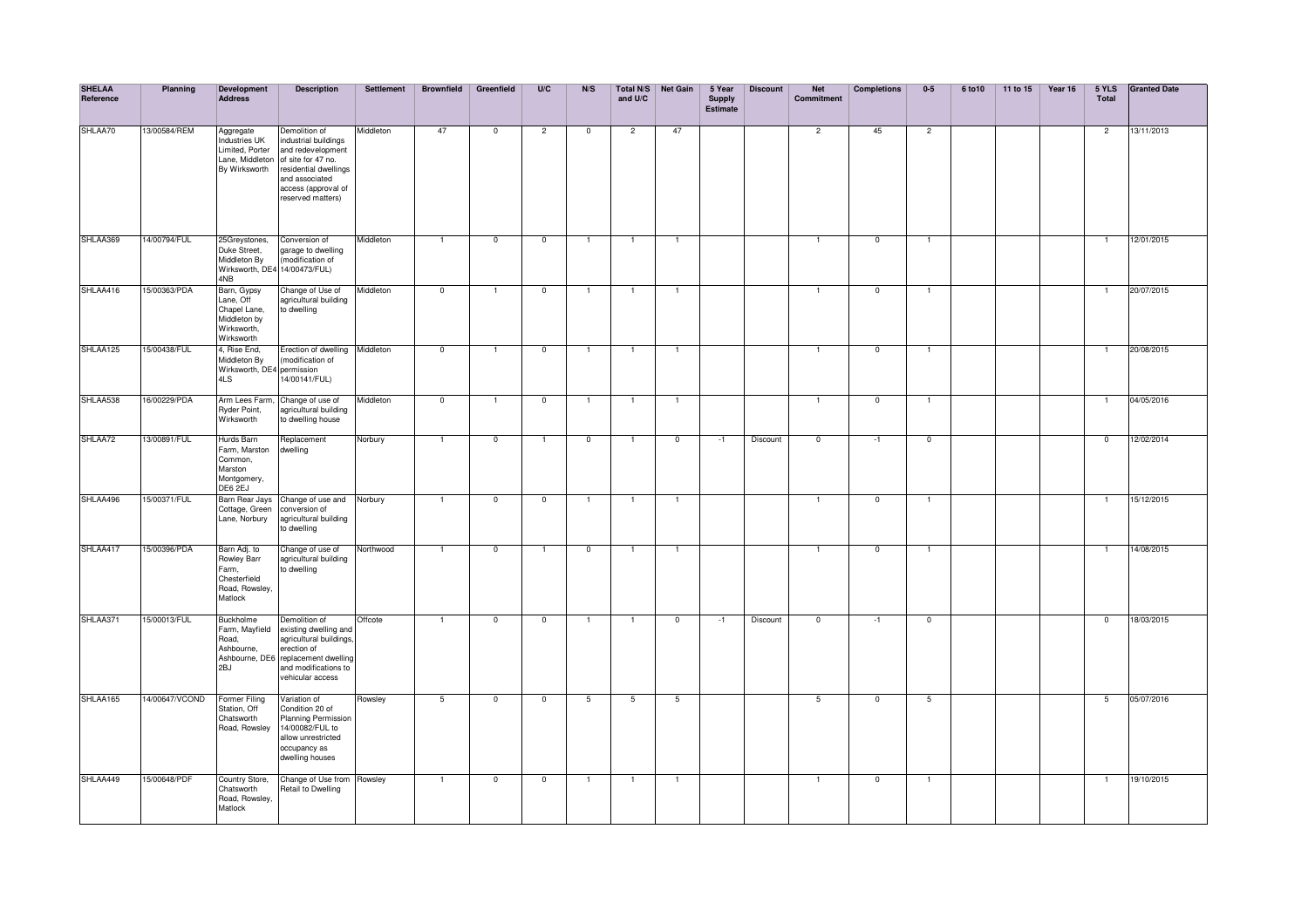| <b>SHELAA</b><br>Reference | Planning      | <b>Development</b><br><b>Address</b>                                   | <b>Description</b>                                                                                                                                                                                                                                                                                     | <b>Settlement</b> | <b>Brownfield</b>       | Greenfield     | U/C            | N/S            | and U/C        | Total N/S Net Gain | 5 Year<br><b>Supply</b><br><b>Estimate</b> | <b>Discount</b> | <b>Net</b><br><b>Commitment</b> | <b>Completions</b> | $0-5$          | 6 to 10 | 11 to 15 | Year 16 | 5 YLS<br><b>Total</b> | <b>Granted Date</b> |
|----------------------------|---------------|------------------------------------------------------------------------|--------------------------------------------------------------------------------------------------------------------------------------------------------------------------------------------------------------------------------------------------------------------------------------------------------|-------------------|-------------------------|----------------|----------------|----------------|----------------|--------------------|--------------------------------------------|-----------------|---------------------------------|--------------------|----------------|---------|----------|---------|-----------------------|---------------------|
| SHLAA75                    | 15/00562/FUL  | Thatch Lodge,<br>Mill Lane,<br>Shirley, DE6<br>3AR                     | Replacement<br>dwelling                                                                                                                                                                                                                                                                                | Shirley           | $\mathbf{1}$            | $\mathbf 0$    |                | $\mathbf 0$    | -1             | -1                 | $-1$                                       | Discount        | $\mathbf 0$                     | $-1$               | $\mathbf{0}$   |         |          |         | $^{\circ}$            | 25/09/2015          |
| SHLAA418                   | 15/00325/FUL  | Rose Cottage,<br>Snapes Lane,<br>Snelston, DE6<br>2DL                  | Replacement<br>dwelling and<br>garage/workshop                                                                                                                                                                                                                                                         | Snelston          | $\overline{1}$          | $\mathbf 0$    |                | $^{\circ}$     | $\mathbf{1}$   | $\overline{1}$     | $-1$                                       | Discount        | $\mathbf{0}$                    | $-1$               | $\overline{0}$ |         |          |         | $\mathbf{0}$          | 12/08/2015          |
| SHLAA78                    | WED/0000/1926 | <b>HEADLOW</b><br><b>FIELDS FARM,</b><br><b>ASHBOURNE</b>              | CHANGE OF USE<br>OF OUTBUILDING<br>TO DWELLING<br>(REVISIONS TO<br><b>PLANNING</b><br><b>PERMISSION</b><br>01/08/0594)                                                                                                                                                                                 | Snelston          | $\overline{4}$          | $\overline{0}$ | $\overline{0}$ | $\overline{2}$ | $\overline{2}$ | $\overline{4}$     |                                            |                 | $\overline{2}$                  | $\overline{2}$     | $\overline{2}$ |         |          |         | $\overline{2}$        | 20/05/2002          |
| SHLAA554                   | 5/00018/FUL   | The Paddock,<br>Willow Bank,<br>Somersal<br>Herbert                    | Conversion of<br>workshop to dwelling Herbert                                                                                                                                                                                                                                                          | Somersal          | $\overline{1}$          | $\overline{0}$ | $\mathbf 0$    | -1             | -1             | $\mathbf{1}$       |                                            |                 | 1                               | $\overline{0}$     | $\overline{1}$ |         |          |         | 1                     | 16/06/2016          |
| SHLAA419                   | 15/00017/FUL  | 18Ivonbrook<br>House,<br>Eversleigh Rise,<br>Darley Bridge,<br>DE4 2JW | Erection of bungalow South Darley<br>and<br>rebuilding/extension<br>of outbuilding to form<br>garage and<br>associated access                                                                                                                                                                          |                   | $\overline{0}$          | $\mathbf{1}$   |                | $\mathbf 0$    | $\overline{1}$ | $\overline{1}$     |                                            |                 | $\mathbf{1}$                    | $\mathbf{0}$       | $\overline{1}$ |         |          |         | $\mathbf{1}$          | 20/04/2015          |
| SHLAA450                   | 15/00660/OUT  | 9. Eversleigh<br>Rise, Darley<br>Bridge, DE4<br>2JW                    | Erection of single<br>dwelling on rear<br>garden (Outline)                                                                                                                                                                                                                                             | South Darley      | $\overline{0}$          | -1             | $\mathbf 0$    | -1             | -1             | $\overline{1}$     |                                            |                 | 1                               | $\mathbf 0$        | $\mathbf{1}$   |         |          |         | 1                     | 26/10/2015          |
| SHLAA555                   | 16/00744/PDA  | Ashton Farm,<br>Aston Lane,<br>Oaker, South<br>Darley                  | Change of Use<br>agricultural building<br>to dwelling.                                                                                                                                                                                                                                                 | South Darley      | $\overline{1}$          | $\mathbf 0$    | $\overline{0}$ | -1             | -1             | -1                 |                                            |                 | 1                               | $\mathbf 0$        | -1             |         |          |         | 1                     | 08/11/2016          |
| SHLAA556                   | 5/00670/FUL   | Land off Main<br>Road, South<br>Darley                                 | Contruction of a new South Darley<br>dwelling                                                                                                                                                                                                                                                          |                   | $\overline{\mathbf{0}}$ | -1             | $\overline{0}$ | $\mathbf{1}$   | -1             | $\overline{1}$     |                                            |                 |                                 | $\mathbf{0}$       | $\overline{1}$ |         |          |         | -1                    | 14/09/2016          |
| SHLAA80                    | 08/00261/FUL  | <b>Tansley Wood</b><br>Mills, Lumsdale<br>Road, Matlock                | Redevelopment of<br>site to include<br>conversion of former<br>textile mill building to<br>create 17 no.<br>residential units,<br>erection of 19 no.<br>new build residential<br>units, erection of 8<br>no, new build<br>commercial units, 4<br>no. office units<br>including 6 no. loft<br>apartment | Tansley           | 42                      | $\mathbf 0$    |                | 41             | 42             | 42                 |                                            |                 | 42                              | $\mathbf 0$        | $\mathbf{0}$   | 42      |          |         | 42                    | 27/03/2013          |
| SHLAA79                    | 10/00434/FUL  | Somerset,<br>Thatchers Lane,<br>Tansley, DE4<br>5FD                    | Erection of<br>dwellinghouse and<br>detached garage                                                                                                                                                                                                                                                    | Tansley           | $\overline{\mathbf{0}}$ |                |                | $\overline{0}$ |                | $\mathbf{1}$       |                                            |                 | $\mathbf{1}$                    | $\overline{0}$     |                |         |          |         |                       | 05/08/2010          |
| SHLAA260                   | 14/00843/FUL  | White Leas,<br>Oaksedge Lane,<br>Tansley, DE4<br>5FQ                   | Erection of dwelling Tansley<br>and detached garage<br>(Re-submission of<br>planning application<br>14/00126/FUL)                                                                                                                                                                                      |                   | $\overline{0}$          | $\mathbf{1}$   |                | $\mathbf 0$    | $\mathbf{1}$   | $\overline{1}$     |                                            |                 | $\mathbf{1}$                    | $\mathbf 0$        | $\mathbf{1}$   |         |          |         | $\mathbf{1}$          | 04/03/2015          |
| SHLAA420                   | 15/00351/PDA  | 1 and 2 Barns,<br>Home Farm,<br>Whitelea Lane,<br>Tansley, Matlock     | Change of use of<br>agricultural building<br>to dwelling house                                                                                                                                                                                                                                         | Tansley           | $\overline{2}$          | $\mathbf 0$    |                | $\overline{1}$ | $\overline{2}$ | $\overline{2}$     |                                            |                 | 2                               | $\mathbf{0}$       | $\overline{2}$ |         |          |         | $\overline{2}$        | 14/07/2015          |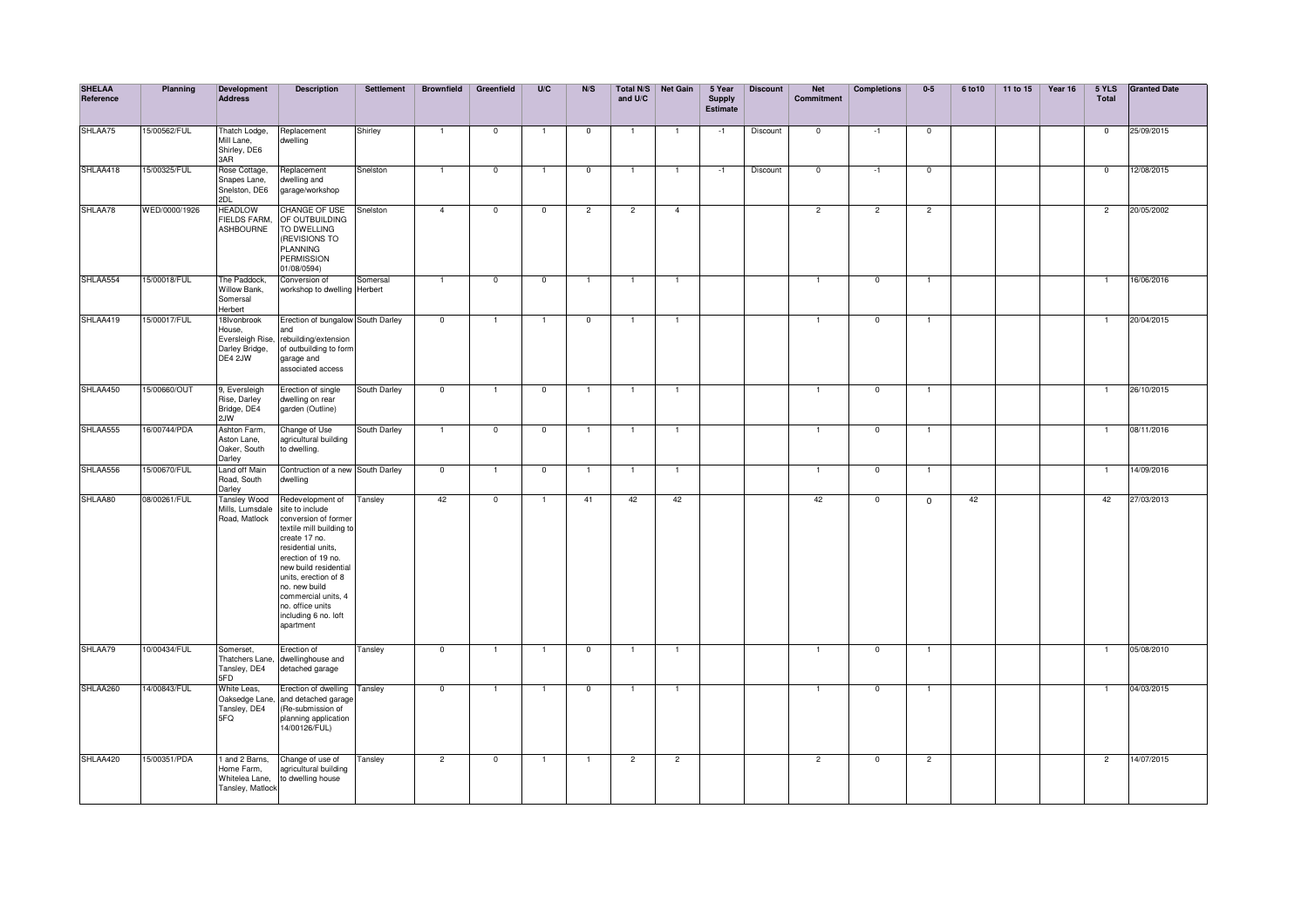| <b>SHELAA</b><br>Reference                            | Planning     | <b>Development</b><br><b>Address</b>                                          | <b>Description</b>                                                                                                                                                                          | Settlement | <b>Brownfield</b>        | Greenfield     | U/C            | N/S            | and U/C        | Total N/S Net Gain | 5 Year<br><b>Supply</b><br><b>Estimate</b> | <b>Discount</b> | <b>Net</b><br>Commitment | <b>Completions</b> | $0-5$          | 6 to 10 | 11 to 15 | Year 16 | 5 YLS<br><b>Total</b> | <b>Granted Date</b> |
|-------------------------------------------------------|--------------|-------------------------------------------------------------------------------|---------------------------------------------------------------------------------------------------------------------------------------------------------------------------------------------|------------|--------------------------|----------------|----------------|----------------|----------------|--------------------|--------------------------------------------|-----------------|--------------------------|--------------------|----------------|---------|----------|---------|-----------------------|---------------------|
| SHLAA277 Part 14/00097/OUT<br>of allocation<br>HC2(z) |              | Land North Of<br>Tansley House<br>Gardens,<br>Tansley                         | Residential<br>development<br>(outline)                                                                                                                                                     | Tansley    | $\mathsf 0$              | 27             | $\mathbf 0$    | 27             | 27             | 27                 |                                            |                 | 27                       | $\mathbf 0$        | 27             |         |          |         | 27                    | 22/01/2015          |
| SHLAA317                                              | 14/00890/OUT | Land Adjacent<br>To 9, Oak Tree<br>Gardens,<br>Tansley                        | Erection of four<br>houses (outline)                                                                                                                                                        | Tansley    | $\overline{\phantom{0}}$ | $\overline{4}$ | $\overline{0}$ | $\overline{4}$ | $\overline{4}$ | $\overline{4}$     |                                            |                 | $\overline{4}$           | $\mathbf 0$        | $\overline{4}$ |         |          |         | $\overline{4}$        | 16/04/2015          |
| SHLAA557                                              | 16/00435/PDA | Whitelea Barn,<br>Whitelea Lane,<br>Tansley                                   | Change of use of<br>agricultural building<br>to dwelling house                                                                                                                              | Tansley    | $\overline{0}$           | $\overline{1}$ | $\mathbf 0$    | -1             | 1              | $\overline{1}$     |                                            |                 | 1                        | $\mathbf 0$        | $\mathbf{1}$   |         |          |         | $\overline{1}$        | 18/08/2016          |
| SHLAA558                                              | 15/00276/OUT | Field House,<br>Starth Lane,<br>Tansley                                       | Erection of Dwelling Tansley                                                                                                                                                                |            | $\overline{0}$           | $\overline{1}$ | $\mathbf 0$    | $\overline{1}$ | $\overline{1}$ | $\overline{1}$     |                                            |                 | $\overline{1}$           | $\mathbf{0}$       | $\overline{1}$ |         |          |         | $\overline{1}$        | 12/05/2016          |
| SHLAA559                                              | 16/00501/PDA | Barns at<br>Highcroft,<br>Hillcliff Lane,<br>Turnditch,<br>Ashbourne          | Change of use of<br>agricultural building<br>to 2 dwellings.                                                                                                                                | Turnditch  | $\overline{0}$           | $\overline{2}$ | $\mathbf 0$    | $\overline{2}$ | $\overline{2}$ | $\overline{2}$     |                                            |                 | $\overline{2}$           | $\mathbf 0$        | $\overline{2}$ |         |          |         | $\overline{2}$        | 17/10/2016          |
| SHLAA560                                              | 16/00599/FUL | <b>Waldley Farm,</b><br>Waldley Lane,<br>Waldley,<br>Doveridge                | Conversion of<br>agricultural building<br>to dwelling and<br>demolition of lean to<br>and erection of<br>single storey rear<br>extension                                                    | Waldley    | $\mathbf{1}$             | $\overline{0}$ | $\overline{0}$ |                |                |                    |                                            |                 |                          | $\overline{0}$     | $\mathbf{1}$   |         |          |         |                       | 18/10/2016          |
| SHLAA83                                               | 11/00229/EXF | <b>Chequers Farm</b><br>Workshop,<br>Millers Green,<br>4BL                    | Extension of Time<br>imit -<br>Redevelopment of<br>Wirksworth, DE4 site to provide 5 no.<br>detached dwellings.<br>5 no. residential<br>apartments.<br>associated access<br>and landscaping | Wirksworth | $\overline{0}$           | 10             |                | 9              | 10             | 10                 |                                            |                 | 10                       | $^{\circ}$         | 10             |         |          |         | 10                    | 18/05/2011          |
| SHLAA85                                               | 11/00387/REM | 14 The Gables,<br>Bolehill Road,<br>Bolehill, DE4<br>4GQ                      | Demolition of<br>existing dwelling and<br>former W.I. building<br>and erection of 7 no.<br>dwellings and<br>associated access<br>approval of<br>reserved matters)                           | Wirksworth | $\overline{7}$           | $\mathbf 0$    |                | 6              | 7              | 7                  |                                            |                 | $\overline{7}$           | $^{\circ}$         | $\overline{7}$ |         |          |         | $\overline{7}$        | 26/09/2011          |
| SHLAA81                                               | 16/00422/FUL | Cottage, The<br>Dale,<br>4EJ                                                  | 79 Honeysuckle Extension of Time<br>Limit for<br>Implementation -<br>Wirksworth, DE4 Erection of detached<br>dwelling (outline)                                                             | Wirksworth | $\overline{0}$           | $\overline{1}$ | $\overline{0}$ | $\mathbf{1}$   | $\mathbf{1}$   | $\overline{1}$     |                                            |                 | $\mathbf{1}$             | $\overline{0}$     | $\overline{1}$ |         |          |         | $\overline{1}$        | 19/08/2016          |
| SHLAA142                                              | 13/00479/FUL | Barnes Croft,<br>Canterbury<br>Road,<br>Wirksworth,<br>Wirksworth, DE4<br>4GY | Erection of Dwelling Wirksworth                                                                                                                                                             |            | $\overline{0}$           | $\overline{1}$ | $\mathbf 0$    | $\overline{1}$ | $\mathbf{1}$   | $\overline{1}$     |                                            |                 | $\mathbf{1}$             | $^{\circ}$         | $\mathbf{1}$   |         |          |         | $\overline{1}$        | 18/08/2014          |
| SHLAA106                                              | 16/00656/FUL | Providence Mill, Demolition of<br>Gorsey Bank,<br>4AD                         | outbuildings and<br>Wirksworth, DE4 erection of three<br>dwellings                                                                                                                          | Wirksworth | 3                        | $\overline{0}$ | $\overline{0}$ | $\overline{3}$ | 3              | 3                  |                                            |                 | $\overline{3}$           | $\overline{0}$     | 3              |         |          |         | $\overline{3}$        | 02/09/2013          |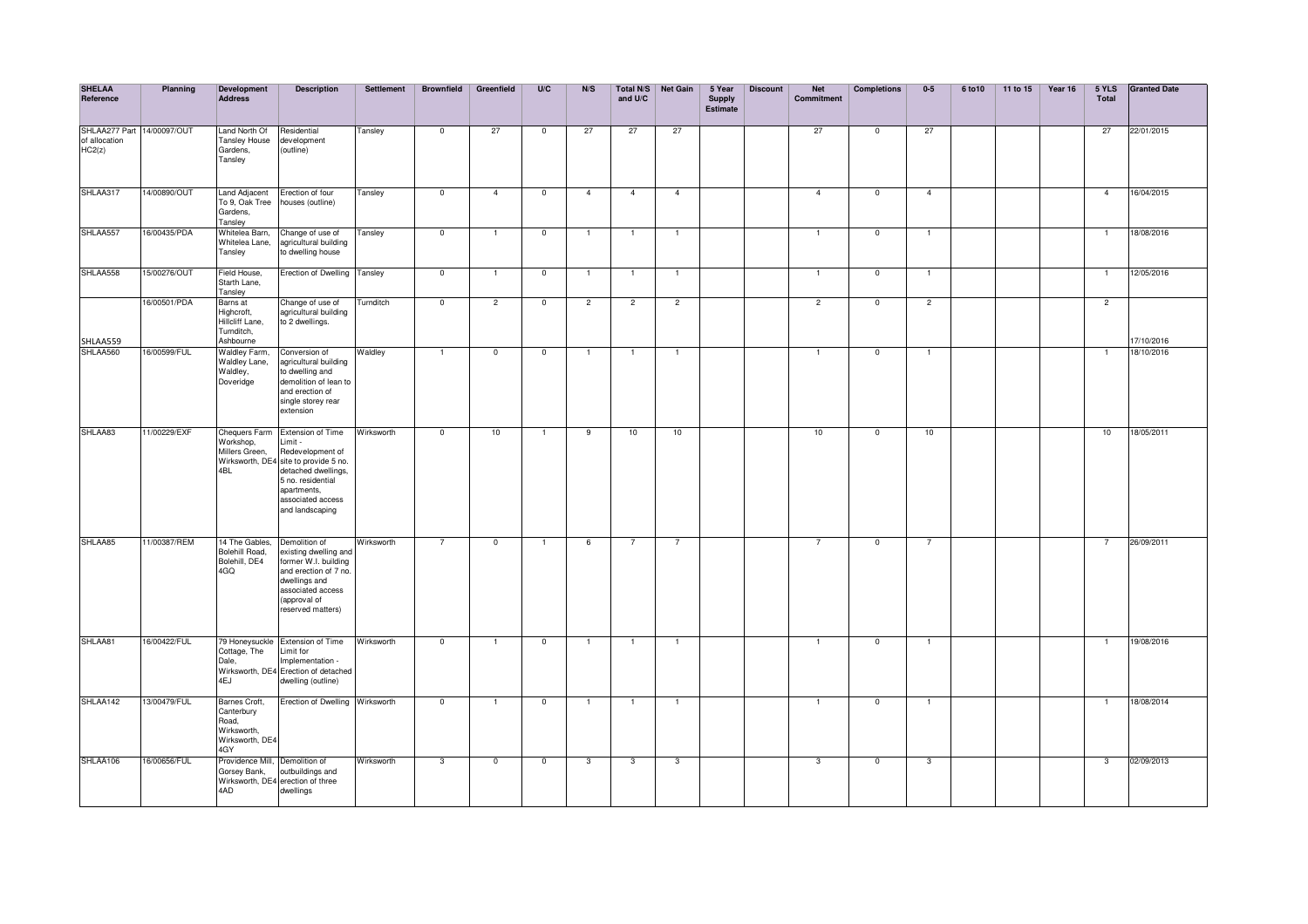| <b>SHELAA</b><br>Reference | Planning     | Development<br>Address                                                            | <b>Description</b>                                                                                                                                                                                                                 | <b>Settlement</b> | <b>Brownfield</b> | Greenfield     | U/C                     | N/S            | and U/C        | Total N/S Net Gain | 5 Year<br><b>Supply</b><br><b>Estimate</b> | <b>Discount</b> | <b>Net</b><br>Commitment | <b>Completions</b> | $0-5$          | 6 to 10 | 11 to 15 | Year 16 | 5 YLS<br>Total | <b>Granted Date</b> |
|----------------------------|--------------|-----------------------------------------------------------------------------------|------------------------------------------------------------------------------------------------------------------------------------------------------------------------------------------------------------------------------------|-------------------|-------------------|----------------|-------------------------|----------------|----------------|--------------------|--------------------------------------------|-----------------|--------------------------|--------------------|----------------|---------|----------|---------|----------------|---------------------|
| SHLAA374                   | 13/00906/FUL | Stones of<br>Wirksworth,<br>Wood Street,<br>Wirksworth,<br>Wirksworth             | Enlargement of retail Wirksworth<br>Unit and conversion<br>of builders' storage<br>building to B1 office<br>unit and 7<br>apartments.<br>Demolition of<br>Workshop and<br>erection of<br>replacement building<br>for 4 apartments. |                   | 11                | $\mathbf 0$    | $\overline{0}$          | 11             | 11             | $\overline{11}$    |                                            |                 | 11                       | $\mathbf 0$        | 11             |         |          |         | 11             | 20/10/2014          |
| SHLAA127                   | 14/00199/FUL | The Heritage<br>Centre Crown<br>Yard Wirksworth two dwellings<br>Derbyshire       | Conversion of<br>buildings to create                                                                                                                                                                                               | Wirksworth        | $\overline{2}$    | $\mathbf 0$    | $\mathbf 0$             | $\overline{2}$ | $\overline{2}$ | $\overline{2}$     |                                            |                 | $\overline{2}$           | $\mathbf 0$        | $\overline{2}$ |         |          |         | $\overline{2}$ | 07/05/2014          |
| SHLAA375                   | 14/00226/PDD | Community<br>Council, Church<br>Street.<br>Wirksworth,<br>Wirksworth              | Derbyshire Rural Change of Use from Wirksworth<br>offices to dwelling                                                                                                                                                              |                   | $\overline{1}$    | $\mathbf 0$    | $\overline{0}$          | -1             | $\overline{1}$ | $\overline{1}$     |                                            |                 | -1                       | $\overline{0}$     | $\overline{1}$ |         |          |         | -1             | 23/05/2014          |
| SHLAA146                   | 14/00464/FUL | Green<br>Wirksworth                                                               | Windrush Millers Change of use of<br>ground floor<br>workshop to living<br>accommodation, two<br>storey and single<br>storey extensions                                                                                            | Wirksworth        | $\overline{1}$    | $\overline{0}$ | $\mathbf{1}$            | $\overline{0}$ | $\mathbf{1}$   | 1                  |                                            |                 |                          | $\overline{0}$     | $\overline{1}$ |         |          |         | $\mathbf{1}$   | 04/09/2014          |
| SHLAA421                   | 14/00546/PDA | Spite Winter<br>Farm,<br>Oakerthorpe<br>Road, Bolehill,<br>Wirksworth,<br>Matlock | Change of Use of an Wirksworth<br>agricultural building<br>to a dwelling house                                                                                                                                                     |                   | $\overline{0}$    | $\overline{1}$ | $\mathbf 0$             | $\overline{1}$ | $\mathbf{1}$   | $\overline{1}$     |                                            |                 | $\mathbf{1}$             | $\mathbf 0$        | $\overline{1}$ |         |          |         | $\overline{1}$ | 28/07/2015          |
| SHLAA422                   | 15/00029/FUL | Ladycroft, Wash Demolition of<br>Green,<br>4FD                                    | redundant buildings<br>Wirksworth, DE4 and erection of<br>dwelling                                                                                                                                                                 | Wirksworth        | $\overline{1}$    | $\mathbf 0$    | $\mathbf{0}$            | $\overline{1}$ | $\mathbf{1}$   | $\overline{1}$     |                                            |                 | $\mathbf{1}$             | $\mathbf 0$        | $\overline{1}$ |         |          |         | $\mathbf{1}$   | 21/07/2015          |
| SHLAA423                   | 15/00143/FUL | Barnes Croft,<br>Canterbury<br>Road,<br>Wirksworth                                | Detached dwelling<br>house                                                                                                                                                                                                         | Wirksworth        | $\overline{1}$    | $\mathbf 0$    | $\mathbf 0$             | $\overline{1}$ | $\overline{1}$ | $\overline{1}$     |                                            |                 | 1                        | $\mathbf 0$        | $\overline{1}$ |         |          |         | -1             | 30/04/2015          |
| SHLAA217                   | 15/00395/FUL | Haarlem Mill.<br>Derby Road,<br>Wirksworth                                        | Conversion of Mill to Wirksworth<br>office/light industrial<br>use and erection of<br>30 dwellings                                                                                                                                 |                   | 30                | $\mathbf{0}$   | $\mathbf 0$             | 30             | 30             | 30                 |                                            |                 | 30                       | $\mathbf 0$        | 30             |         |          |         | 30             | 19/07/2016          |
| SHLAA88                    | 15/00446/REM | 51, Wash<br>Green,<br>4FD                                                         | Erection of dwelling Wirksworth<br>(approval of<br>Wirksworth, DE4 reserved matters)                                                                                                                                               |                   | $\mathbf 0$       | $\overline{1}$ | $\mathbf 0$             | $\overline{1}$ | $\overline{1}$ | $\overline{1}$     |                                            |                 | $\mathbf{1}$             | $\mathbf 0$        | $\overline{1}$ |         |          |         | $\overline{1}$ | 21/08/2015          |
| SHLAA424                   | 15/00489/FUL | <b>Blacksmiths</b><br>Shop, Crown<br>Yard,<br>Wirksworth                          | Change of use and<br>conversion of former<br>blacksmiths to<br>dwelling                                                                                                                                                            | Wirksworth        | $\mathbf{1}$      | $\mathbf 0$    | $\mathbf 0$             |                | $\overline{1}$ | $\overline{1}$     |                                            |                 |                          | $\mathbf 0$        | $\overline{1}$ |         |          |         |                | 17/09/2015          |
| SHLAA182                   | 15/00664/FUL | Land at<br>Cromford Road,<br>Wirksworth                                           | Erection of 31<br>dwellings and<br>associated<br>infrastructure                                                                                                                                                                    | Wirksworth        | $\overline{0}$    | 31             | $\overline{\mathbf{3}}$ | 28             | 31             | 31                 |                                            |                 | 31                       | $\mathbf 0$        | 31             |         |          |         | 31             | 19/05/2016          |
| SHLAA122                   | 15/00665/FUL | 14, New Road,<br>Bolehill, DE4<br>4GL                                             | Erection of dwelling Wirksworth<br>with associated<br>access                                                                                                                                                                       |                   | $\mathbf 0$       | 1              | $\mathbf{1}$            | $\mathbf 0$    | $\overline{1}$ | $\overline{1}$     |                                            |                 | -1                       | $\mathbf 0$        | $\overline{1}$ |         |          |         | -1             | 08/12/2015          |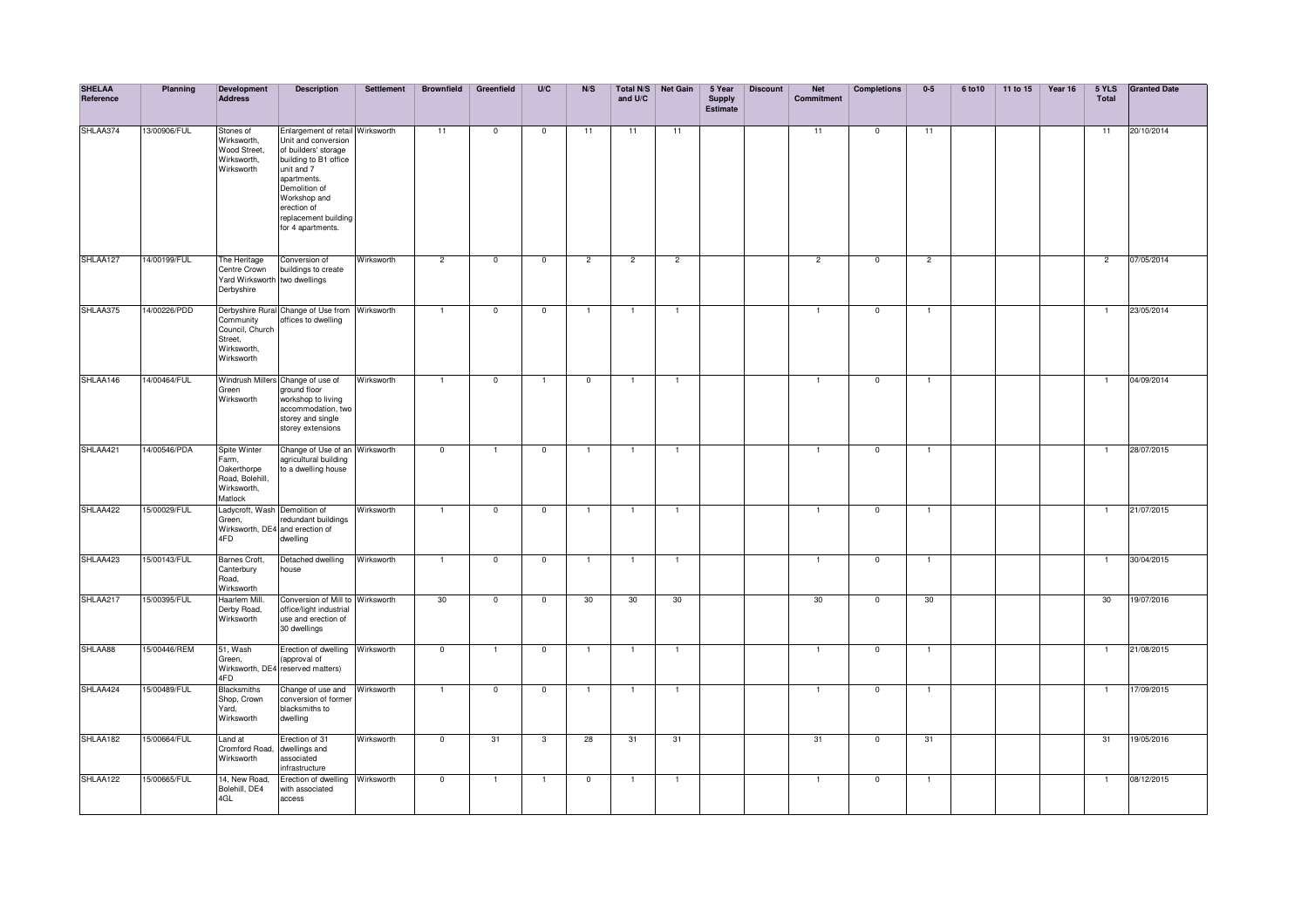| <b>SHELAA</b><br>Reference | Planning      | <b>Development</b><br><b>Address</b>                                                      | <b>Description</b>                                                                                                                      | <b>Settlement</b> | <b>Brownfield</b>       | Greenfield              | U/C            | N/S            | and U/C        | Total N/S Net Gain | 5 Year<br><b>Supply</b><br><b>Estimate</b> | <b>Discount</b> | <b>Net</b><br>Commitment | <b>Completions</b> | $0-5$          | 6 to 10 | 11 to 15 | Year 16 | 5 YLS<br>Total | <b>Granted Date</b> |
|----------------------------|---------------|-------------------------------------------------------------------------------------------|-----------------------------------------------------------------------------------------------------------------------------------------|-------------------|-------------------------|-------------------------|----------------|----------------|----------------|--------------------|--------------------------------------------|-----------------|--------------------------|--------------------|----------------|---------|----------|---------|----------------|---------------------|
| SHLAA497                   | 15/00734/FUL  | Barnes Croft,<br>Canterbury<br>Road,<br>Wirksworth                                        | Two semi-detached Wirksworth<br>dwellings                                                                                               |                   | $\overline{2}$          | $\mathbf 0$             | $\mathbf 0$    | $\overline{2}$ | $\overline{c}$ | $\overline{c}$     |                                            |                 | $\overline{c}$           | $\mathbf 0$        | $\overline{2}$ |         |          |         | $\overline{2}$ | 07/12/2015          |
| SHLAA521                   | 16/00045/PDA  | Barnhouse<br>Farm,<br>Blunderstone<br>Lane, Longway<br>Bank.<br>Wirksworth,<br>Wirksworth | Change of use of<br>agricultural building<br>to dwelling.                                                                               | Wirksworth        | $\overline{\mathbf{0}}$ | 1                       | $\mathbf 0$    |                |                | -1                 |                                            |                 |                          | $^{\circ}$         | -1             |         |          |         | 1              | 17/03/2016          |
| SHLAA560                   | 16/00420/FUL  | Stafford House,<br>Derby Road,<br>Wirksworth                                              | Residential<br>development of 33<br>affordable dwellings<br>and access                                                                  | Wirksworth        | 33                      | $\overline{\mathbf{0}}$ | 33             | $\overline{0}$ | 33             | 33                 |                                            |                 | 33                       | $\overline{0}$     | 33             |         |          |         | 33             | 23/09/2016          |
| SHLAA561                   | 16/00518/FUL  | 31 Oakerthorpe<br>Road, Bolehill                                                          | Proposed dwelling<br>house and additional<br>vehicle access                                                                             | Wirksworth        | $\mathbf{1}$            | $\overline{0}$          | $\overline{0}$ | $\overline{1}$ |                |                    |                                            |                 | 1                        | $\overline{0}$     | $\mathbf{1}$   |         |          |         | $\overline{1}$ | 20/10/2016          |
| SHLAA562                   | 16/00609/PDA  | Barn at Ivy<br>House Farm,<br>Alderswasley,<br>Wirksworth                                 | Change of use of<br>agricultural building<br>to dwelling.                                                                               | Wirksworth        | $\mathbf{1}$            | $\overline{0}$          | $\mathbf{1}$   | $\mathbf{0}$   | -1             | $\overline{1}$     |                                            |                 | 1                        | $\Omega$           | $\mathbf{1}$   |         |          |         | -1             | 21/10/2016          |
| SHLAA563                   | 16/00692/PDA  | Moor Farm,<br>Wirksworth<br>Moor, Bolehill,<br>Wirksworth                                 | Change of use of<br>agricultural building<br>to residential<br>dwelling                                                                 | Wirksworth        | $\overline{1}$          | $\mathbf{0}$            | $\mathbf 0$    | $\mathbf{1}$   | $\mathbf{1}$   | $\overline{1}$     |                                            |                 | $\overline{1}$           | $^{\circ}$         | $\mathbf{1}$   |         |          |         | $\overline{1}$ | 02/11/2016          |
| SHLAA564                   | 16/00713/FUL  | Derbyshire<br>Dales Christain<br>Centre, 1                                                | Change of use of<br>chapel to 6 flats.                                                                                                  | Wirksworth        | 6                       | $\overline{\mathbf{0}}$ | $\overline{0}$ | 6              | 6              | 6                  |                                            |                 | 6                        | $\overline{0}$     | 6              |         |          |         | 6              | 21/11/2016          |
| SHLAA84                    | WED/0000/2111 | <b>LAND REAR</b><br>OF.<br><b>GREENHILL</b>                                               | <b>ERECTION OF</b><br><b>TWO STOREY</b><br><b>DWELLING AND</b>                                                                          | Wirksworth        | $\mathbf{1}$            | $\mathbf{0}$            | $\mathbf{1}$   | $\mathbf{0}$   | $\mathbf{1}$   | $\overline{1}$     |                                            |                 | $\mathbf{1}$             | $^{\circ}$         | $\mathbf{1}$   |         |          |         | $\overline{1}$ | 13/06/2003          |
| SHLAA566                   | 16/00310/FUL  | 13 Land rear of<br>New Road,<br>Middleton by<br>Wirksworth                                | Erection of two<br>dwellings and<br>associated access<br>works                                                                          | Wirksworth        | $\overline{2}$          | $\mathbf{0}$            | $\mathbf{0}$   | $\overline{2}$ | $\overline{2}$ | $\overline{2}$     |                                            |                 | $\overline{2}$           | $\mathbf 0$        | $\overline{2}$ |         |          |         | $\overline{2}$ | 29/11/2016          |
| SHLAA567                   | 16/00529/FUL  | <b>Wyaston House</b><br>Farm, Orchard<br>lane, Wyaston                                    | Change of use and Wyaston<br>conversion of<br>outbuilding to<br>dwelling                                                                |                   | $\overline{1}$          | $\mathbf 0$             | $\mathbf{0}$   | $\overline{1}$ | $\mathbf{1}$   | $\overline{1}$     |                                            |                 | $\mathbf{1}$             | $\mathbf 0$        | $\mathbf{1}$   |         |          |         | $\overline{1}$ | 19/09/2016          |
| SHLAA305                   | 16/00340/OUT  | The Firs, Main<br>Road, Wyaston                                                           | Demolition of<br>existing buildings<br>and erection of 10<br>dwellings with<br>access and layout<br>outline)                            | Wyaston           | 10                      | $\mathbf 0$             | $\mathsf 0$    | 10             | 10             | 10                 |                                            |                 | 10                       | $\mathbf{0}$       | 10             |         |          |         | 10             | 03/02/2017          |
| SHLAA376                   | 13/00480/FUL  | Park House,<br><b>Wyaston Road,</b><br>Yeaveley, DE6<br>2DT                               | Erection of<br>agricultural worker's<br>dwelling                                                                                        | Yeaveley          |                         | $\overline{0}$          |                | $\overline{0}$ |                |                    |                                            |                 |                          | $\mathbf 0$        |                |         |          |         |                | 27/03/2015          |
| SHLAA425                   | 15/00484/FUL  | The Priory,<br>Rodsley Lane,<br>Yeaveley, DE6<br>2DT                                      | Subdivision of<br>dwelling to form 2 no<br>dwellings, 2 storey<br>extension and<br>incorporation of<br>agricultural land into<br>garden | Yeaveley          | $\overline{2}$          | $\mathbf 0$             | $\overline{c}$ | $\mathbf 0$    | $\overline{2}$ | $\overline{1}$     | $-1$                                       | Discount        | 1                        | $-1$               | $\overline{1}$ |         |          |         | 1              | 08/09/2015          |
| SHLAA568                   | 16/00312/PDA  | Agricultural<br>shed, Yelderley<br>Lane,<br>Ashbourne                                     | Change of use of<br>agricultural building<br>to dwelling house                                                                          | Yeldersley        | $\overline{\mathbf{0}}$ | -1                      | $\mathbf 0$    | $\mathbf{1}$   | $\mathbf{1}$   | -1                 |                                            |                 | $\mathbf{1}$             | $\mathbf 0$        | $\mathbf{1}$   |         |          |         | -1             | 12/07/2016          |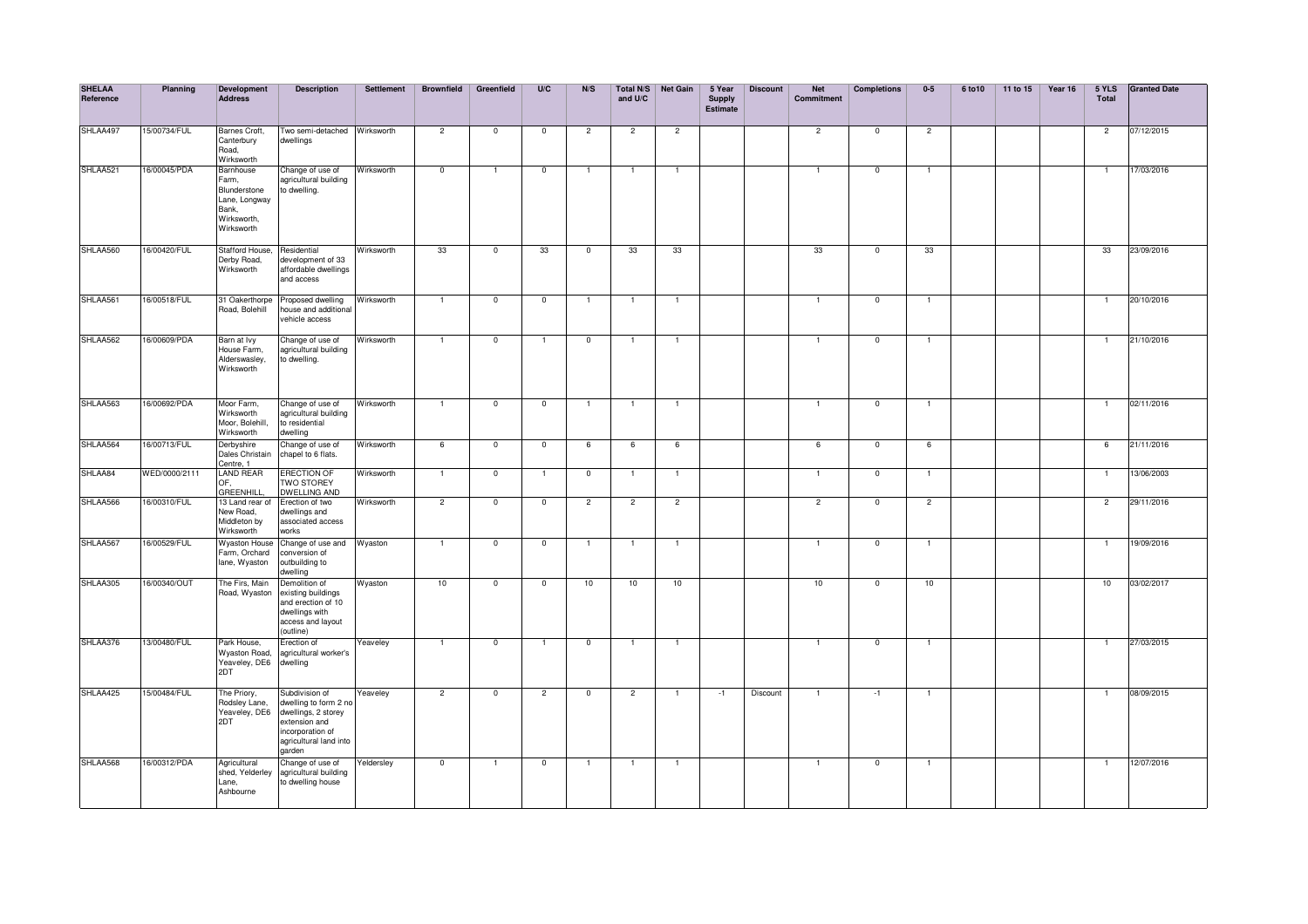| <b>SHELAA</b><br>Reference | Planning      | Development<br><b>Address</b>                                                    | <b>Description</b>                                                                                                                                                                                                             | Settlement | <b>Brownfield</b> | Greenfield    | U/C | N/S  | Total N/S<br>and U/C | Net Gain | 5 Year<br><b>Supply</b><br><b>Estimate</b> | <b>Discount</b> | <b>Net</b><br>Commitment | <b>Completions</b> | $0-5$          | 6 to 10       | 11 to 15     | Year 16    | 5 YLS<br><b>Total</b> | <b>Granted Date</b> |
|----------------------------|---------------|----------------------------------------------------------------------------------|--------------------------------------------------------------------------------------------------------------------------------------------------------------------------------------------------------------------------------|------------|-------------------|---------------|-----|------|----------------------|----------|--------------------------------------------|-----------------|--------------------------|--------------------|----------------|---------------|--------------|------------|-----------------------|---------------------|
| SHLAA92                    | WED/0000/2344 | War Meadow<br>Farm, DOG<br><b>KENNEL LANE</b><br>Yeldersley,<br><b>ASHBOURNE</b> | <b>CONVERSION OF</b><br><b>FARM BUILDINGS</b><br>TO PROVIDE TWO<br><b>DWELLINGS AND</b><br><b>ASSOCIATED</b><br>GARAGING,<br>PROVISION OF<br>SEWAGE<br>TREATMENT<br><b>FACILITIES AND</b><br><b>IMPROVEMENTS</b><br>TO ACCESS. | Yeldersley |                   |               |     |      |                      |          |                                            |                 |                          |                    |                |               |              |            | $\overline{2}$        | 31/08/2006          |
|                            |               |                                                                                  |                                                                                                                                                                                                                                |            |                   | <b>TOTALS</b> | 302 | 2398 | 2700                 | 3012     | -25                                        |                 | 2675                     | 312<br>Average     | 1741<br>348.20 | 699<br>139.80 | 205<br>41.00 | 30<br>6.00 | 2675                  |                     |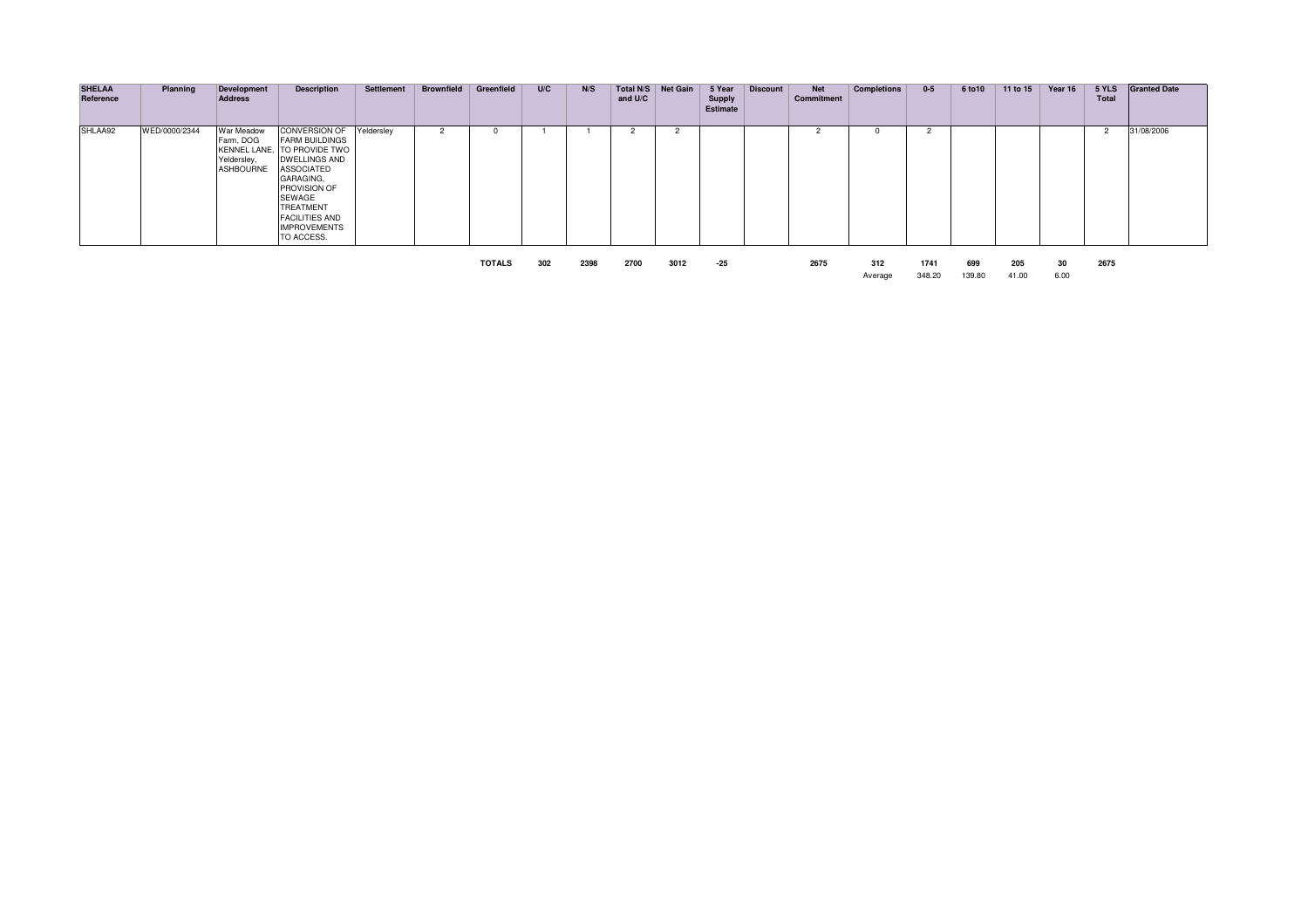## **APPENDIX 2**

## **STRATEGIC HOUSING LAND AVAILABILITY ASSESSMENT (CD25) UPDATED PHASING SCHEDULE AT 1ST APRIL 2017**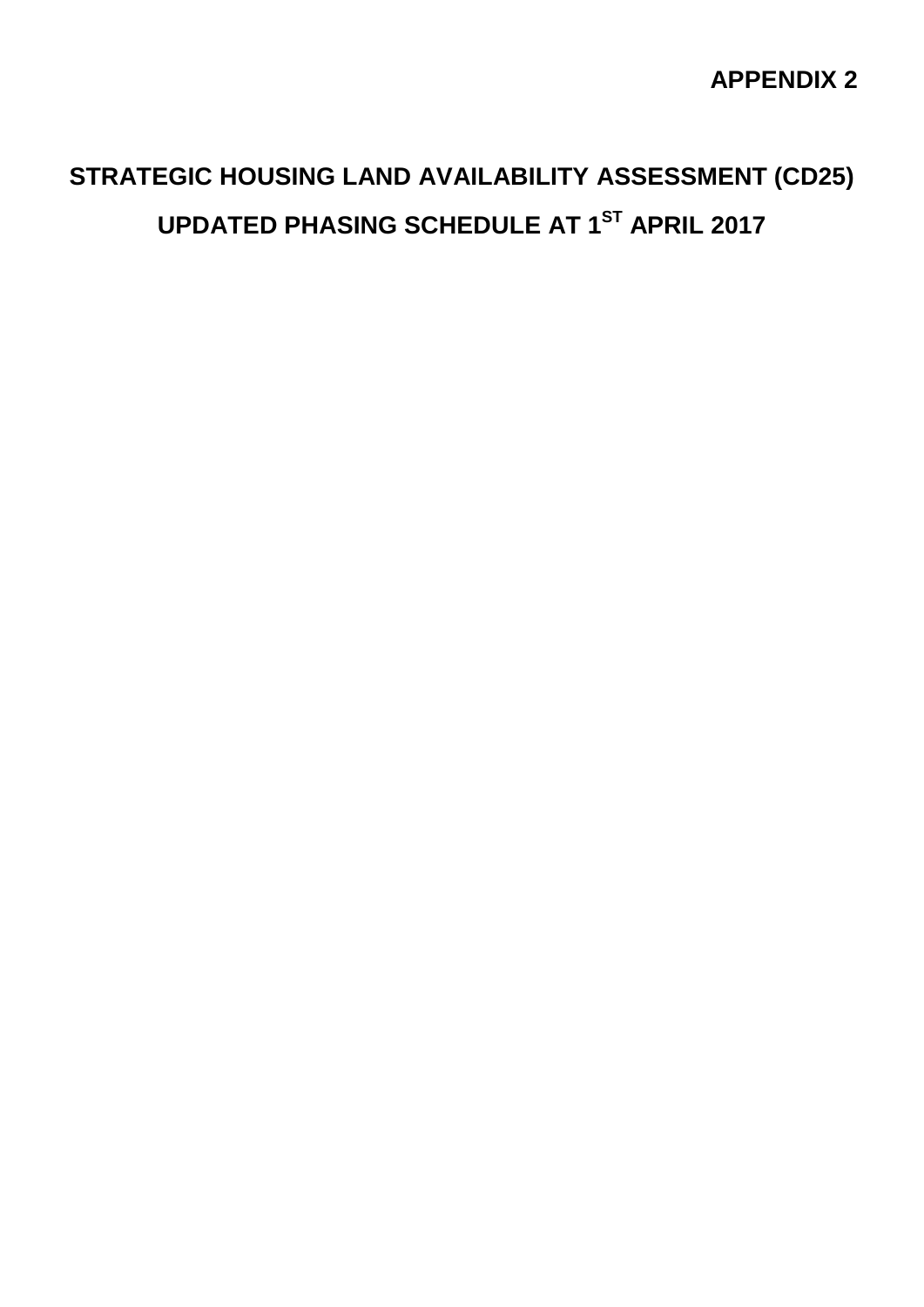|                               |                          |                                                     |             |                                       |      |             |                |                                  |                                                                                                                                                 |                         |                 | 0-5 Years      |                |                     |                |                | 6-10 Years     |                         |                         |                |                | <b>11-15 Years</b>      |                |                | Year<br>16     | Year<br>$16+$           | 2013-<br>2033 |
|-------------------------------|--------------------------|-----------------------------------------------------|-------------|---------------------------------------|------|-------------|----------------|----------------------------------|-------------------------------------------------------------------------------------------------------------------------------------------------|-------------------------|-----------------|----------------|----------------|---------------------|----------------|----------------|----------------|-------------------------|-------------------------|----------------|----------------|-------------------------|----------------|----------------|----------------|-------------------------|---------------|
| <b>SHLAA Ref</b><br>No.       | <b>Local Plan</b><br>No. | Policy Ref Site Address Settlement                  |             | <b>Planning application</b><br>number |      |             |                | Capacity 2013/14 2014/15 2015/16 | 2016/17 2017/18 2018/19 2019/20 2020/21 2021/22 2022/23 2023/24 2024/25 2025/26 2025/27 2027/28 2028/29 2029/30 2030/31 2031/32 2032/33 2033/34 |                         |                 |                |                |                     |                |                |                |                         |                         |                |                |                         |                |                |                |                         |               |
| <b>Local Plan Allocations</b> |                          |                                                     |             |                                       |      |             |                |                                  |                                                                                                                                                 |                         |                 |                |                |                     |                |                |                |                         |                         |                |                |                         |                |                |                |                         |               |
| SHLAA204                      | HC2(b)                   | Former Mirage<br>Hotel, Derby<br>Road,<br>Ashbourne | Ashbourne   |                                       | 20   | $\mathbf 0$ | $\mathbf 0$    | $^{\circ}$                       | $\mathbf 0$                                                                                                                                     | $\mathbf{0}$            | 5               | 5              | 5              | 5                   | $\overline{0}$ | $\overline{0}$ | $\mathbf{0}$   | $\Omega$                | $\mathbf{0}$            | $\Omega$       | $\Omega$       | $\Omega$                | $\mathbf{0}$   | $\overline{0}$ | $\overline{0}$ | $\overline{0}$          | 20            |
| SHLAA266                      | HC2(c)                   | Land at<br>Ashbourne<br>Airfield,<br>Ashbourne      | Ashbourne   |                                       | 1100 | $\Omega$    | $\Omega$       | $\mathbf{0}$                     | $\mathbf{0}$                                                                                                                                    | $\mathbf{0}$            | $\overline{0}$  | 40             | 40             | 40                  | 40             | 40             | 40             | 40                      | 60                      | 60             | 80             | 80                      | 80             | 80             | 80             | 150                     | 950           |
| SHLAA313                      | HC2(d)                   | Land off<br>Cavendish<br>Drive,<br>Ashbourne        | Ashbourne   |                                       | 28   | $^{\circ}$  | $\mathbf 0$    | $\mathbf 0$                      | $\mathbf 0$                                                                                                                                     | $\overline{0}$          | $\overline{0}$  | 28             | $\mathbf{0}$   | $\overline{0}$      | $\overline{0}$ | $\overline{0}$ | $\mathbf{0}$   | $\mathbf{0}$            | $\overline{0}$          | $\mathbf{0}$   | $\overline{0}$ | $\mathbf{0}$            | $\mathbf{0}$   | $\mathbf{0}$   | $\overline{0}$ | $\mathbf{0}$            | 28            |
| SHLAA233                      | HC2(e)                   | Land to the<br>North of A52,<br>Brailsford          | Brailsford  | 17/00026/OUT-<br>pending              | 32   | $\mathbf 0$ | $\mathbf 0$    | $\mathbf 0$                      | $\mathbf 0$                                                                                                                                     | $\mathbf 0$             | $\mathbf 0$     | 32             | $\mathbf{0}$   | $\overline{0}$      | $\mathbf{0}$   | $\mathbf{0}$   | $\mathbf 0$    | $\overline{0}$          | $\mathbf 0$             | $\overline{0}$ | $\mathbf{0}$   | $\overline{0}$          | $\mathbf{0}$   | $\mathbf{0}$   | $\mathbf{0}$   | $\overline{0}$          | 32            |
| SHLAA295                      | HC2(h)                   | Land at Old<br>Hackney lane,<br>Darley Dale         | Darley Dale |                                       | 30   | $\mathbf 0$ | $\mathsf 0$    | $\mathbf 0$                      | $\mathsf 0$                                                                                                                                     | $\mathbf 0$             | $\overline{4}$  | 10             | 10             | $\,$ 6 $\,$         | $\overline{0}$ | $\mathbf{0}$   | $\mathbf 0$    | $\overline{0}$          | $\mathbf 0$             | $\mathbf{0}$   | $\mathbf{0}$   | $\overline{0}$          | $\mathbf{0}$   | $\mathbf{0}$   | $\overline{0}$ | $\overline{\mathbf{0}}$ | 30            |
| SHLAA172                      | HC2(h)                   | Land off Old<br>Hackney Lane,<br>Darley Dale        | Darley Dale |                                       | 27   | $\mathbf 0$ | $\mathbf 0$    | $\mathbf 0$                      | $\mathsf 0$                                                                                                                                     | $\mathbf{0}$            | 27              | $\mathbf{0}$   | $\circ$        | $\mathbf{0}$        | $\mathbf{0}$   | $\mathbf{0}$   | $\mathbf{0}$   | $\overline{0}$          | $\mathbf{0}$            | $\mathbf{0}$   | $\overline{0}$ | $\overline{0}$          | $\mathbf{0}$   | $\mathbf{0}$   | $\mathbf{0}$   | $\overline{\mathbf{0}}$ | 27            |
| SHLAA170                      | HC2(i)                   | Land off Old<br>Hackney Lane,<br>Darley Dale        | Darley Dale |                                       | 10   | $\mathbf 0$ | $\mathbf 0$    | $\mathbf{0}$                     | $\mathbf 0$                                                                                                                                     | $\overline{\mathbf{0}}$ | 9               | $\mathbf 0$    | $\circ$        | $\mathbf{0}$        | $\mathbf{0}$   | $\mathbf{0}$   | $\mathbf{0}$   | $\overline{0}$          | $\mathbf{0}$            | $\overline{0}$ | $\mathbf{0}$   | $\overline{0}$          | $\mathbf{0}$   | $\mathbf{0}$   | $\overline{0}$ | $\overline{0}$          | 9             |
| SHLAA241                      | HC2(i)                   | Land to the<br>rear of RBS,<br>Darley Dale          | Darley Dale |                                       | 143  | $\mathbf 0$ | $\overline{0}$ | $\mathbf 0$                      | $\mathbf 0$                                                                                                                                     | $\overline{\mathbf{0}}$ | 20              | 40             | 40             | 35                  | $\mathbf{0}$   | $\mathbf{0}$   | $\overline{0}$ | $\overline{0}$          | $\overline{\mathbf{0}}$ | $\overline{0}$ | $\overline{0}$ | $\overline{\mathbf{0}}$ | $\overline{0}$ | $\overline{0}$ | $\overline{0}$ | $\overline{0}$          | 135           |
| SHLAA180                      | HC2(k)                   | Land off<br>Normanhurst<br>Park, Darley<br>Dale     | Darley Dale |                                       | 24   | $\mathbf 0$ | $\overline{0}$ | $\mathbf 0$                      | $\mathbf{0}$                                                                                                                                    | $\overline{\mathbf{0}}$ | 10              | 10             | $\circ$        | $\overline{0}$      | $\mathbf{0}$   | $\mathbf{0}$   | $\mathbf{0}$   | $\overline{\mathbf{0}}$ | $\overline{0}$          | $\overline{0}$ | $\overline{0}$ | $\overline{\mathbf{0}}$ | $\mathbf{0}$   | $\overline{0}$ | $\overline{0}$ | $\overline{0}$          | 20            |
| SHLAA281                      | HC2(I)                   | Land at<br>Stancliffe<br>Quarry, Darley<br>Dale     | Darley Dale |                                       | 100  | $\mathbf 0$ | $\mathbf 0$    | $^{\circ}$                       | $\mathbf 0$                                                                                                                                     | $\mathbf{0}$            | $\mathbf 0$     | $\mathbf 0$    | 25             | 25                  | 25             | 25             | $\mathbf{0}$   | $\overline{0}$          | $\mathbf{0}$            | $\overline{0}$ | $\overline{0}$ | $\overline{0}$          | $\mathbf{0}$   | $\overline{0}$ | $\mathbf{0}$   | $\overline{0}$          | 100           |
| SHLAA348                      | HC2(0)                   | Land at Sand<br>Lane,<br>Doveridge                  | Doveridge   |                                       | 18   | $\mathbf 0$ | $\mathbf 0$    | $\mathbf 0$                      | $\mathbf 0$                                                                                                                                     | $\overline{0}$          | $\mathbf 0$     | $\overline{4}$ | 14             | $\overline{0}$      | $\mathbf{0}$   | $\mathbf{0}$   | $\overline{0}$ | $\overline{0}$          | $\mathbf{0}$            | $\overline{0}$ | $\overline{0}$ | $\mathbf{0}$            | $\mathbf{0}$   | $\overline{0}$ | $\overline{0}$ | $\overline{0}$          | 18            |
| SHLAA344                      | HC(s)                    | Land at RBS,<br>Matlock                             | Matlock     |                                       | 24   | $\mathbf 0$ | $\mathbf 0$    | $\mathbf 0$                      | $\mathbf 0$                                                                                                                                     | $\mathbf 0$             | $5\phantom{.0}$ | 19             | $\overline{0}$ | $\mathsf{O}\xspace$ | $\mathbf 0$    | $\mathbf 0$    | $\mathbf 0$    | $\overline{0}$          | $\mathbf{0}$            | $\overline{0}$ | $\mathbf 0$    | $\overline{0}$          | $\mathbf{0}$   | $\overline{0}$ | $\overline{0}$ | $\mathbf{0}$            | 24            |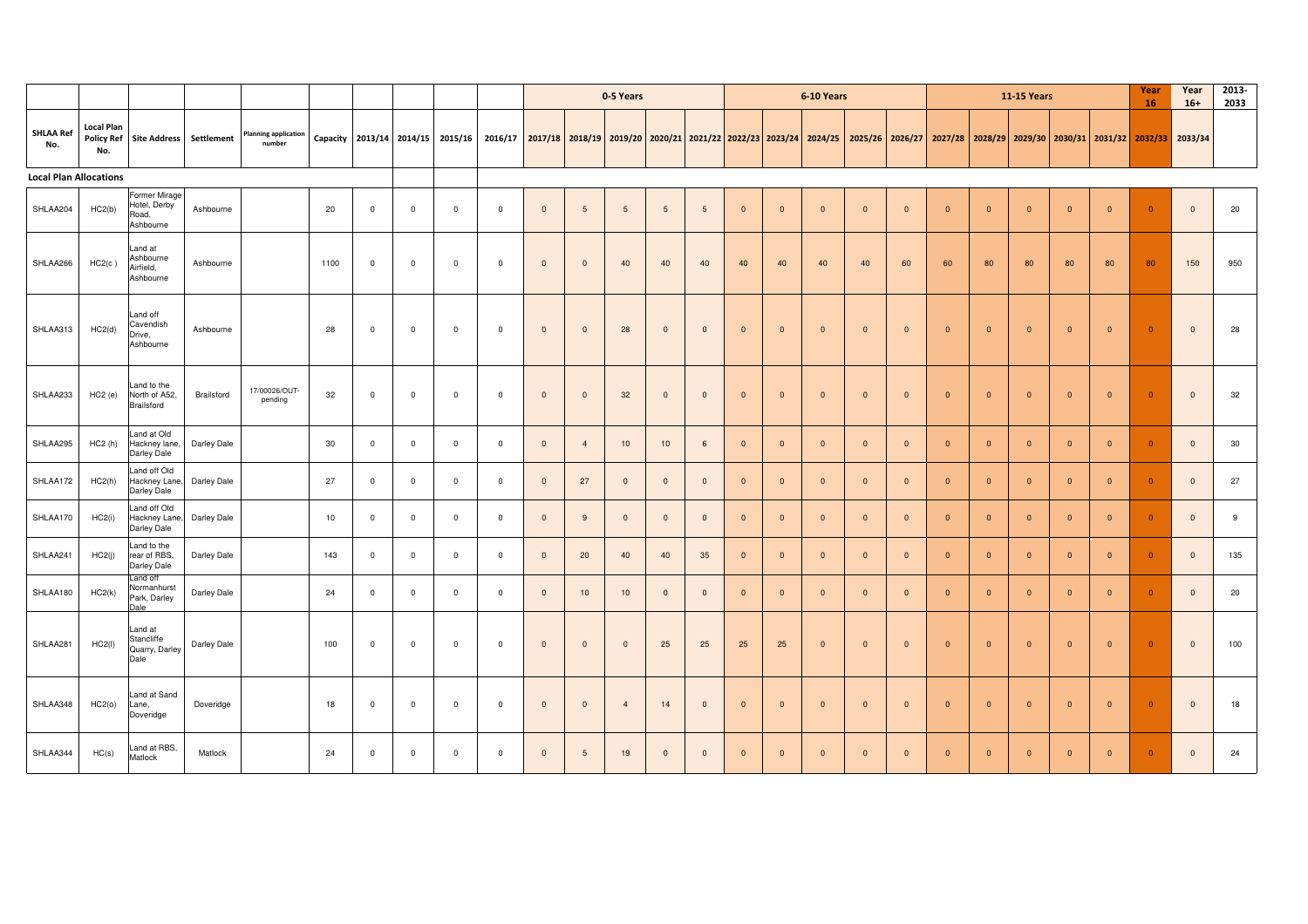|                                        |                          |                                                                                               |                            |                                       |     |                |                         |                |                                                                                                                                                                                  |                         |                | 0-5 Years      |                |                 |                         |                | 6-10 Years   |              |                |                |                | <b>11-15 Years</b> |                |                 | Year<br>16     | Year<br>$16+$  | 2013-<br>2033 |
|----------------------------------------|--------------------------|-----------------------------------------------------------------------------------------------|----------------------------|---------------------------------------|-----|----------------|-------------------------|----------------|----------------------------------------------------------------------------------------------------------------------------------------------------------------------------------|-------------------------|----------------|----------------|----------------|-----------------|-------------------------|----------------|--------------|--------------|----------------|----------------|----------------|--------------------|----------------|-----------------|----------------|----------------|---------------|
| <b>SHLAA Ref</b><br>No.                | <b>Local Plan</b><br>No. | Policy Ref Site Address Settlement                                                            |                            | <b>Planning application</b><br>number |     |                |                         |                | Capacity 2013/14 2014/15 2015/16 2016/17 2017/18 2018/19 2019/20 2020/21 2021/22 2022/23 2023/24 2024/25 2025/26 2025/27 2027/28 2028/29 2029/30 2030/31 2031/32 2032/33 2033/34 |                         |                |                |                |                 |                         |                |              |              |                |                |                |                    |                |                 |                |                |               |
| SHLAA224                               | HC2(u)                   | Land off<br>Pinewood<br>Road, Matlock<br>(west)                                               | Matlock                    |                                       | 366 | $\overline{0}$ | $\overline{0}$          | $\overline{0}$ | $\overline{0}$                                                                                                                                                                   | $\mathbf 0$             | $\overline{0}$ | $\mathbf{0}$   | 50             | 50              | 50                      | 50             | 50           | 50           | 50             | 16             | $\overline{0}$ | $\mathbf{0}$       | $\mathbf{0}$   | $\overline{0}$  | $\overline{0}$ | $\mathbf{0}$   | 366           |
| SHLAA225                               | HC2(u)                   | Land off<br>Gritstone<br>Road, Matlock<br>(east)                                              | Matlock                    |                                       | 64  | $\mathbf 0$    | $\overline{\mathbf{0}}$ | $\overline{0}$ | $\mathbf 0$                                                                                                                                                                      | $\overline{0}$          | 32             | 32             | $\overline{0}$ | $\mathbf{0}$    | $\overline{\mathbf{0}}$ | $\mathbf{0}$   | $\mathbf{0}$ | $\mathbf{0}$ | $\overline{0}$ | $\overline{0}$ | $\overline{0}$ | $\overline{0}$     | $\overline{0}$ | $\overline{0}$  | $\overline{0}$ | $\mathbf 0$    | 64            |
| SHLAA471                               | HC2(v)                   | Land to the<br>north of Porter<br>Lane, East of<br>Main Street,<br>Middleton By<br>Wirksworth | Middleton By<br>Wirksworth |                                       | 45  | $\overline{0}$ | $\overline{\mathbf{0}}$ | $\overline{0}$ | $\mathbf 0$                                                                                                                                                                      | $\overline{0}$          | 10             | 30             | 5              | $\mathbf{0}$    | $\overline{\mathbf{0}}$ | $\overline{0}$ | $\mathbf{0}$ | $\mathbf 0$  | $\overline{0}$ | $\overline{0}$ | $\overline{0}$ | $\overline{0}$     | $\overline{0}$ | $\overline{0}$  | $\overline{0}$ | $\overline{0}$ | 45            |
| SHLAA384                               | HC2(w)                   | Former<br>Perminite<br>works, West of<br>Cawdor<br>Quarry, South<br>Darley                    | South Darley               | 16/00923/OUT -<br>pending             | 50  | $\overline{0}$ | $\overline{0}$          | $\overline{0}$ | $\overline{0}$                                                                                                                                                                   | $\mathbf 0$             | $\overline{0}$ | $\mathbf{0}$   | $\mathbf{0}$   | $\mathbf{0}$    | $\overline{\mathbf{0}}$ | $\overline{0}$ | $\mathbf{0}$ | $\mathbf{0}$ | $\mathbf{0}$   | $\overline{0}$ | $\overline{0}$ | $\overline{0}$     | $\overline{0}$ | 30 <sup>°</sup> | 20             | $\mathbf{0}$   | 50            |
| SHLAA478                               | HC2(y)                   | Whiteleas<br>Nursery                                                                          | Tansley                    |                                       | 27  | $\overline{0}$ | $\overline{0}$          | $\overline{0}$ | $\overline{0}$                                                                                                                                                                   | $\mathbf{0}$            | 27             | $\mathbf{0}$   | $\mathbf{0}$   | $\mathbf{0}$    | $\overline{\mathbf{0}}$ | $\overline{0}$ | $\mathbf{0}$ | $\mathbf{0}$ | $\mathbf{0}$   | $\overline{0}$ | $\overline{0}$ | $\mathbf{0}$       | $\overline{0}$ | $\overline{0}$  | $\overline{0}$ | $\mathbf{0}$   | 27            |
|                                        | HC2(aa)                  | Land at<br>Middleton<br>Road,<br>Wirksworth                                                   | Wirksworth                 |                                       | 126 | $\mathbf 0$    | $\mathbf 0$             | $\overline{0}$ | $\mathbf 0$                                                                                                                                                                      | $\overline{0}$          | 15             | 35             | 50             | 50              | $\overline{0}$          | $\overline{0}$ | $\mathbf{0}$ | $\mathbf 0$  | $\overline{0}$ | $\overline{0}$ | $\mathbf{0}$   | $\mathbf{0}$       | $\mathbf 0$    | $\overline{0}$  | $\overline{0}$ | $\mathbf{0}$   | 150           |
| SHLAA473                               | HC2(bb)                  | Land at<br>Middlepeak<br>Quarry,<br>Wirksworth                                                | Wirksworth                 |                                       | 645 | $\overline{0}$ | $\overline{\mathbf{0}}$ | $\overline{0}$ | $\mathbf 0$                                                                                                                                                                      | $\overline{0}$          | $\overline{0}$ | $\overline{0}$ | 15             | 25              | 45                      | 45             | 45           | 45           | 45             | 45             | 45             | 45                 | 45             | 45              | 50             | 105            | 645           |
|                                        |                          |                                                                                               |                            |                                       |     |                |                         |                |                                                                                                                                                                                  | $\overline{\mathbf{0}}$ | 164            | 285            | 254            | 236             | 160                     | 160            | 135          | 135          | 155            | 121            | 125            | 125                | 125            | 155             | 150            | 255            | 2740          |
| <b>Resolutions to Grant Permission</b> |                          |                                                                                               |                            |                                       |     |                |                         |                |                                                                                                                                                                                  |                         |                | 939            |                |                 |                         |                | 745          |              |                |                |                | 651                |                |                 | 150            |                | 2485          |
|                                        | <b>RTG</b>               | Hilltop Farm,<br>Ashbourne                                                                    | Ashbourne                  | 16/00711/OUT                          | 37  | $\overline{0}$ | $\overline{\mathbf{0}}$ | $\overline{0}$ | $\mathsf 0$                                                                                                                                                                      | $\overline{0}$          | 10             | 10             | 10             | $7\overline{ }$ | $\overline{\mathbf{0}}$ | $\mathbf 0$    | $\mathbf 0$  | $\mathbf 0$  | $\mathbf 0$    | $\overline{0}$ | $\overline{0}$ | $\mathbf{0}$       | $\mathbf 0$    | $\overline{0}$  | $\mathbf{0}$   | $\mathbf 0$    | 37            |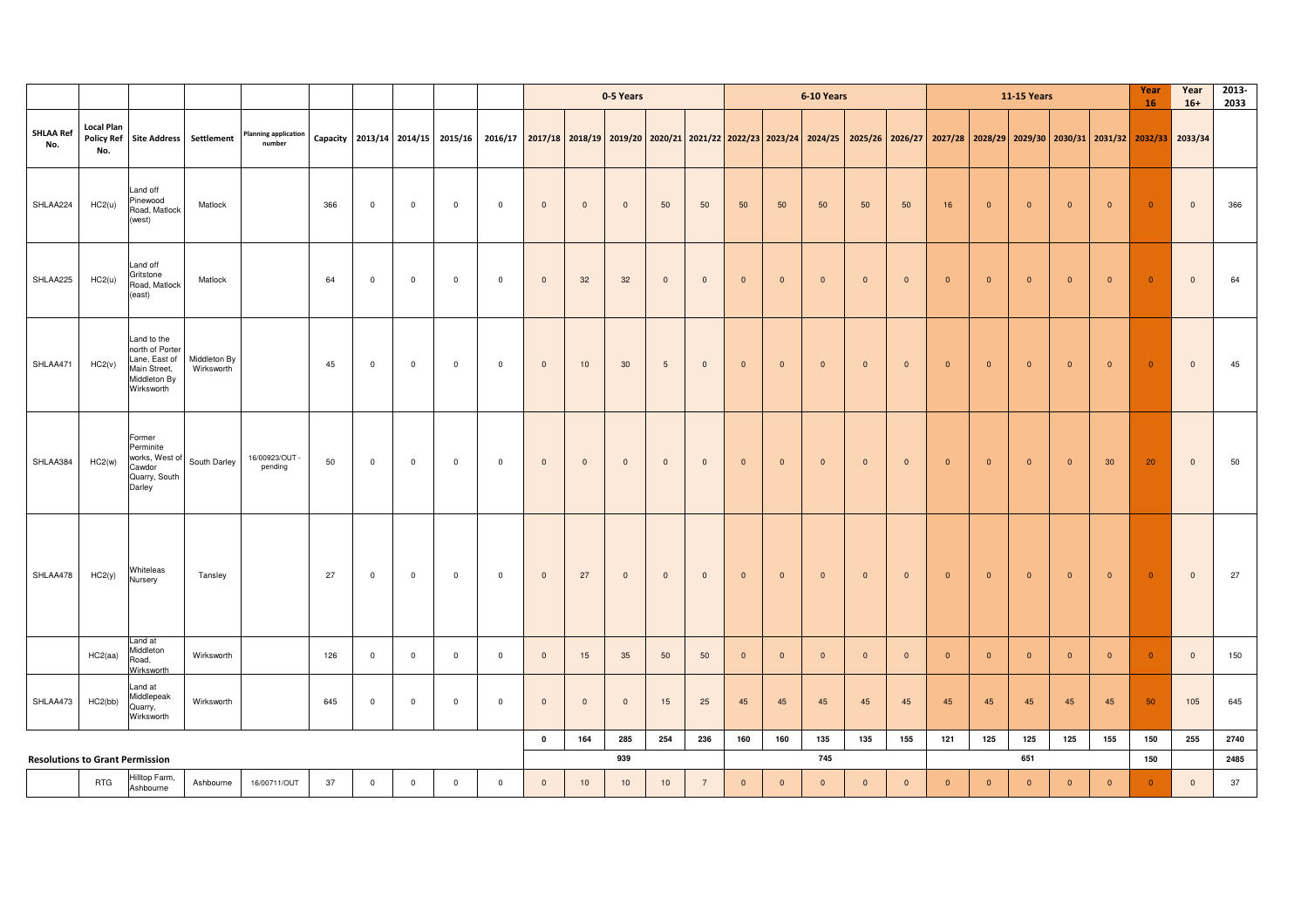|                         |                          |                                                                 |                       |                                       |    |              |              |                                  |                | 0-5 Years                                                                               |                |                |                |              |                |                | 6-10 Years     |                |              |                                                                                                                                                 |                | <b>11-15 Years</b> |                |                         | Year<br>16     | Year<br>$16+$           | 2013-<br>2033 |
|-------------------------|--------------------------|-----------------------------------------------------------------|-----------------------|---------------------------------------|----|--------------|--------------|----------------------------------|----------------|-----------------------------------------------------------------------------------------|----------------|----------------|----------------|--------------|----------------|----------------|----------------|----------------|--------------|-------------------------------------------------------------------------------------------------------------------------------------------------|----------------|--------------------|----------------|-------------------------|----------------|-------------------------|---------------|
| <b>SHLAA Ref</b><br>No. | <b>Local Plan</b><br>No. | <b>Policy Ref</b> Site Address                                  | Settlement            | <b>Planning application</b><br>number |    |              |              | Capacity 2013/14 2014/15 2015/16 |                |                                                                                         |                |                |                |              |                |                |                |                |              | 2016/17 2017/18 2018/19 2019/20 2020/21 2021/22 2022/23 2023/24 2024/25 2025/26 2026/27 2027/28 2028/29 2029/30 2030/31 2031/32 2032/33 2033/34 |                |                    |                |                         |                |                         |               |
| SHLAA479                | HC2(g)<br><b>RTG</b>     | Land at Luke<br>_ane/<br>Mercaston<br>_ane,<br>Brailsford       | Brailsford            | 16/00436/OUT                          | 47 | $\mathbf 0$  | $\mathbf 0$  | $^{\circ}$                       | $\mathbf{0}$   | $\mathbf{0}$                                                                            | 15             | 32             | $\mathbf{0}$   | $\mathbf{0}$ | $\mathbf{0}$   | $\overline{0}$ | $\overline{0}$ | $\mathbf{0}$   | $\mathbf{0}$ | $\overline{0}$                                                                                                                                  | $\mathbf{0}$   | $\mathbf{0}$       | $\overline{0}$ | $\overline{0}$          | $\overline{0}$ | $\overline{0}$          | 47            |
| SHLAA170                | HC2(i)<br><b>RTG</b>     | Land off Old<br>Hackney Lane,<br>Darley Dale                    | Darley Dale           | 16/00789/FUL                          | 9  | $\mathbf{0}$ | $\mathbf{0}$ | $\mathbf{0}$                     | $\overline{0}$ | $\mathbf{0}$                                                                            | 9              | $\mathbf 0$    | $\overline{0}$ | $\mathbf{0}$ | $\overline{0}$ | $\Omega$       | $\mathbf{0}$   | $\Omega$       | $\mathbf{0}$ | $\Omega$                                                                                                                                        | $\overline{0}$ | $\Omega$           | $\mathbf{0}$   | $\overline{0}$          | $\overline{0}$ | $\Omega$                | 9             |
|                         | <b>RTG</b>               | Old Hall Farm<br>Barway<br>Marston<br>Montgomery                | Marston<br>Montgomery | 16/00182/OUT                          | 22 | $\Omega$     | $\mathbf 0$  | $^{\circ}$                       | $\overline{0}$ | $\mathbf{0}$                                                                            | $\overline{0}$ | 10             | 12             | $\mathbf{0}$ | $\mathbf{0}$   | $\overline{0}$ | $\mathbf 0$    | $\mathbf{0}$   | $\mathbf{0}$ | $\overline{0}$                                                                                                                                  | $\mathbf{0}$   | $\mathbf{0}$       | $\mathbf{0}$   | $\overline{0}$          | $\overline{0}$ | $\overline{0}$          | 22            |
|                         | HC2(m)                   | Cavendish<br>Cottage And<br>Land Off<br>Derby Road<br>Doveridge | Doveridge             | 15/00570/OUT                          | 46 | $\mathbf 0$  | $\mathbf 0$  | $\mathbf 0$                      | $\overline{0}$ | $\overline{0}$                                                                          | 10             | 15             | 15             | 6            | $\mathbf{0}$   | $\overline{0}$ | $\mathbf{0}$   | $\mathbf{0}$   | $\mathbf{0}$ | $\overline{0}$                                                                                                                                  | $\mathbf{0}$   | $\mathbf{0}$       | $\overline{0}$ | $\overline{0}$          | $\overline{0}$ | $\overline{0}$          | 46            |
| SHLAA254                | <b>RTG</b><br>HC2(q)     | Land East of<br>Ardennes,<br>Hulland Ward                       | Hulland Ward          | 16/00832/OUT                          | 18 | $\mathbf 0$  | $\mathbf 0$  | $\mathbf 0$                      | $\overline{0}$ | $\mathbf{0}$                                                                            | 9              | $\overline{9}$ | $\overline{0}$ | $\mathbf{0}$ | $\mathbf{0}$   | $\overline{0}$ | $\mathbf{0}$   | $\mathbf{0}$   | $\mathbf{0}$ | $\overline{0}$                                                                                                                                  | $\mathbf{0}$   | $\mathbf{0}$       | $\mathbf{0}$   | $\overline{\mathbf{0}}$ | $\overline{0}$ | $\overline{0}$          | 18            |
| SHLAA322                | <b>RTG</b><br>HC2(r)     | Land off A517<br>and Dog Lane,<br>Hulland Ward                  | Hulland Ward          | 15/00313/OUT                          | 33 | $\mathbf 0$  | $\mathbf 0$  | $\mathbf 0$                      | $\overline{0}$ | $\mathbf 0$                                                                             | 10             | 10             | 13             | $\mathbf{0}$ | $\mathbf 0$    | $\overline{0}$ | $\mathbf 0$    | $\overline{0}$ | $\mathbf{0}$ | $\Omega$                                                                                                                                        | $\mathbf{0}$   | $\mathbf{0}$       | $\mathbf 0$    | $\overline{0}$          | $\overline{0}$ | $\overline{\mathbf{0}}$ | 33            |
| SHLAA268                | HC2(x)<br><b>RTG</b>     | Land Off<br>Thatchers<br>Croft<br>Thatchers<br>ane Tansley      | Tansley               | 16/00134/OUT                          | 19 | $\mathbf 0$  | $\mathbf 0$  | $\mathbf 0$                      | $\overline{0}$ | $\mathbf{0}$                                                                            | 10             | $\overline{9}$ | $\mathbf{0}$   | $\mathbf{0}$ | $\mathbf{0}$   | $\Omega$       | $\overline{0}$ | $\overline{0}$ | $\mathbf{0}$ | $\Omega$                                                                                                                                        | $\mathbf{0}$   | $\Omega$           | $\overline{0}$ | $\overline{\mathbf{0}}$ | $\overline{0}$ | $\overline{0}$          | 19            |
| SHLAA467                | HC2(z)<br><b>RTG</b>     | Land at<br><b>Tansley House</b><br>Gardens,<br>Tansley          | Tansley               | 16/00397/FUL                          | 50 | $\mathbf 0$  | $\mathbf 0$  | $\mathbf 0$                      | $\overline{0}$ | $\mathbf 0$                                                                             | $\overline{0}$ | 10             | 12             | $\mathbf{0}$ | $\mathbf{0}$   | $\overline{0}$ | $\mathbf 0$    | $\overline{0}$ | $\mathbf{0}$ | $\overline{0}$                                                                                                                                  | $\mathbf{0}$   | $\overline{0}$     | $\overline{0}$ | $\overline{0}$          | $\overline{0}$ | $\overline{\mathbf{0}}$ | 22            |
| SHLAA572                | <b>RTG</b>               | Mushroom<br>Farm, Rodsley<br>Lane, Yeavely                      | Yeaveley              | 16/00587/FUL                          | 9  | $\mathbf 0$  | $\mathbf{0}$ | $\mathbf 0$                      | $^{\circ}$     | $\mathbf{0}$<br>$\overline{0}$<br>9<br>$\overline{0}$<br>$\mathbf{0}$<br>$\overline{0}$ |                |                |                |              |                | $\Omega$       | $\mathbf{0}$   | $\Omega$       | $\mathbf{0}$ | $\Omega$                                                                                                                                        | $\mathbf{0}$   | $\Omega$           | $\overline{0}$ | $\overline{0}$          | $\overline{0}$ | $\overline{0}$          | 9             |
|                         |                          |                                                                 |                       |                                       |    |              |              |                                  |                | 62<br>$\mathbf 0$<br>82<br>105<br>13<br>$\mathbf 0$                                     |                |                |                |              |                | 0              | $\mathbf 0$    | 0              | 0            | $\mathbf 0$                                                                                                                                     | $\mathbf 0$    | 0                  | $\mathbf{0}$   | $\mathbf 0$             | $\mathbf 0$    | $\mathbf 0$             | 262           |
|                         |                          |                                                                 |                       |                                       |    |              |              |                                  |                |                                                                                         |                | 262            |                |              |                |                | $\mathbf 0$    |                |              |                                                                                                                                                 |                | $\pmb{0}$          |                |                         | $\mathbf 0$    |                         | 262           |

| 125        | 139 | 157        | 243 |              |     |     |     |     |                |          |                |              |                |              |              |          |          |              |                 |              | 664  |
|------------|-----|------------|-----|--------------|-----|-----|-----|-----|----------------|----------|----------------|--------------|----------------|--------------|--------------|----------|----------|--------------|-----------------|--------------|------|
| $^{\circ}$ | 0   | $^{\circ}$ |     | $\mathbf{0}$ | 164 | 285 | 254 | 236 | 160            | 160      | 135            | 135          | 155            | 121          | 125          | 125      | 125      | 155          | 150             | 255          | 2485 |
| $^{\circ}$ |     | 0          |     | $\mathbf{0}$ | 82  | 105 | 62  | 13  | $\overline{0}$ | $\Omega$ | $\overline{0}$ | $\mathbf{0}$ | $\overline{0}$ | $\mathbf{0}$ | $\mathbf{0}$ | $\Omega$ | $\Omega$ | $\mathbf{0}$ | $\overline{0}$  | $\Omega$     | 262  |
| $^{\circ}$ |     | 0          |     | 20           | 20  | 20  | 20  | 20  | 20             | 20       | 20             | 20           | 20             | 20           | 20           | 20       | 20       | 20           | 20 <sub>2</sub> | $\mathbf{0}$ | 320  |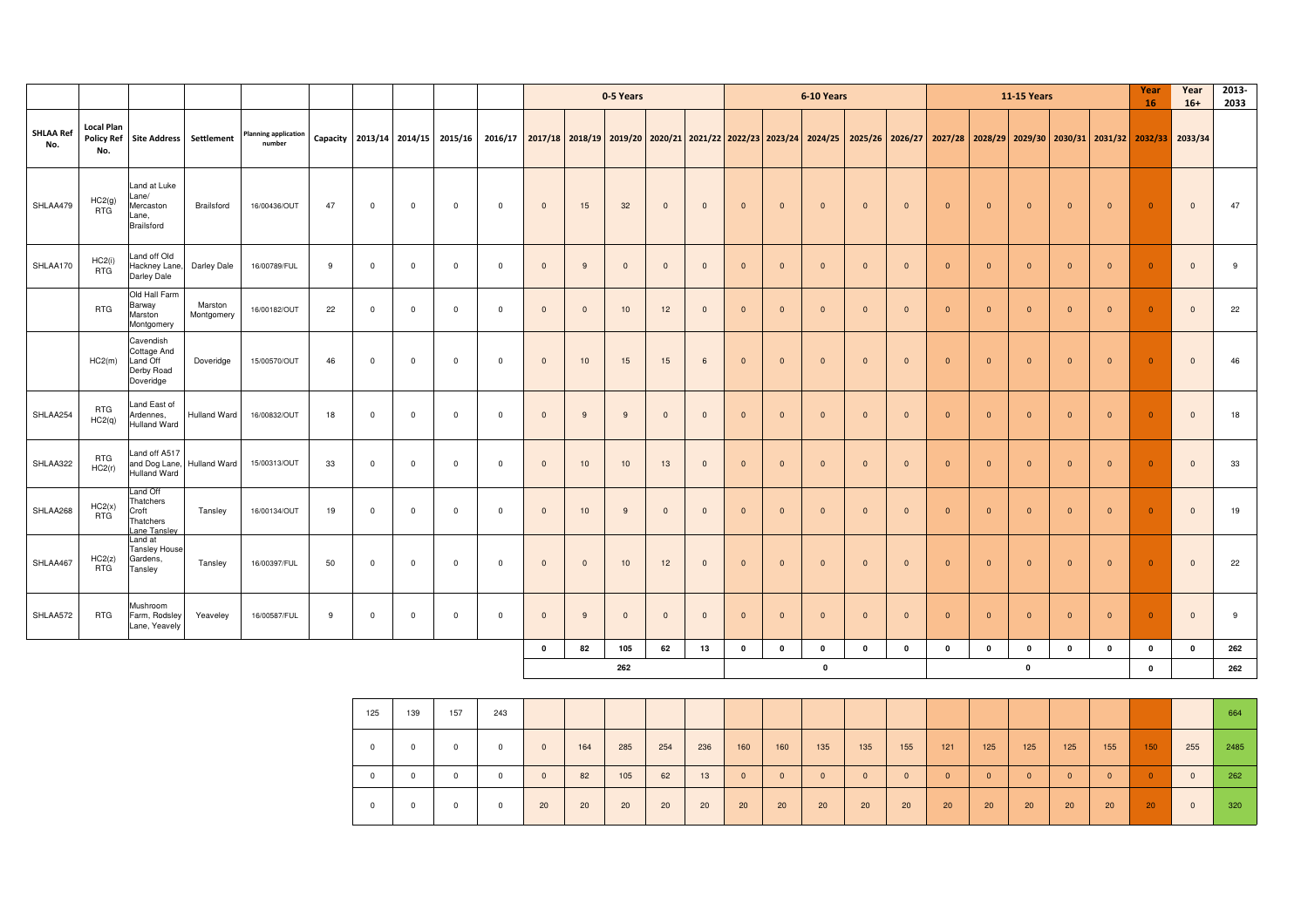| $\Omega$ |     | 0          |     | 348 | 348 | 348  | 348 | 349 | 140 | 140 | 140  | 140 | 139             | 41  | 41  | 41               | 41  | 41  | 30               | $\mathbf{0}$ | 2675 |
|----------|-----|------------|-----|-----|-----|------|-----|-----|-----|-----|------|-----|-----------------|-----|-----|------------------|-----|-----|------------------|--------------|------|
| 0        |     | $^{\circ}$ |     | 15  | 15  | 15   | 15  | 15  | 15  | 15  | 15   | 15  | 15 <sup>1</sup> | 15  | 15  | 15 <sub>15</sub> | 15  | 15  | 15 <sub>15</sub> | $\mathbf{0}$ | 240  |
| 125      | 139 | 157        | 243 | 383 | 629 | 773  | 699 | 633 | 335 | 335 | 310  | 310 | 329             | 197 | 201 | 201              | 201 | 231 | 215              |              | 6646 |
|          |     | 664        |     |     |     | 3117 |     |     |     |     | 1619 |     |                 |     |     | 1031             |     |     | 215              | $\Omega$     | 6646 |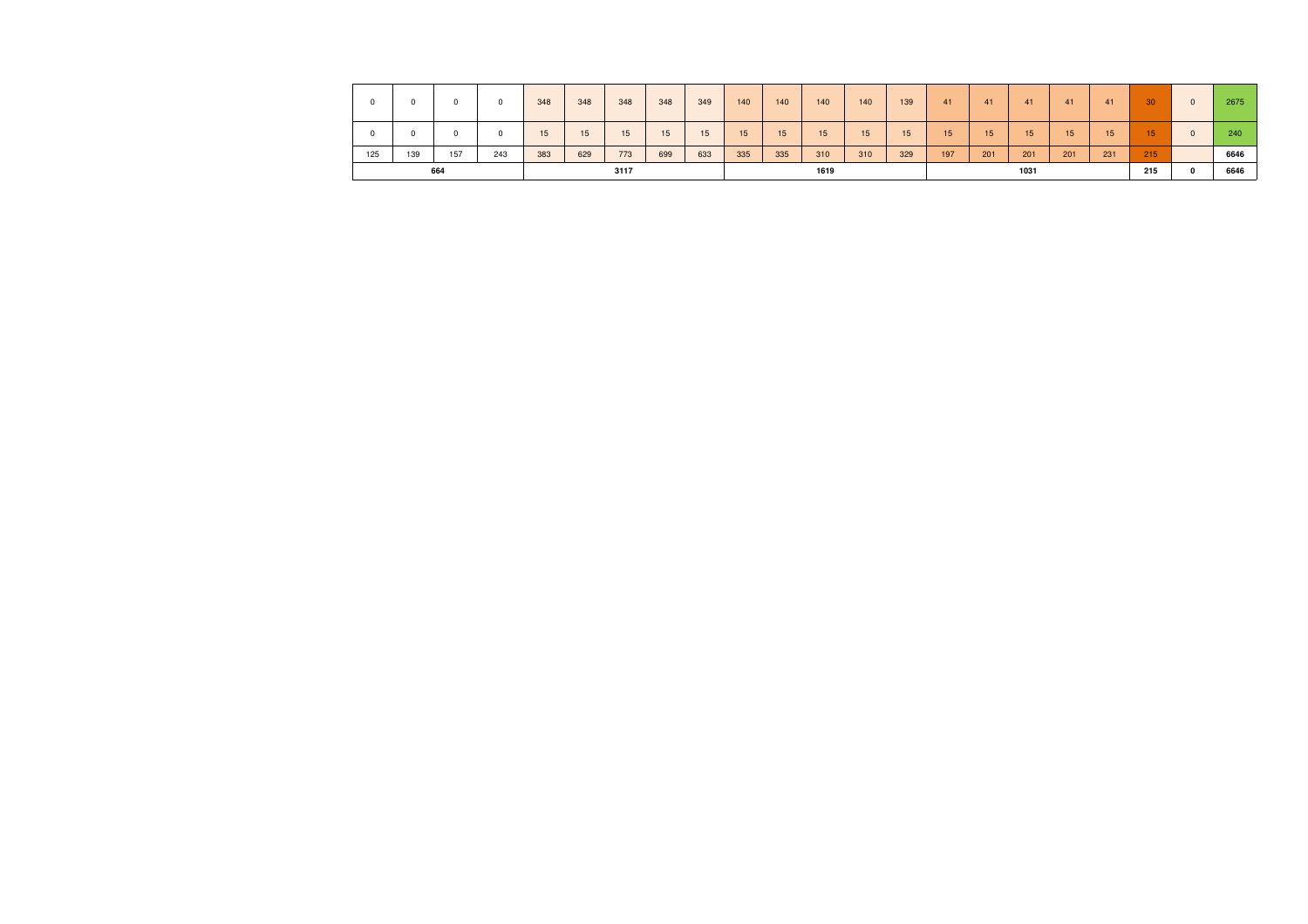## **STRATEGIC HOUSING LAND AVAILABILITY ASSESSMENT (CD25)**

## **LIVERPOOL AND SEDGEFIELD 5 YEARS LAND SUPPLY CALCULATIONS**

## **OAHN 6,440 DWELLINGS AND 5,680 DWELLINGS**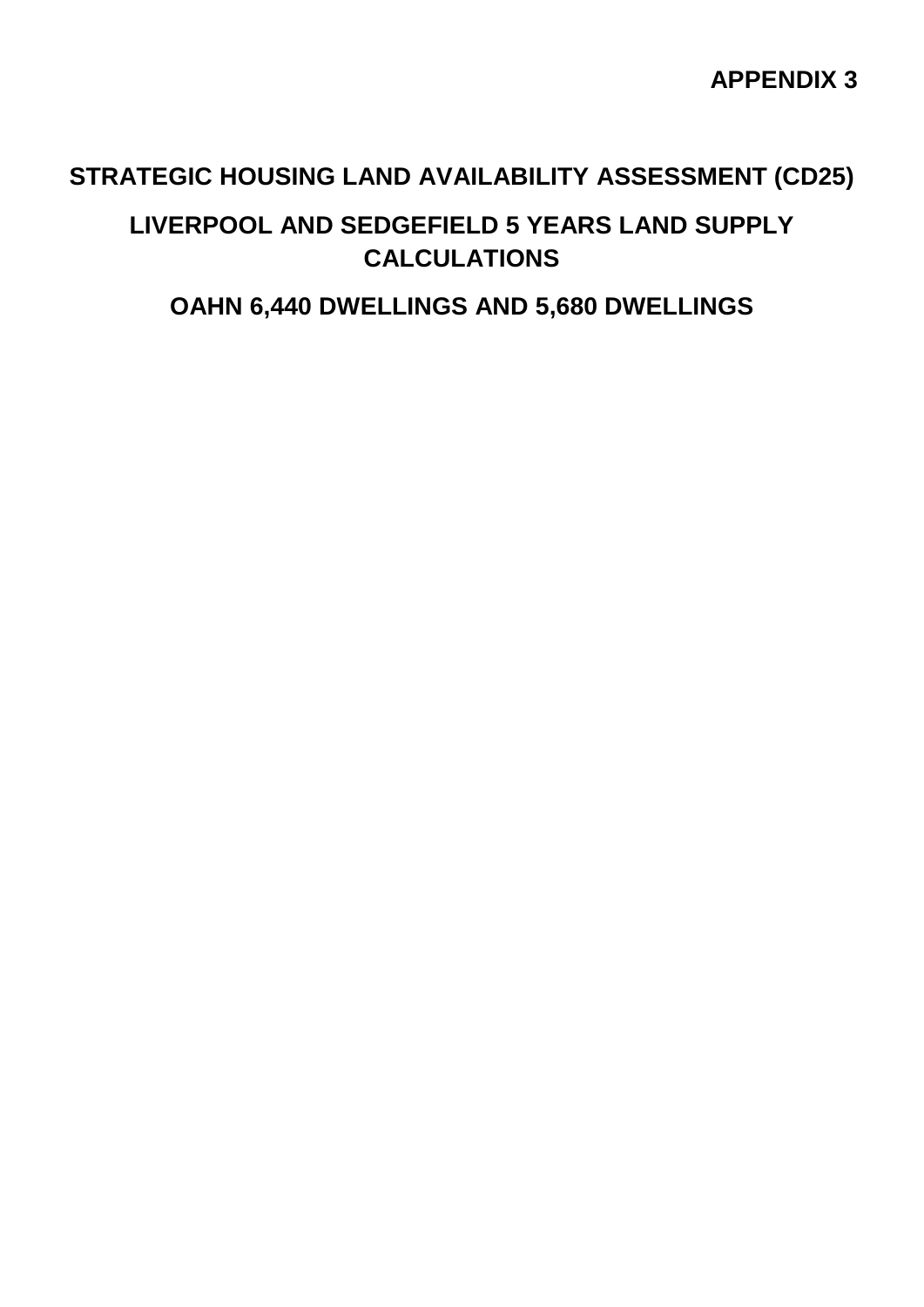## **Sedgefield Method : Calculation at 1st April 2017 on OAHN 6440**

|              | <b>Objectively Assessed Housing Need 2017-2022</b>                                                                                                                           | 6440     |
|--------------|------------------------------------------------------------------------------------------------------------------------------------------------------------------------------|----------|
|              | <b>Annual Housing Requirement</b>                                                                                                                                            | 322      |
| A            | Total Objectively Assessed Need 2017 to 2022 : OAHN dwellings per annum x<br>5 years                                                                                         | 1610     |
|              | Shortfall in Housing Provision between 1st April and 31st March 2016                                                                                                         |          |
| B            | Dwellings required between 1st April 2013 and 31st March 2017 = $(A)$ divided<br>by 5 multiplied by 4 years                                                                  | 1288     |
| C            | New dwellings completed between 1st April 2013 - 31st March 2017                                                                                                             | 664      |
| D            | Shortfall between requirement (B) and total completions (C)                                                                                                                  | 624      |
| Е            | Revised housing requirement for period $2017 - 2022(A + D)$                                                                                                                  | 2234     |
| F            | Plus 20% Buffer for past under delivery                                                                                                                                      | 447      |
| G            | <b>Five Year Requirement 2017 - 2022</b>                                                                                                                                     | 2681     |
| H            | Revised Annual Requirement 1st April 2017 - 31st March 2022                                                                                                                  | 536      |
|              | Housing Supply 2017 - 2022                                                                                                                                                   |          |
| $\mathbf{I}$ | Commitments at 31 <sup>st</sup> March 2017 (Net)                                                                                                                             | 1741     |
| J            | Peak District National Park Contribution (5 x 20 p.a.)                                                                                                                       | 100      |
| K            | Windfall Contribution (5 x 15 p.a.)                                                                                                                                          | 75       |
| L            | Local Plan Allocations Potential 2017-2022 (0-5 Years)                                                                                                                       | 940      |
| M            | Major Permissions Granted Pending S106 Completion (as detailed below)                                                                                                        | 262      |
|              | Hilltop Farm, Ashbourne (16/00711)                                                                                                                                           | 37       |
|              | Land at Luke Lane/ Mercaston Lane, Brailsford (16/00436)                                                                                                                     | 47       |
|              | Land off Old Hackney Lane, Darley Dale (16/00789)                                                                                                                            | 9        |
|              | Old Hall Farm Barway Marston Montgomery (16/00182)                                                                                                                           | 22       |
|              | Cavendish Cottage And Land Off Derby Road Doveridge (15/00570)                                                                                                               | 46       |
|              | Land East of Ardennes, Hulland Ward (16/00832)                                                                                                                               | 18       |
|              | Land Adjacent To Biggin View Hulland Ward (15/00313)                                                                                                                         | 33       |
|              | Land Off Thatchers Croft Thatchers Lane Tansley (16/00134)<br>Land at Tansley House Gardens, Tansley (16/00397) (Permission for 49 units,<br>new net commitment of 22 units) | 19<br>22 |
|              | Mushroom Farm, Yeaveley (16/00587)                                                                                                                                           | 9        |
| N            | Total Supply 2017 - 2022 (I+J+K+L+M)                                                                                                                                         | 3118     |
| O            | Five Year Supply 2017-2022 (expressed as N divided by H)                                                                                                                     | 5.82     |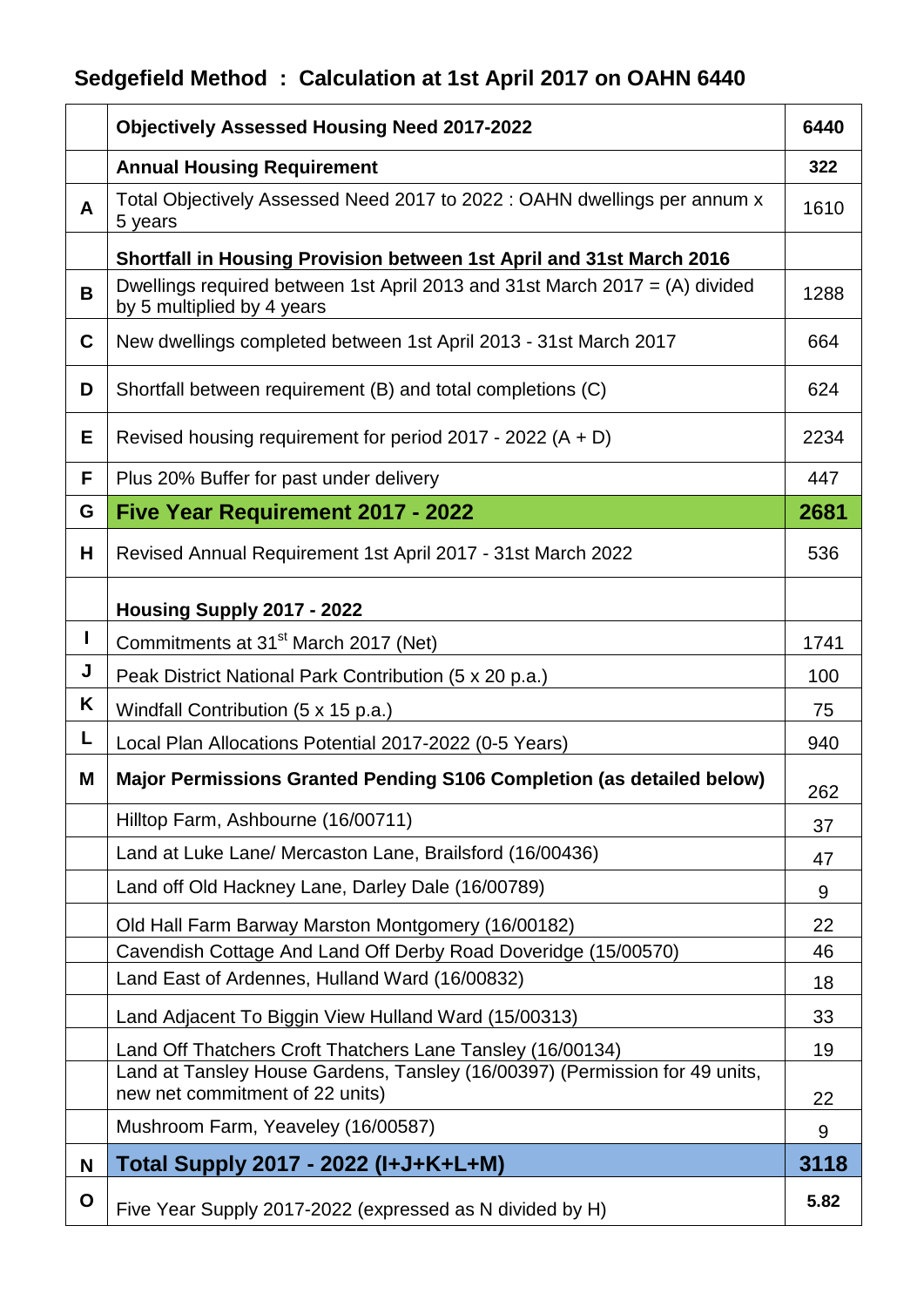## **Sedgefield Method : Calculation at 1st April 2017 on OAHN 5680**

|   | <b>Objectively Assessed Housing Need 2017-2022</b>                                                                                                                              | 5680    |
|---|---------------------------------------------------------------------------------------------------------------------------------------------------------------------------------|---------|
|   | <b>Annual Housing Requirement</b>                                                                                                                                               | 284     |
| A | Total Objectively Assessed Need 2017 to 2022 : OAHN dwellings per annum x<br>5 years                                                                                            | 1420    |
|   | Shortfall in Housing Provision between 1st April and 31st March 2016                                                                                                            |         |
| B | Dwellings required between 1st April 2013 and 31st March 2017 = (A) divided<br>by 5 multiplied by 4 years                                                                       | 1136    |
| C | New dwellings completed between 1st April 2013 - 31st March 2017                                                                                                                | 664     |
| D | Shortfall between requirement (B) and total completions (C)                                                                                                                     | 472     |
| Е | Revised housing requirement for period $2017 - 2022(A + D)$                                                                                                                     | 1892    |
| F | Plus 20% Buffer for past under delivery                                                                                                                                         | 378     |
| G | <b>Five Year Requirement 2017 - 2022</b>                                                                                                                                        | 2270    |
| Н | Revised Annual Requirement 1st April 2017 - 31st March 2022                                                                                                                     | 454     |
|   | Housing Supply 2017 - 2022                                                                                                                                                      |         |
| п | Commitments at 31 <sup>st</sup> March 2017 (Net)                                                                                                                                | 1741    |
| J | Peak District National Park Contribution (5 x 20 p.a.)                                                                                                                          | 100     |
| Κ | Windfall Contribution (5 x 15 p.a.)                                                                                                                                             | 75      |
| L | Local Plan Allocations Potential 2017-2022 (0-5 Years)                                                                                                                          | 940     |
| M | Major Permissions Granted Pending S106 Completion (as detailed below)                                                                                                           | 262     |
|   | Hilltop Farm, Ashbourne (16/00711)                                                                                                                                              | 37      |
|   | Land at Luke Lane/ Mercaston Lane, Brailsford (16/00436)                                                                                                                        | 47      |
|   | Land off Old Hackney Lane, Darley Dale (16/00789)                                                                                                                               | 9       |
|   | Old Hall Farm Barway Marston Montgomery (16/00182)                                                                                                                              | 22      |
|   | Cavendish Cottage And Land Off Derby Road Doveridge (15/00570)                                                                                                                  | 46      |
|   | Land East of Ardennes, Hulland Ward (16/00832)                                                                                                                                  | 18      |
|   | Land Adjacent To Biggin View Hulland Ward (15/00313)                                                                                                                            | 33      |
|   | Land Off Thatchers Croft Thatchers Lane Tansley (16/00134)<br>Land at Tansley House Gardens, Tansley (16/00397)<br>(Permission for 49<br>units, new net commitment of 22 units) | 19      |
|   | Mushroom Farm, Yeaveley (16/00587)                                                                                                                                              | 22<br>9 |
| N | Total Supply 2017 - 2022 (I+J+K+L+M)                                                                                                                                            | 3118    |
| O | Five Year Supply 2017-2022 (expressed as N divided by H)                                                                                                                        | 6.87    |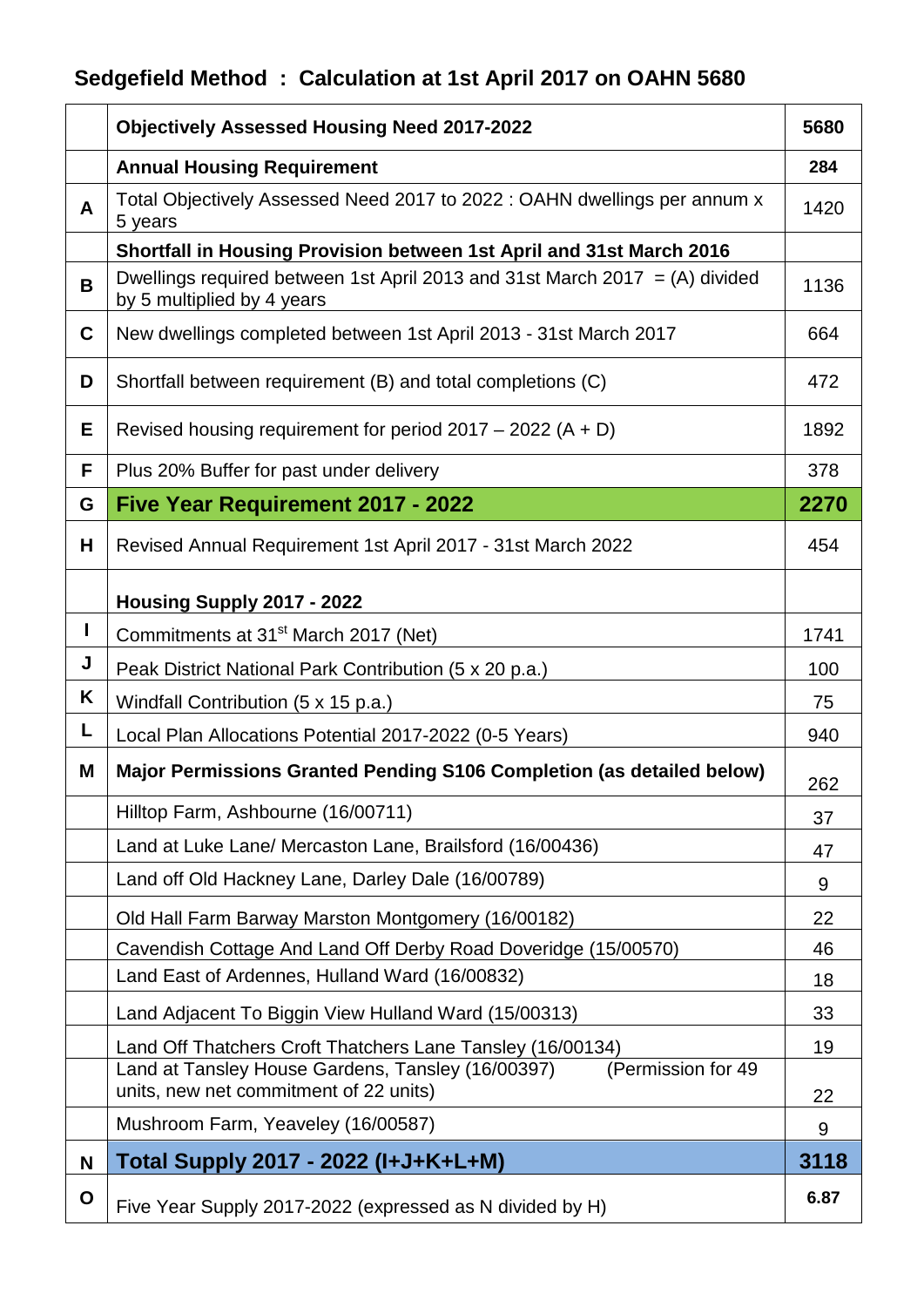## **Liverpool Method : Calculation at 1st April 2017 on OAHN 6440**

|              | <b>Objectively Assessed Housing Need 2017-2022</b>                                                                                                                              | 6440     |
|--------------|---------------------------------------------------------------------------------------------------------------------------------------------------------------------------------|----------|
|              | <b>Annual Housing Requirement</b>                                                                                                                                               | 322      |
| $\mathsf{A}$ | Total Objectively Assessed Need 2017 to 2022 : OAHN dwellings per annum x<br>5 years                                                                                            | 1610     |
|              | Shortfall in Housing Provision between 1st April and 31st March 2016                                                                                                            |          |
| B            | Dwellings required between 1st April 2013 and 31st March 2017 = (A) divided<br>by 5 multiplied by 4 years                                                                       | 1288     |
| $\mathbf C$  | New dwellings completed between 1st April 2013 - 31st March 2017                                                                                                                | 664      |
| D            | Shortfall between requirement (B) and total completions (C)                                                                                                                     | 624      |
| E            | Revised housing requirement for period 2017 - 2022 (A) + (D divided by 16<br>years remaining multiply by 5 years)                                                               | 1805     |
| F            | Plus 20% Buffer for past under delivery                                                                                                                                         | 361      |
| G            | <b>Five Year Requirement 2017 - 2022</b>                                                                                                                                        | 2166     |
| H            | Revised Annual Requirement 1st April 2017 - 31st March 2022                                                                                                                     | 433      |
|              | Housing Supply 2017 - 2022                                                                                                                                                      |          |
| $\mathbf{I}$ | Commitments at 31 <sup>st</sup> March 2017 (Net)                                                                                                                                | 1741     |
| J            | Peak District National Park Contribution (5 x 20 p.a.)                                                                                                                          | 100      |
| Κ            | Windfall Contribution (5 x 15 p.a.)                                                                                                                                             | 75       |
| L            | Local Plan Allocations Potential 2017-2022 (0-5 Years)                                                                                                                          | 940      |
| M            | Major Permissions Granted Pending S106 Completion (as detailed below)                                                                                                           | 262      |
|              | Hilltop Farm, Ashbourne (16/00711)                                                                                                                                              | 37       |
|              | Land at Luke Lane/ Mercaston Lane, Brailsford (16/00436)                                                                                                                        | 47       |
|              | Land off Old Hackney Lane, Darley Dale (16/00789)                                                                                                                               | 9        |
|              | Old Hall Farm Barway Marston Montgomery (16/00182)                                                                                                                              | 22       |
|              | Cavendish Cottage And Land Off Derby Road Doveridge (15/00570)                                                                                                                  | 46       |
|              | Land East of Ardennes, Hulland Ward (16/00832)                                                                                                                                  | 18       |
|              | Land Adjacent To Biggin View Hulland Ward (15/00313)                                                                                                                            | 33       |
|              | Land Off Thatchers Croft Thatchers Lane Tansley (16/00134)<br>Land at Tansley House Gardens, Tansley (16/00397)<br>(Permission for 49<br>units, new net commitment of 22 units) | 19<br>22 |
|              | Mushroom Farm, Yeaveley (16/00587)                                                                                                                                              | 9        |
| N            | Total Supply 2017 - 2022 (I+J+K+L+M)                                                                                                                                            | 3118     |
|              |                                                                                                                                                                                 |          |
| $\mathbf O$  | Five Year Supply 2017-2022 (expressed as N divided by H)                                                                                                                        | 7.20     |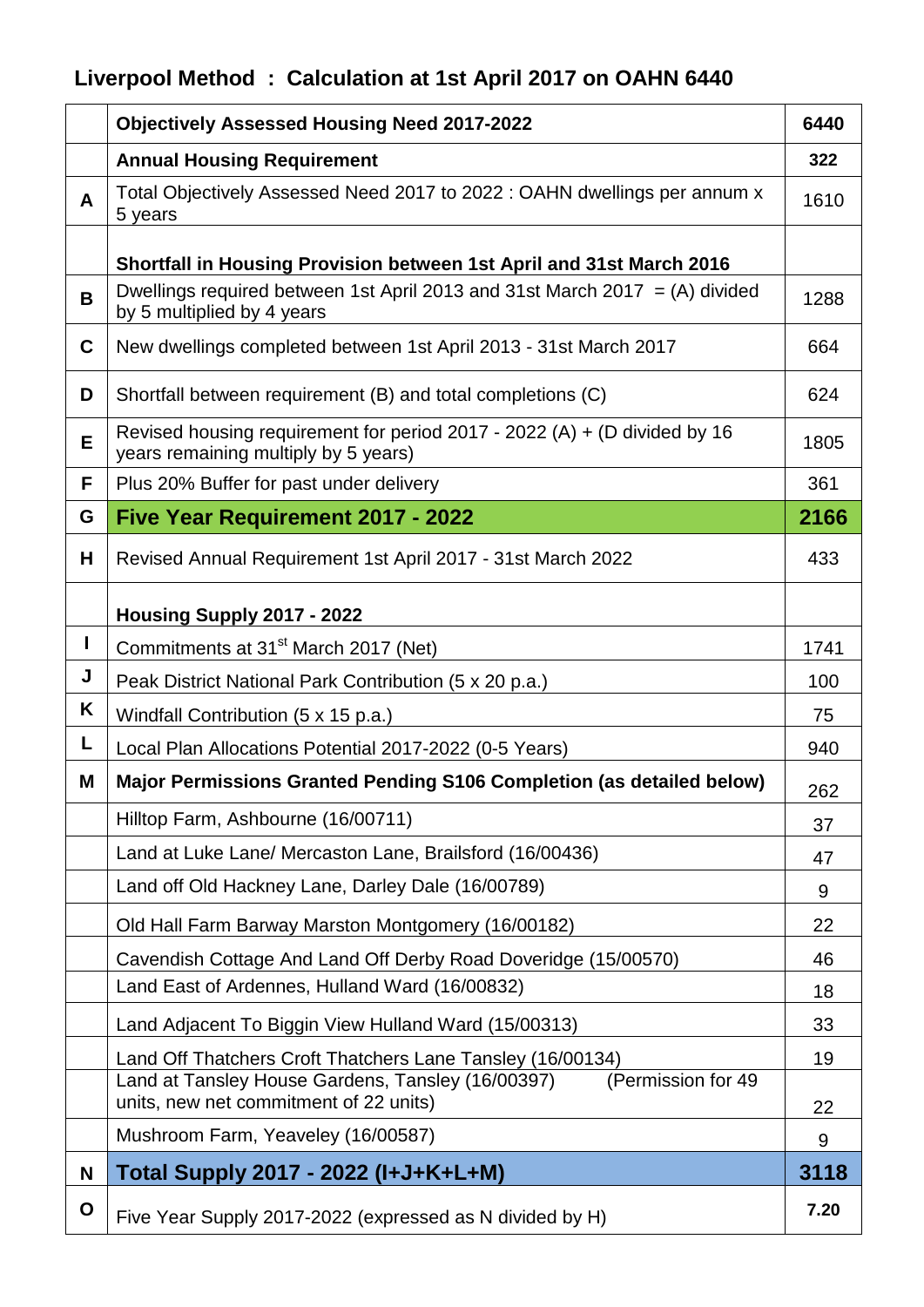## **Liverpool Method : Calculation at 1st April 2017 on OAHN 5680**

|              | <b>Objectively Assessed Housing Need 2017-2022</b>                                                                               | 5680 |
|--------------|----------------------------------------------------------------------------------------------------------------------------------|------|
|              | <b>Annual Housing Requirement</b>                                                                                                | 284  |
| A            | Total Objectively Assessed Need 2017 to 2022 : OAHN dwellings per annum x 5<br>years                                             | 1420 |
|              | Shortfall in Housing Provision between 1st April and 31st March 2016                                                             |      |
| B            | Dwellings required between 1st April 2013 and 31st March 2017 = (A) divided by<br>5 multiplied by 4 years                        | 1136 |
| C            | New dwellings completed between 1st April 2013 - 31st March 2017                                                                 | 664  |
| D            | Shortfall between requirement (B) and total completions<br>(C)                                                                   | 472  |
| E.           | Revised housing requirement for period 2017 - 2022<br>$(A) + (D \text{ divided by } 16)$<br>years remaining multiply by 5 years) | 1568 |
| F            | Plus 20% Buffer for past under delivery                                                                                          | 314  |
| G            | <b>Five Year Requirement 2017 - 2022</b>                                                                                         | 1881 |
| н            | Revised Annual Requirement 1st April 2017 - 31st March 2022                                                                      | 376  |
|              | Housing Supply 2017 - 2022                                                                                                       |      |
| $\mathbf{I}$ | Commitments at 31 <sup>st</sup> March 2017 (Net)                                                                                 | 1741 |
| J            | Peak District National Park Contribution (5 x 20 p.a.)                                                                           | 100  |
| K            | Windfall Contribution (5 x 15 p.a.)                                                                                              | 75   |
| L            | Local Plan Allocations Potential 2017-2022 (0-5 Years)                                                                           | 940  |
| Μ            | Major Permissions Granted Pending S106 Completion (as detailed below)                                                            | 262  |
|              | Hilltop Farm, Ashbourne (16/00711)                                                                                               | 37   |
|              | Land at Luke Lane/ Mercaston Lane, Brailsford (16/00436)                                                                         | 47   |
|              | Land off Old Hackney Lane, Darley Dale (16/00789)                                                                                | 9    |
|              | Old Hall Farm Barway Marston Montgomery (16/00182)                                                                               | 22   |
|              | Cavendish Cottage And Land Off Derby Road Doveridge (15/00570)                                                                   | 46   |
|              | Land East of Ardennes, Hulland Ward (16/00832)                                                                                   | 18   |
|              | Land Adjacent To Biggin View Hulland Ward (15/00313)                                                                             | 33   |
|              | Land Off Thatchers Croft Thatchers Lane Tansley (16/00134)                                                                       | 19   |
|              | Land at Tansley House Gardens, Tansley (16/00397)<br>(Permission for 49<br>units, new net commitment of 22 units)                | 22   |
|              | Mushroom Farm, Yeaveley (16/00587)                                                                                               | 9    |
| N            | Total Supply 2017 - 2022 (I+J+K+L+M)                                                                                             | 3118 |
| O            | Five Year Supply 2017-2022 (expressed as N divided by H)                                                                         | 8.29 |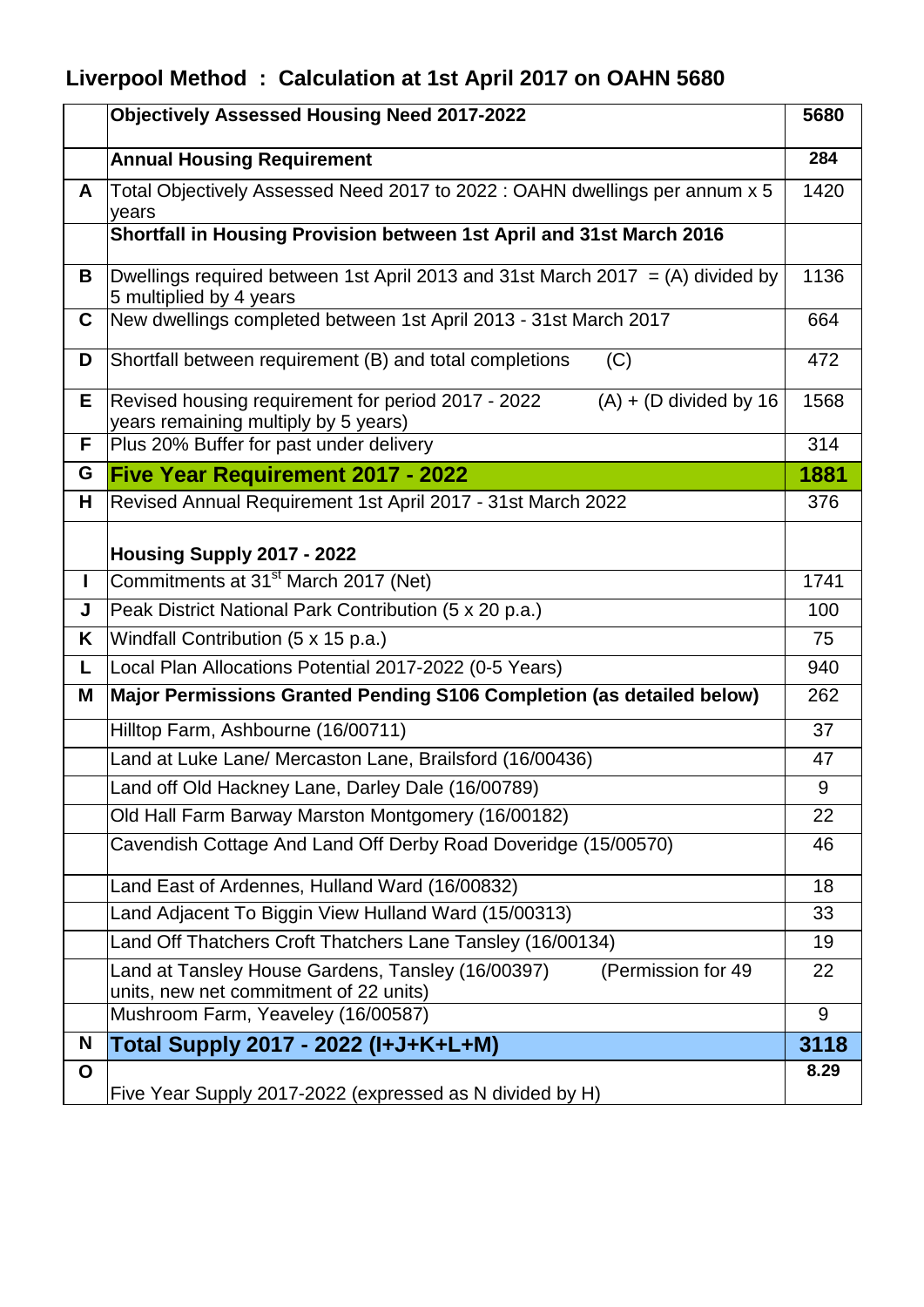## **APPENDIX 4**

## **STRATEGIC HOUSING LAND AVAILABILITY ASSESSMENT (CD25) UPDATED HOUSING TRAJECTORY AT 1ST APRIL 2017**